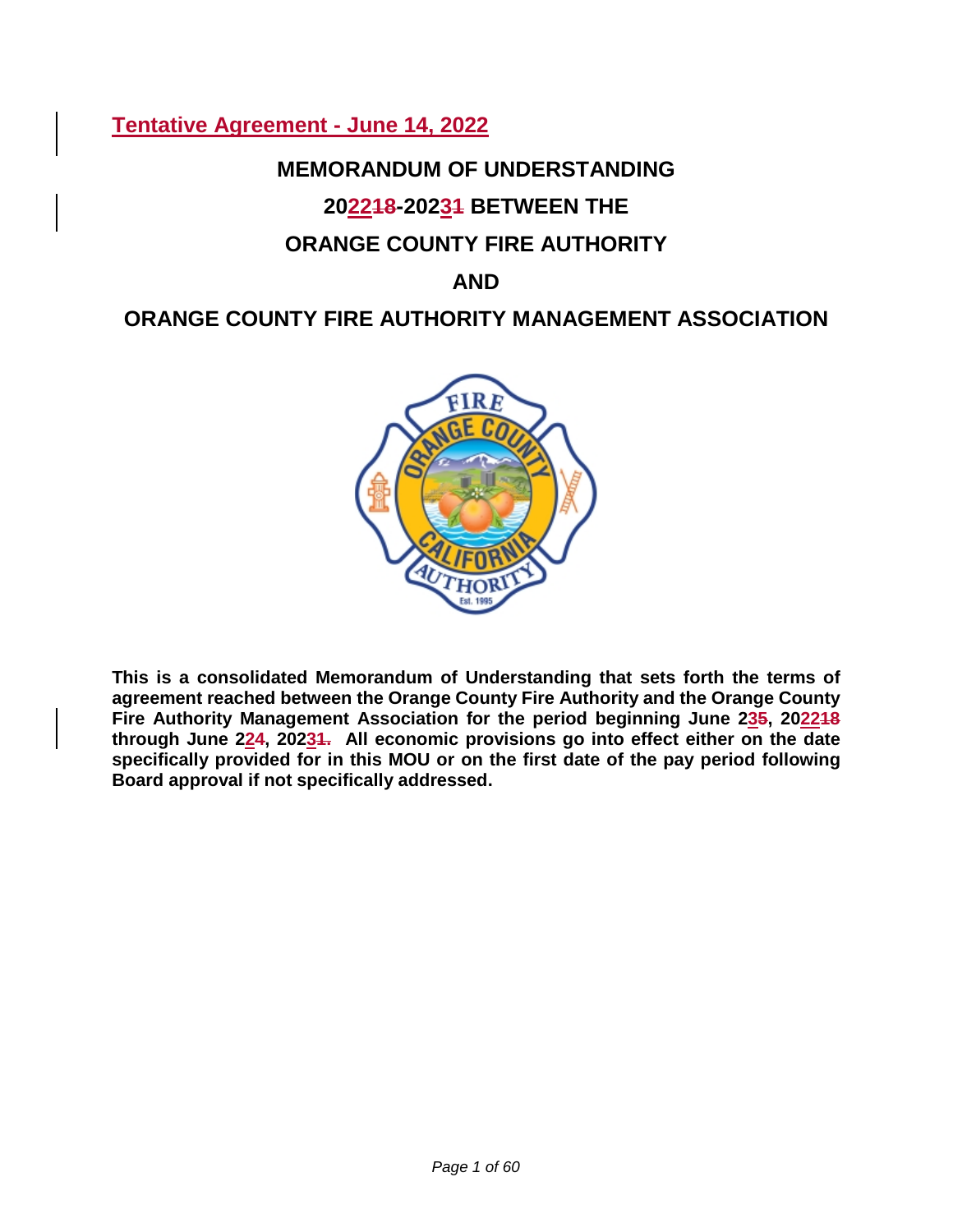# **TABLE OF CONTENTS**

|                          |                                                            | Page |
|--------------------------|------------------------------------------------------------|------|
| <b>ARTICLE I</b>         |                                                            |      |
| Section 1.               |                                                            |      |
| Section 2.               |                                                            |      |
| Section 3.               |                                                            |      |
| <b>ARTICLE II</b>        |                                                            |      |
| Section 1.               | Establishment of Base Salary and Base Salary Adjustments 5 |      |
| Section 2.               | Establishment of Base Salary for New Employees 6           |      |
| Section 3.               |                                                            |      |
| Section 4.               |                                                            |      |
| Section 5.               |                                                            |      |
| Section 6.               |                                                            |      |
| Section 7.               |                                                            |      |
| Section 8.               |                                                            |      |
| Section 9.               |                                                            |      |
| Section 10.              |                                                            |      |
|                          |                                                            |      |
| <b>ARTICLE III</b>       |                                                            |      |
| Section 1.               |                                                            |      |
| Section 2.               |                                                            |      |
|                          |                                                            |      |
| <b>ARTICLE IV</b>        |                                                            |      |
| Section 1.               |                                                            |      |
| Section 2.               |                                                            |      |
| Section 3.               |                                                            |      |
| <b>ARTICLE V</b>         |                                                            |      |
| Section 1.               |                                                            |      |
| Section 2.               |                                                            |      |
| Section 3.               |                                                            |      |
| Section 4.               |                                                            |      |
| Section 5.               |                                                            |      |
| Section 6.               |                                                            |      |
| Section 7.               |                                                            |      |
| Section 8.               |                                                            |      |
| Section 9.               |                                                            |      |
| Section 10.              |                                                            |      |
|                          |                                                            |      |
| <b>ARTICLE VI</b>        |                                                            |      |
| Section 1.               |                                                            |      |
| Section 2.               |                                                            |      |
| Section 3.               | Layoffs                                                    |      |
| Section 4.<br>Section 5. |                                                            |      |
| Section 6.               |                                                            |      |
|                          |                                                            |      |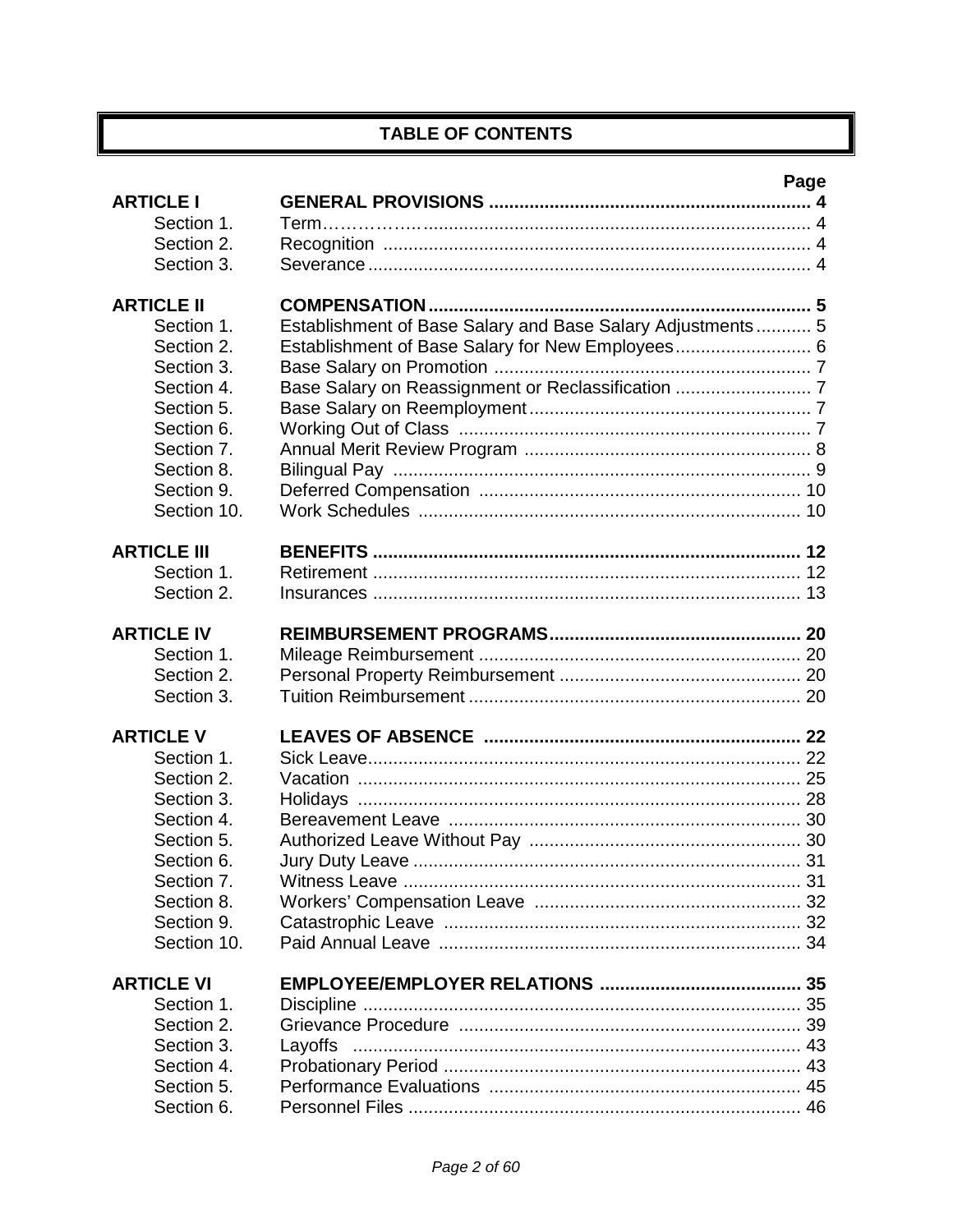|                   | APPENDIX A ADMINISTRATIVE MANAGEMENT CLASSIFICATIONS 48 |  |
|-------------------|---------------------------------------------------------|--|
| <b>APPENDIX B</b> |                                                         |  |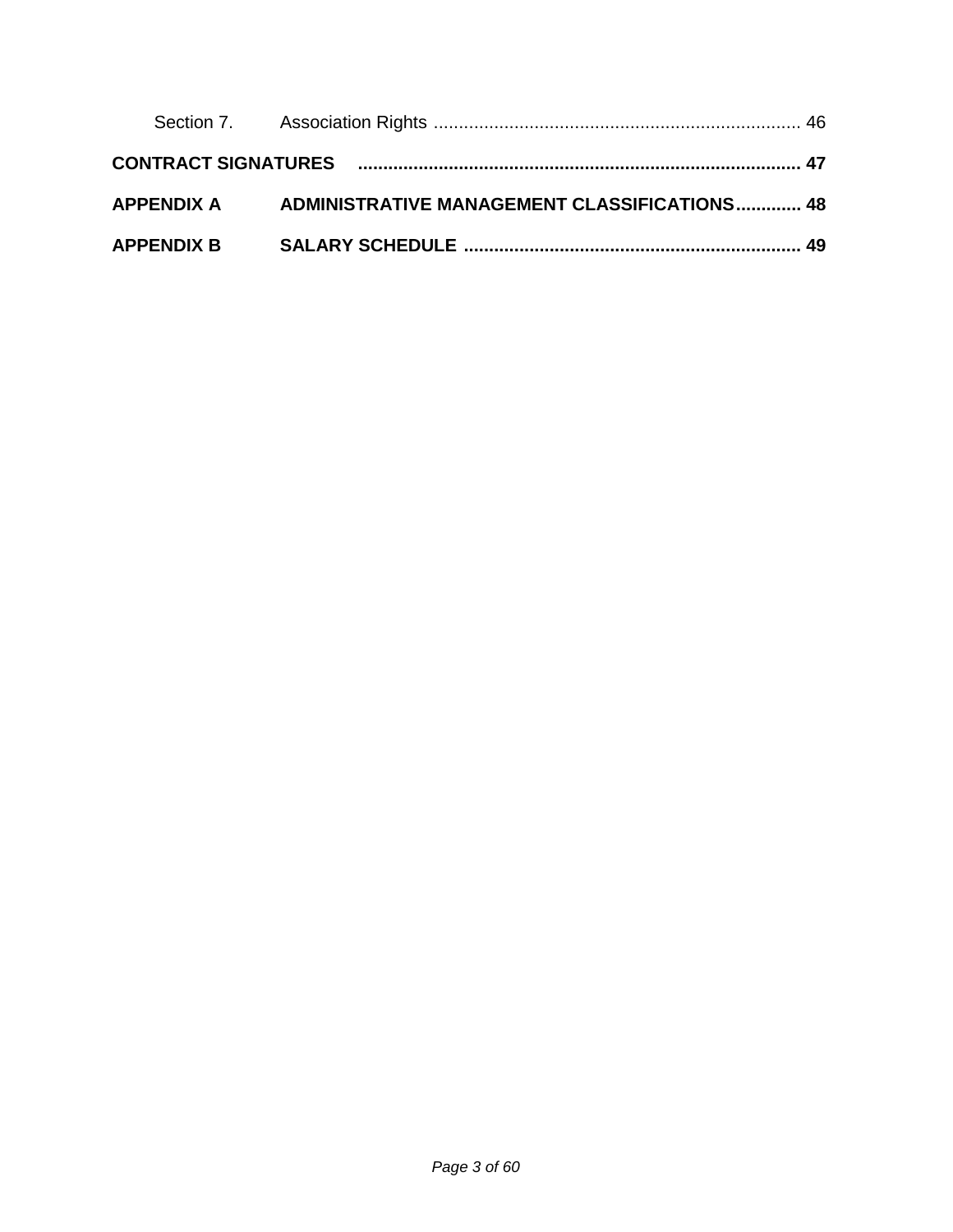# **ARTICLE I**

## **GENERAL PROVISIONS**

#### **Section 1. Term**

The provisions of this Memorandum of Understanding ("MOU") shall commence on June 235, 2022 <del>18, unless another implementation date is specified within the MOU, and shall expire on</del> June 224, 20234. During the term of this MOU, the parties agree that if they mutually agree to reopen the MOU on any subject addressed in the MOU, they can do so. However, neither party is obligated to reopen as it requires a mutual agreement to reopen on subjects addressed in the MOU.

#### **Section 2. Recognition**

The Orange County Fire Authority Board of Directors ("Board") hereby recognizes the Orange County Fire Authority Management Association (hereinafter "Association" or "OCFAMA") as the exclusive representative of the employees in the unit of managers in employee classifications listed in Appendix A to this MOU.

#### **Section 3. Severance**

In the event that any provision of this MOU is declared invalid by a court, the parties agree that all other provisions not declared invalid shall remain in full force and effect.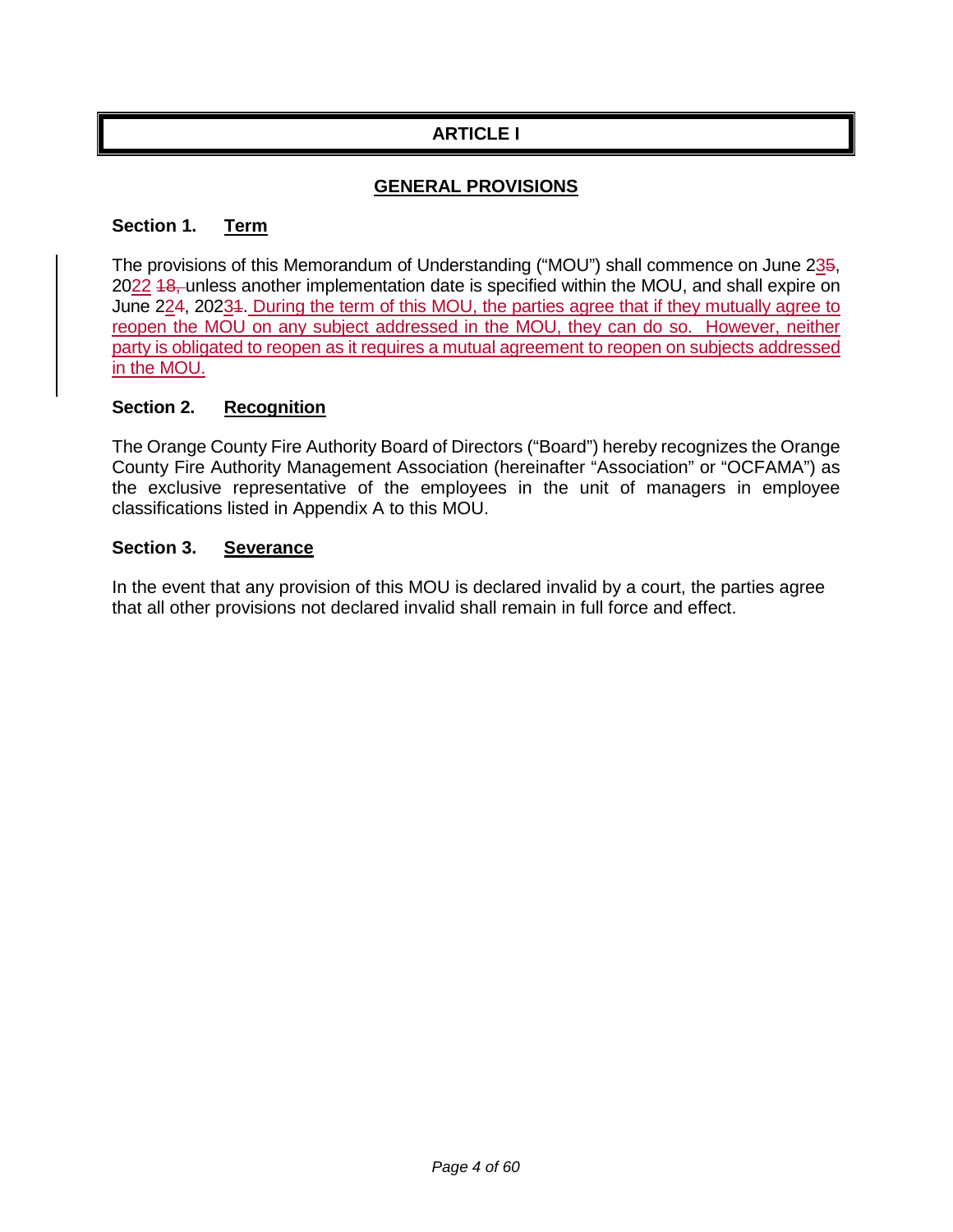## **ARTICLE II**

### **COMPENSATION**

#### **Section 1. Establishment of Base Salary and Base Salary Adjustments**

- A. The base salaries for employees in the unit are set forth in the salary schedule of this MOU which is included as Appendix B of this MOU.
- A. Compensation Increases
	- 1. Effective on the first day of the pay period following Board approval of this MOU, employees covered by this Agreement shall receive a one and eighty-four one hundredths percent (1.84%) base salary increase.
	- 2. Effective in the pay period including the date which is exactly one (1) year from the first salary increase, employees covered by the Agreement shall receive a two percent (2.0%) base salary increase.
	- 3. Effective in the pay period including the date which is exactly two (2) years from the first salary increase, employees covered by the Agreement shall receive a two percent (2.0%) base salary increase.
- B. Employees shall receive compensation on a salary basis at a biweekly rate within the range and step assigned to the class in which they are employed.
- C. The Fire Chief may, in those instances where he/she they determines that it is in the best interest of the Authority, approve additional individual salary increases, provided that the amount, when added to any other increase, shall not exceed fifteen percent (15%); however, no such increase shall cause an employee's salary to exceed the maximum of the applicable salary range.
- D. If any employee is required to work an unusually large number of hours as a result of natural disasters and/or officially declared emergencies, such as floods, fires, storm conditions, high tides, etc., or due to extraordinary circumstances such as special projects, excessive call backs, etc., the Fire Chief, any Assistant Chief or Director may authorize additional compensation for such an employee or group of employees whom the Fire Chief, any Assistant Chief or Director determines should receive additional compensation. The rate of such compensation shall be equal to one-eightieth (1/80) of the employee's regular biweekly pay rate for the hours in excess of eighty (80) hours in a pay period. The Fire Chief, any Assistant Chief or Director may also authorize Management Administrative Leave (MAL) for members of the OCFAMA bargaining unit in lieu of compensation provided within this paragraph. MAL will not have cash value and cannot be cashed out (as permitted per agreement by Labor Code Section 227.3) at any time including at the end of employment. MAL can be used just like vacation by making a request to use it with each employee's supervisor.
- E. No employee's base salary shall exceed the maximum of the salary range, except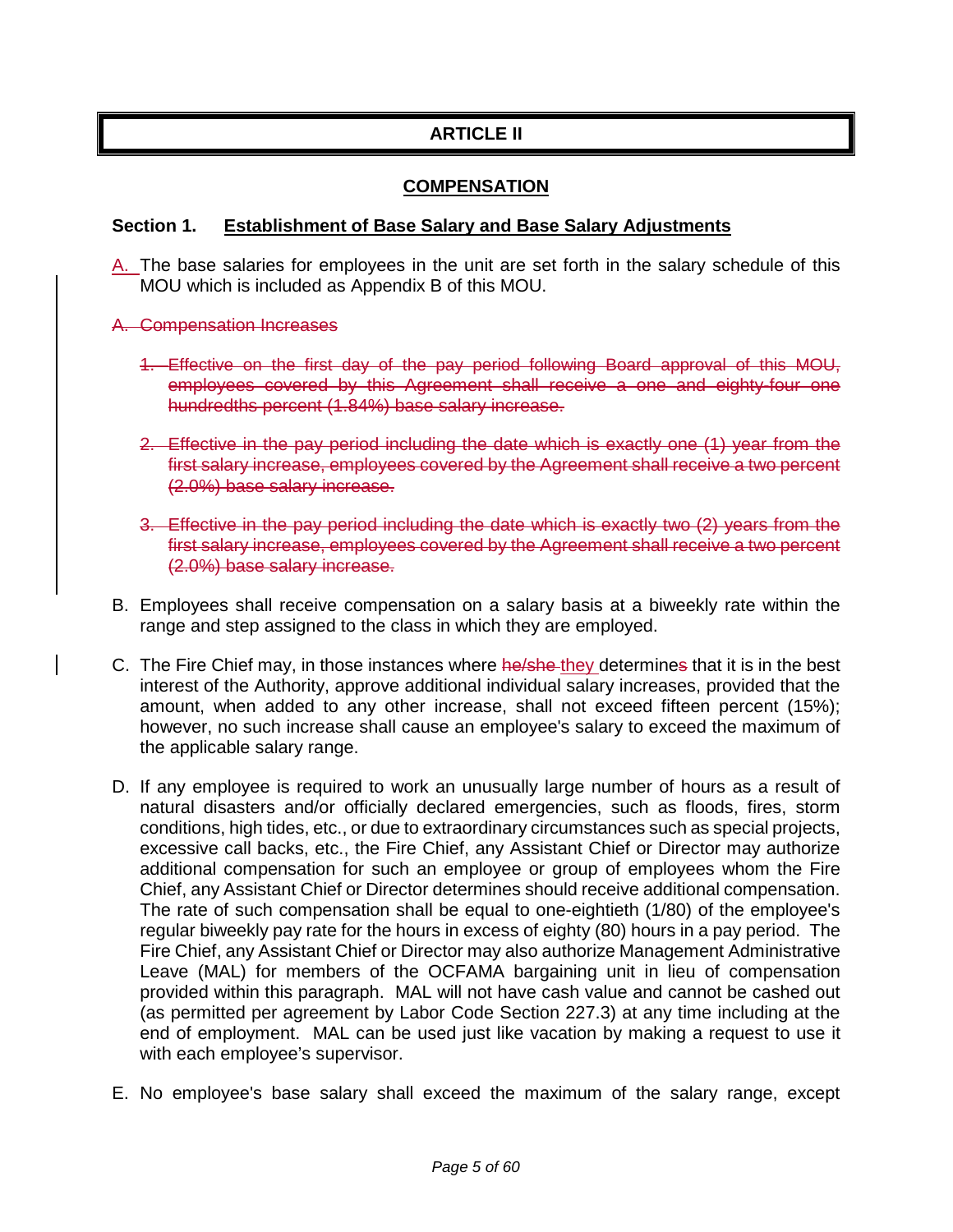pursuant to the Y-Rate provisions in Article II, Section 4 5 of this MOU.

- F. No employee's salary shall be less than the minimum rate in the range assigned to the class in which he/she is they are -employed.
- G. The Fire Authority will conduct a classification and compensation study of the classifications in the OCFAMA which will be completed during the last year of the term of this MOU. The study will be conducted by a third party consultant. The parties agree to the following regarding the study:
	- 1. It will include updates to job descriptions to reflect current job duties assigned and/or performed.
	- 2. It will compare wages of bargaining unit positions as compared to comparable classifications at the agencies surveyed in the study.
	- 3. It will conduct both an external wage analysis (as described in paragraph 2 above) and an internal wage analysis of positions in the same classification series.
	- 4. The Authority will provide the OCFAMA with a draft of the report of the study and the OCFAMA will have (thirty) 30 days to provide any response regarding the report.
	- 5. The Authority will review the OCFAMA's response to the draft report and consider that information in providing direction to the consultant conducting the study.
	- 6. The final report from the consultant will be provided to the OCFAMA.

The Parties agree that in conducting the classification and compensation study, one of the compensation elements of that study will be the inclusion of the employer's contribution to deferred compensation. The OCFA contribution will be five hundred dollars (\$500).

At any time, the Association may request that the Authority conduct a classification and/or compensation analysis of any of its bargaining unit classifications. The Authority is under no obligation to conduct the analysis and its decision as to whether to do so remains within its discretion and not subject to the filing of a grievance.

### **Section 2. Establishment of Base Salary for New Employees**

- A. The **Assistant Chief/Human Resources Director may authorize the appointment of** employees at any rate up to the middle of the salary range. Such appointment may be made only when, at the discretion of the **Assistant Chief/Human Resources Director**, there is a direct and measurable benefit to the Authority for such appointment.
- B. The Fire Chief may authorize the appointment of employees at any rate within the salary range. Such appointment may be made only when, at the discretion of the Fire Chief, there is a direct and measurable benefit to the Authority for such appointment.

### **Section 3. Base Salary on Promotion**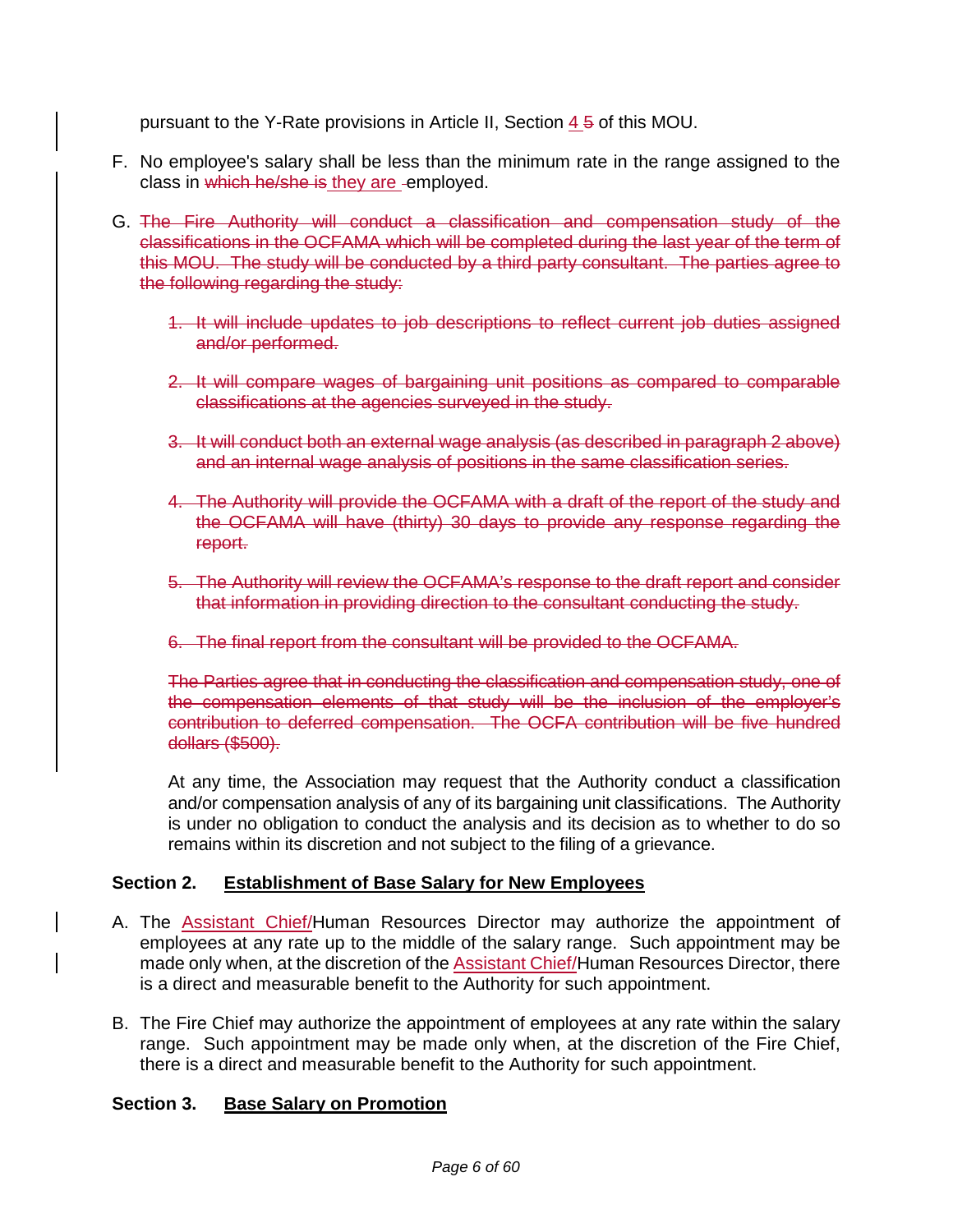- A. Except as provided by paragraphs B and C of this Section, an employee promoted to a position in a class with a higher salary range shall receive the higher of the following rates:
	- 1. The recruiting rate (i.e., the bottom of the salary range allocated to for the higher class); or
	- 2. A five and one half percent (5.5%) increase over the salary (base salary + if applicable, bilingual pay) received prior to promotion.
- B. Any employee who is promoted to a class from which the employee was previously reduced without a salary decrease shall be placed at a salary rate no higher than the rate that the employee would have achieved if the employee had remained in the class to which he/she is they are promoted and had demonstrated at least standard performance.
- C. Notwithstanding paragraph A of this Section, an employee who is promoted may receive a salary increase of up to fifteen percent (15%) if authorized by the Fire Chief upon recommendation of the Assistant Chief/Human Resources Director.

### **Section 4. Base Salary on Reassignment or Reclassification**

The base salary of an employee who is reassigned or whose position is reclassified shall be determined as follows:

- A. If the position is reassigned or reclassified to a class with the same salary range, the base salary of the employee shall remain the same as in the former class.
- B. If the position is reassigned or reclassified to a class with a higher salary range, the employee's compensation shall be moved to the higher range. The employee's initial base salary in the new higher range shall either remain the same (if it is already within the higher range) or be increased at the discretion of the Assistant Chief/Human Resources Director.
- C. If the position is reassigned or reclassified to a class with a lower salary range and the employee's current base salary exceeds the maximum of the new class, the base salary of the employee shall be "Y-rated" and thus maintained and not increased until the employee's base salary in the reassigned to or reclassified into position exceeds the employee's previous compensation. "Y-rate" shall mean a pay outside of the assigned salary range of a class. If the position is reassigned or reclassified to a class with a lower salary range and the employee's current base salary falls within the lower salary range, the base salary of the employee shall remain the same. If the employee is not at the top of their range, the date they are eligible for their next merit increase will not change.

### **Section 5. Base Salary on Reemployment**

- A. A person who is reemployed in the bargaining unit who was a non-probationary employee when he/shethey left employment at the Authority may, upon approval of the Assistant Chief/Human Resources Director, be appointed at a rate higher than the recruiting rate, but no higher than the rate the person occupied at the time of separation.
- B. A retiree of the Authority may be reemployed for the maximum allowable time under the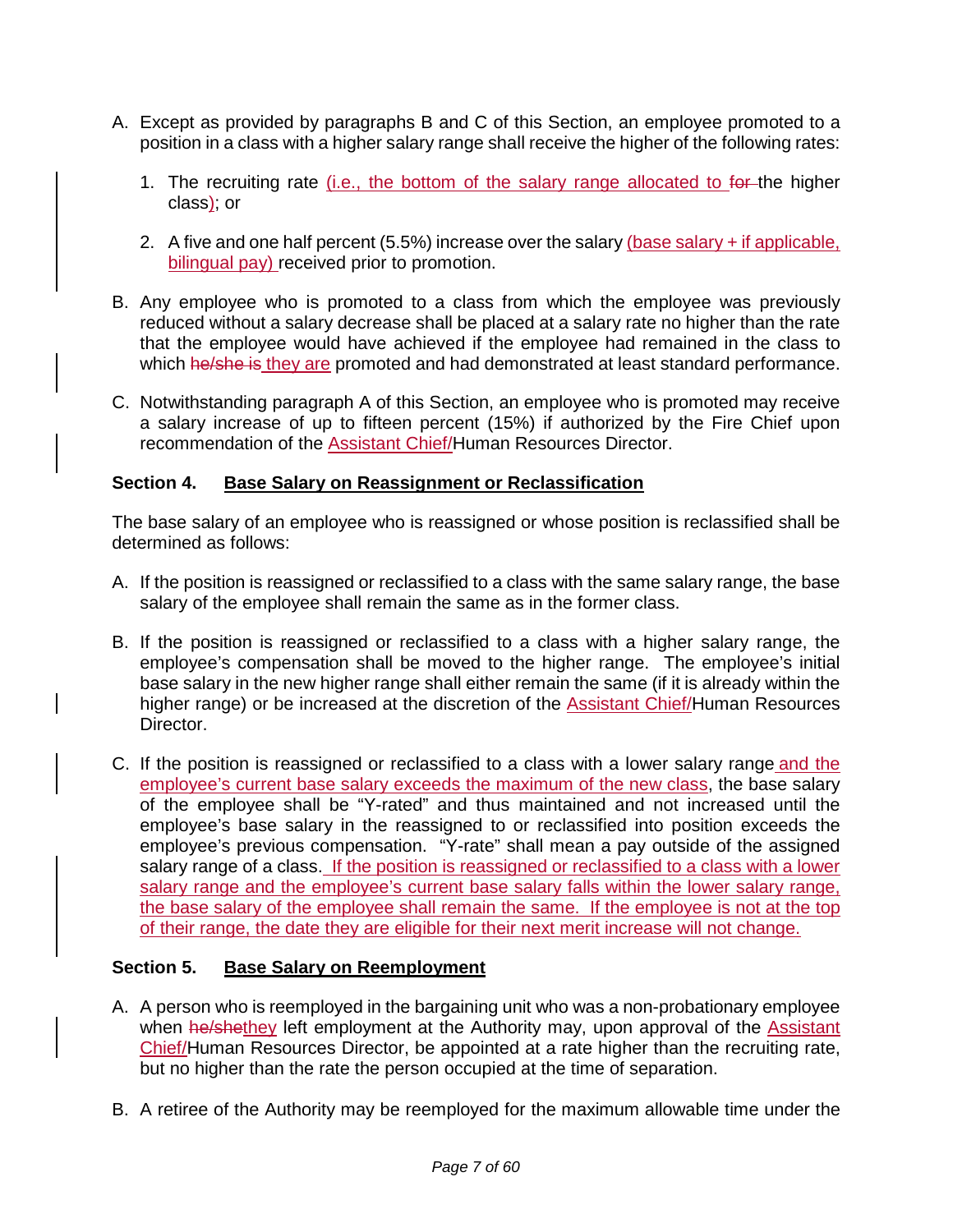law and may be appointed to the position at any rate on the salary range.

### **Section 6. Working Out of Class Acting Pay**

Notwithstanding anything in this MOU to the contrary, when in the judgment of the Authority it becomes necessary or desirable to utilize the services of employees in capacities other than those for which they are regularly employed, the Authority may authorize and, if appropriate, fix an additional rate of compensation for such employees.

- 1. When an employee is temporarily assigned to a vacant higher-level position, the employee shall be granted Acting Pay equivalent to five and one half percent (5.5%) above their base rate of pay, or the top step of the classification to which the employee is temporarily assigned, whichever is less. Acting Pay is only applicable in the event of a position vacancy or long-term leave of absence.
- 2. An employee becomes eligible for Acting Pay once they have worked in excess of 80 continuous hours per calendar year during which the employee is required to perform the duties of the higher-level position. At the conclusion of the acting assignment, the employee's base salary shall be reduced to the salary the employee was previously receiving inclusive of any base salary increase provided to the unit as well as any merit increase (if applicable) the employee would have earned while they were acting.
- 3. An employee who was not at the top of their salary range when temporarily assigned to the higher classification shall maintain their merit increase eligibility date in their regular lower classification. If the employee is granted a merit increase in the lower class, their Acting Pay shall be adjusted in accordance with Section 7 of this Article.
- 4. Acting Pay shall not exceed a period of one (1) year.

### **Section 7. Annual Merit Review Program**

- A. The Annual Merit Review Program establishes the award of performance salary increases to eligible employees. The Annual Merit Review Program shall be administered as follows:
	- 1. The annual performance rating period shall be August 1 through July 31.
	- 2. Employees may be rated "Substandard," "Standard," or "Above Standard."
	- 3. Performance salary increases shall be awarded as follows:

| Rating         | <b>Performance Salary Increase</b>                       |
|----------------|----------------------------------------------------------|
| Substandard    | <b>None</b>                                              |
| Standard       | 2.75% increase not to exceed the top of the salary range |
| Above Standard | 5.5% increase not to exceed the top of the salary range  |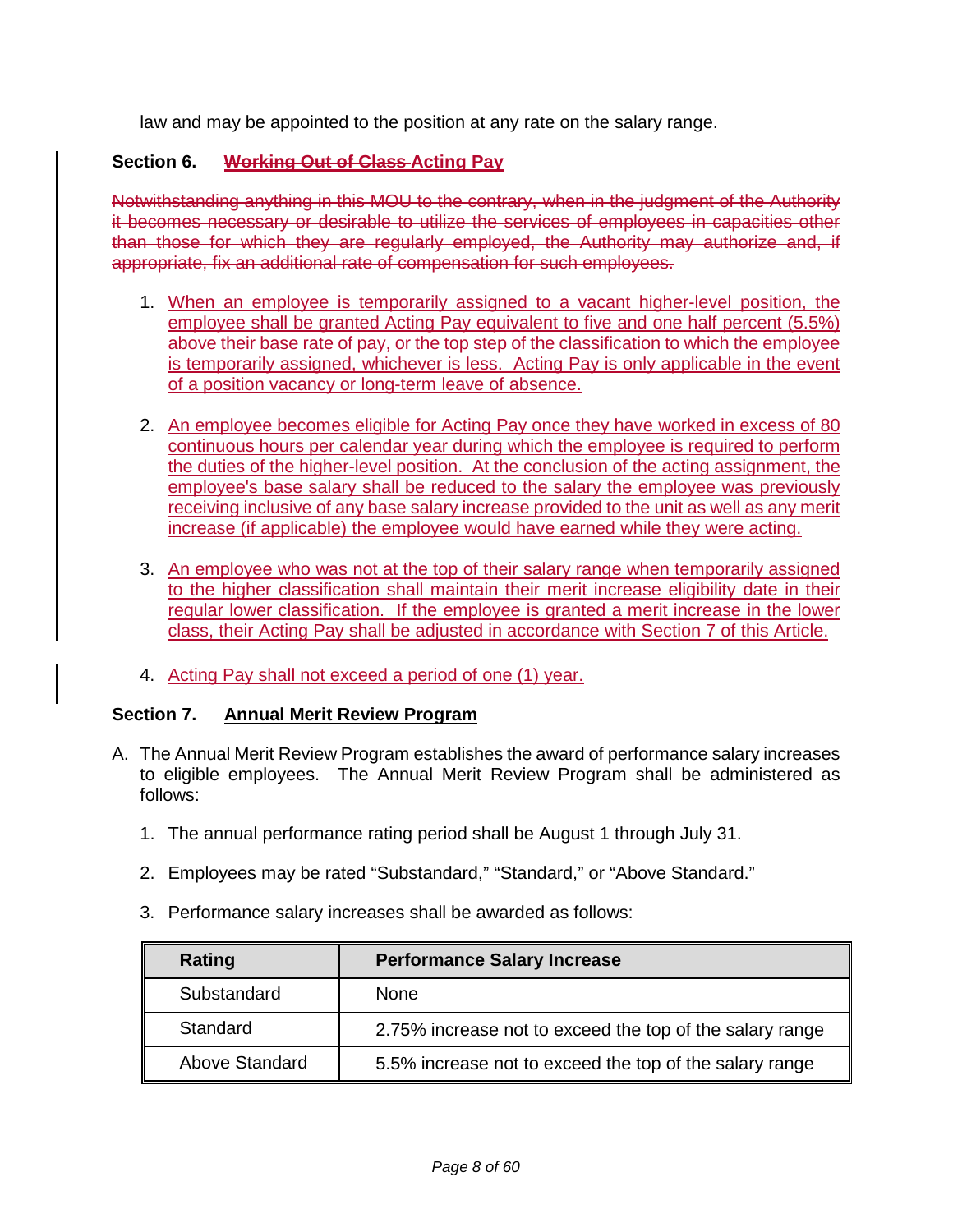4. Performance salary increases shall be effective on the first day of the first pay period that includes September 1, regardless of the date the reviews are completed. The following dates reflect the effective pay period as described in this provision:

| <b>Performance Salary Increase Effective Date</b> | Pay Period # |
|---------------------------------------------------|--------------|
| August 31, 201826, 2022                           | 19           |
| August 30, 2019                                   | -49          |
| August 28, 202025, 2023                           | 19           |

- 5. Performance salary increases within a range shall not be automatic. They shall be based upon job performance and granted only upon the affirmative recommendation of the employee's supervisor with the approval of the next level supervisor.
- B. Eligibility for Annual Merit Review Program
	- 1. Except as provided in B.2 below, all employees are eligible to receive performance salary increases through the Annual Merit Review Program.
	- 2. An employee hired or promoted into a classification in this unit on or after March 1 shall not be eligible to receive a performance salary increase during his/hertheir first performance rating year period of employment or promotion. Such employees shall be eligible for performance salary increases the next subsequent performance rating year period.
	- 3. Part-time employees (a regular, limited-term, or probationary employee who, upon hire or starting in the position, is reasonably expected to average at least twenty (20) hours of service per week) shall be eligible for performance salary increases upon completion of two thousand eighty (2,080) hours of employment. Performance salary increases shall be effective the first day of the pay period following the completion of said period.
- C. Merit-Based Contribution to 401(a) Deferred Compensation for Employees at the Maximum of their Salary Range

For employees in the Unit who are at the maximum of their salary range, they shall be eligible to receive a merit-based contribution to their  $401(a)$  deferred compensation account. Eligibility for this deferred compensation contribution will be assessed based on performance evaluations during the evaluation cycle of August 1 to July 31. The first rating period where employees will be eligible for this contribution will be August 1, 2017 through July 31, 2018 with the first contributions made in January 2019. Eligibility to receive a contribution will be based on the following:

- 1. Employees must be at the maximum of their salary range at the time they receive their annual performance evaluation.
- 2. To be eligible to receive the merit based deferred compensation contribution, employees must receive a rating of at least "standard" as the overall rating on their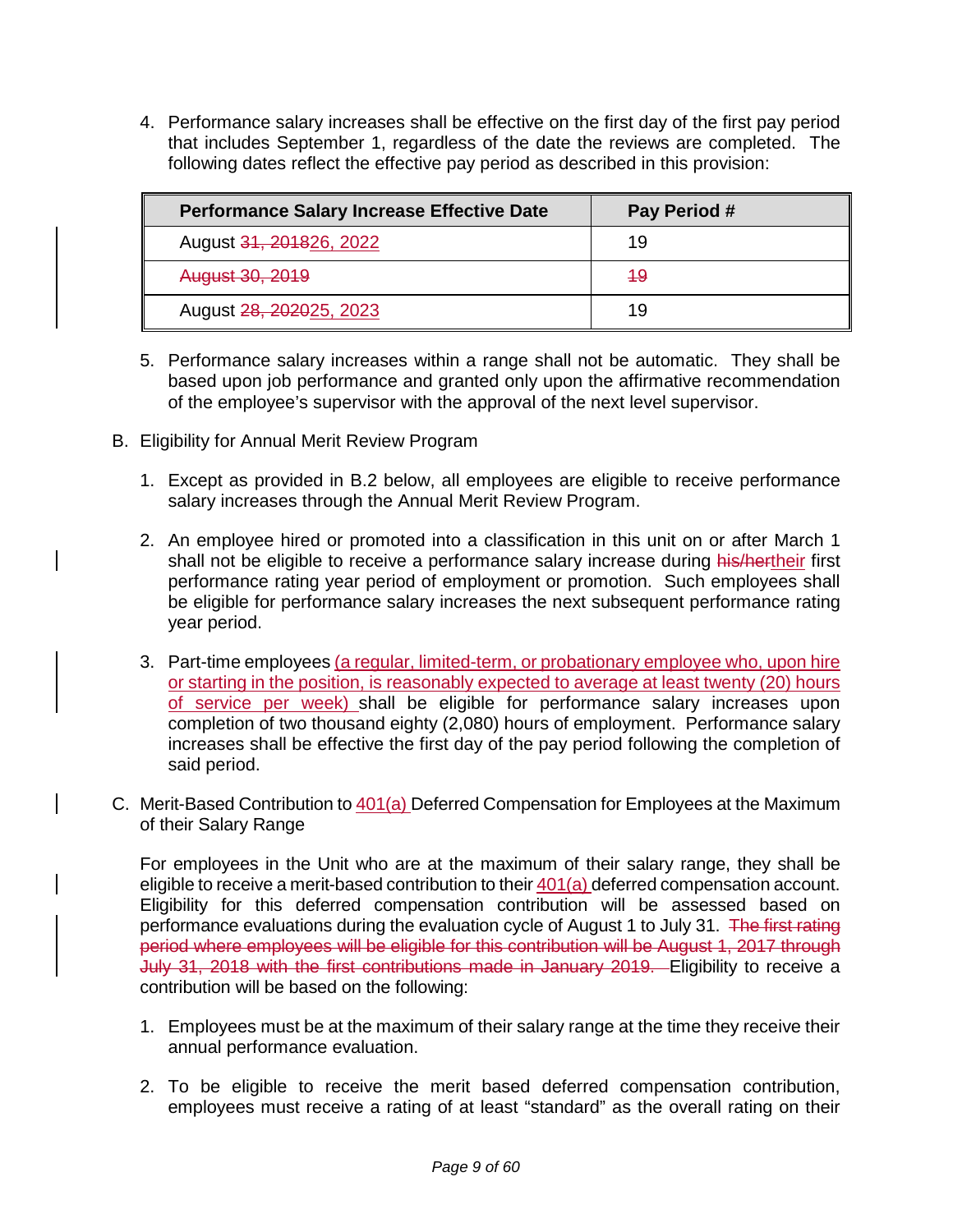annual performance evaluation.

- 3. Employees who qualify for the merit based contribution to their deferred compensation account will receive a contribution of five hundred dollars (\$500).
- 4. Employees at the maximum of their salary range are eligible to receive the merit based contribution to their deferred compensation account each year after receiving their annual performance evaluation. The deferred compensation contributions will be made in the first pay period of January in the following year.

### **Section 8. Bilingual Pay**

- A. Employees who are eligible for bilingual pay as set forth below, shall receive an additional thirty (30) cents per hour up to a maximum of forty (40) hours per FLSA workweek (approximately fifty-two dollars (\$52) per month) for all hours actually paid.
	- 1. An employee must be conversant in one (1) of the pre-designated languages to qualify to receive bilingual pay:
		- Spanish
		- Vietnamese
		- Korean
		- American Sign Language
		- Chinese/Mandarin/Cantonese
	- 2. Other languages may qualify on a case-by-case basis.
	- 3. The employees must be approved by the **Assistant Chief/Human Resources Director**, or their designee - per AM SOP 103.02.
- B. An employee shall not be eligible to receive more than one (1) type of bilingual pay for more than one language at the same timeconcurrently.
- C. Bilingual pay shall be considered part of base pay for employees receiving workers' compensation benefits and be considered as part of the employee's base pay if the employee is entitled to receive his/hertheir compensation per any other provision of law.
- D. A bilingual employee may be called upon to speak or translate a second language at any time, as Authority needs dictate.
- E. An employee who is receiving bilingual pay and no longer wishes to use his/hertheir bilingual skills may make a request to the **Assistant Chief/Human Resources Director to** no longer be required to use those skills and no longer receive the pay. The request shall be made in writing to the Assistant Chief/Human Resources Director who shall consider it according to:
	- 1. Authority need,
	- 2. Availability of a qualified replacement; and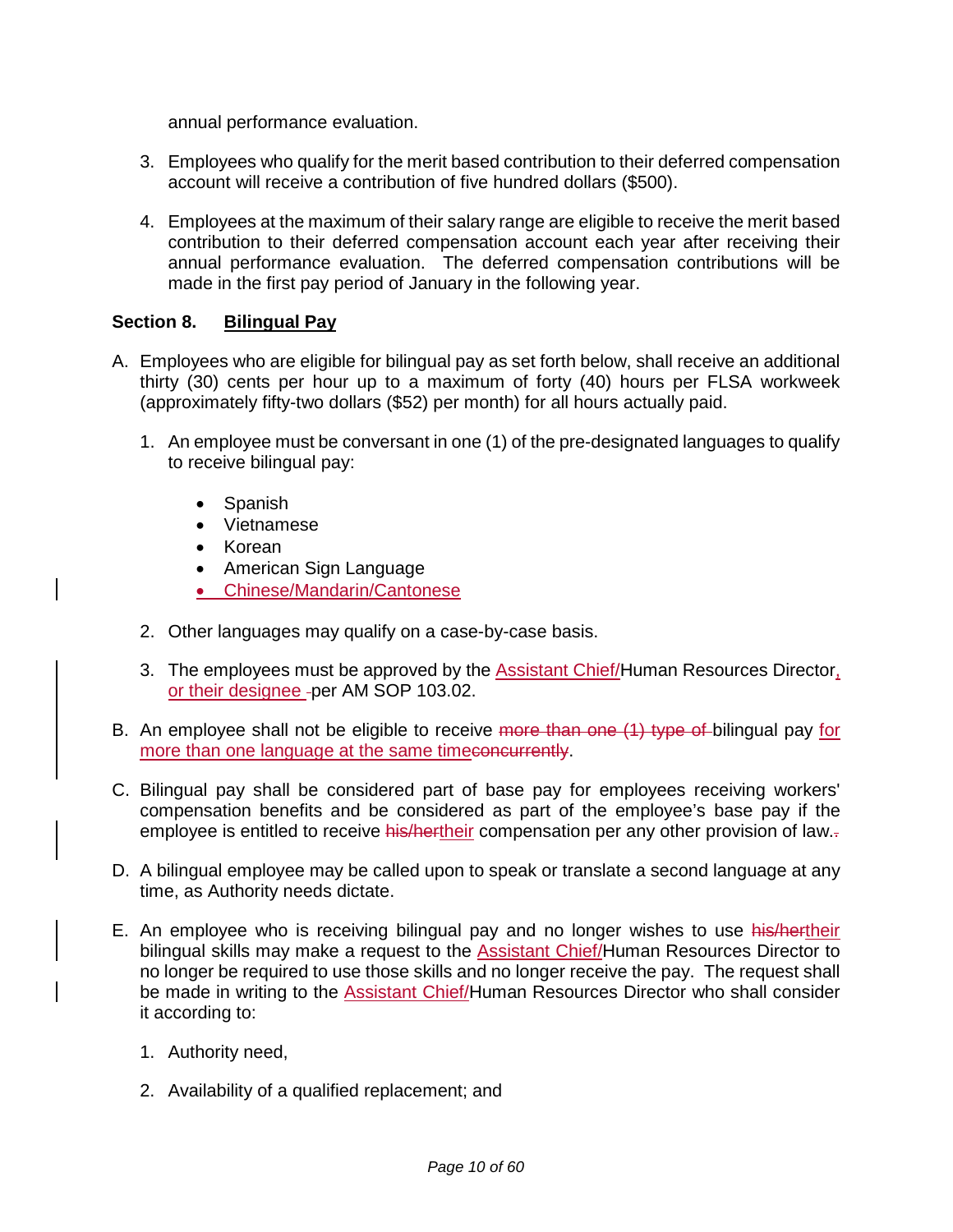3. Availability of another suitable assignment for the requesting employees.

### **Section 9. Deferred Compensation**

An employee may, at his/hertheir request, participate in the Authority's 457(b) Deferred Compensation Plan. This plan is one hundred percent (100%) employee funded.

#### **Section 10. Work Schedules**

A. Employees may be assigned to one of the following standard work schedules:

- 1. 9/80 that consists of eight (8), 9-hour (nine hour) workdays and one (1) 8-hour (eight hour) hour workday in the two-week pay period. The work schedule shall include two consecutive calendar days off in the workweek during which the employee works the eight hour alternating regular day off and three consecutive calendar days off in the workweek during which the employee's alternating regular day off is an off day. For this work schedule, each employee's FLSA work-week shall end exactly four hours after the start time of the employee's Friday shift.
- 2. 5/40 that consists of five (5) 8-hour (eight-hour) workdays in a workweek. Each workweek shall contain two (2) consecutive calendar days off work. The employee's FLSA workweek shall begin at 12:00 a.m. on Sunday and shall end the following Saturday at 11:59 p.m.
- 3. 4/10 that consists of four (4) 10-hour (ten-hour) workdays in a workweek. Each workweek shall contain three (3) consecutive calendar days off work. The employee's FLSA workweek shall begin at 12:00 a.m. on Sunday and shall end the following Saturday at 11:59 p.m.
- 4. Employees may be able to telecommute per the Authority's telecommuting policy if approved.
- B. The Authority reserves the right to implement other alternate work schedules in emergencies or to authorize alternate work schedules requested by OCFAMA, if the needs of the operation would be better served. The Authority shall discuss with the OCFAMA any proposed changes in work hours or existing work schedules before such changes are put into effect. Whenever practicable, the Authority shall provide written notification of such proposed changes to the OCFAMA at least fourteen (14) calendar days before such changes are put into effect.
- C. As employees who are exempt from overtime, employees in this Unit may be provided with the ability to flex their work hours within a workweek. For example, an employee may work twelve (12) hours in one day and may be permitted to work fewer hours in another day during the workweek.
- D. The provisions of this Section 10D are effective until June 22, 2023. Except as provided below, employees in this unit are provided the ability to telecommute up to two workdays (one or two workdays) in a workweek as described in the OCFA's Telecommuting Policy (Policy) dated September 1, 2021. Employees who are designated as eligible to telecommute will either be eligible to telecommute one or two workdays per week based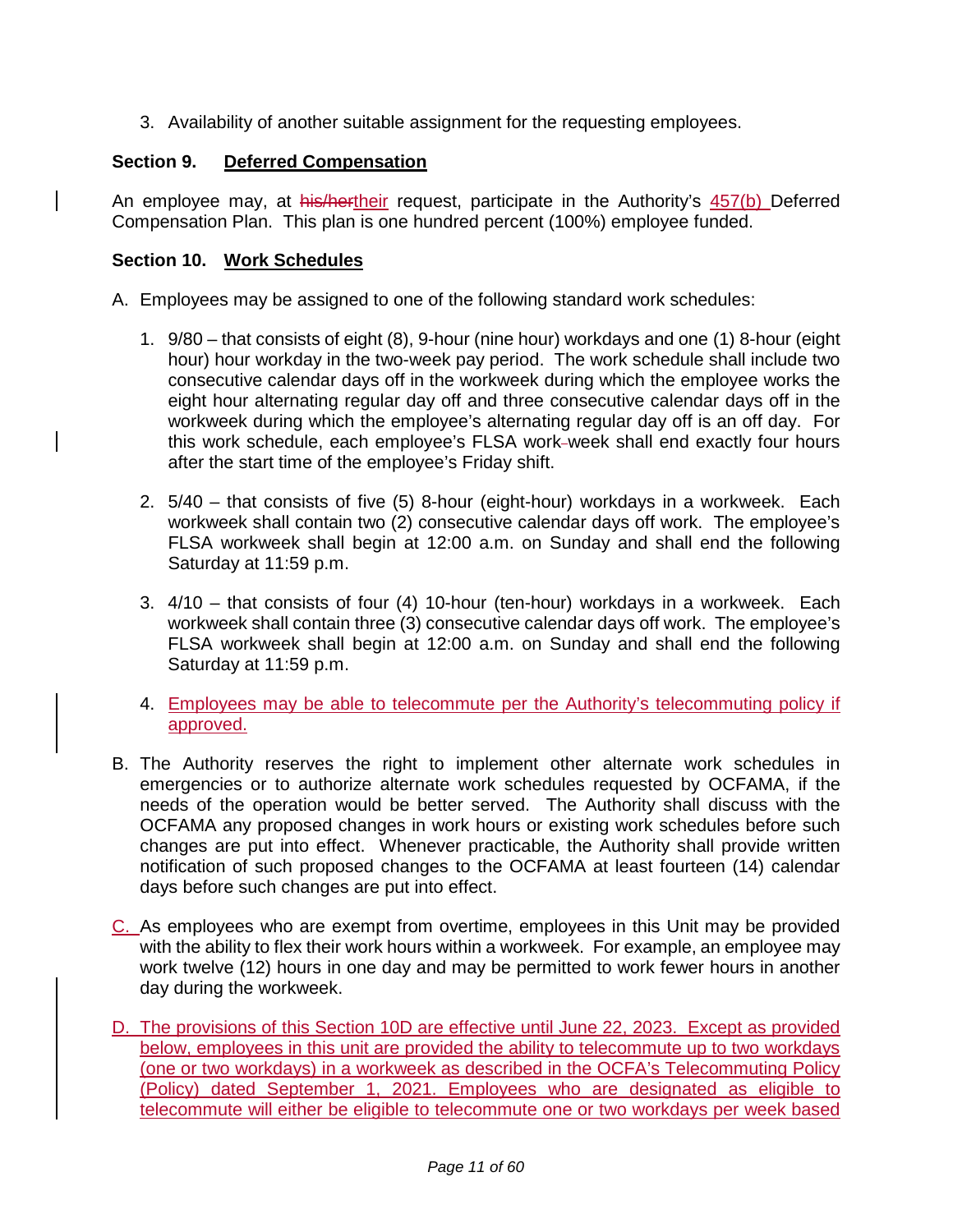on the "Position Eligibility Criteria" or "Employee Eligibility Criteria" as described in the Policy.

An employee who is designated as eligible to telecommute two (2) workdays per week must make an election to either telecommute or receive an allotment of Paid Annual Leave (PAL) in addition to the PAL time referenced in (Article 5, Section 10) as follows:

- 1. An eligible employee who elects to telecommute two (2) workdays per week shall telecommute two (2) workdays per week during the term of the MOU and shall not accrue any additional PAL; and
- 2. If such employee elects to telecommute one (1) workday per week, they shall telecommute one (1) workday per week and shall also receive 20 hours of additional PAL during the term of this MOU.

An employee who is designated as eligible to telecommute one (1) workday per week shall make an election to either telecommute (and also receive 20 hours of additional PAL) or not telecommute and receive 40 hours of additional PAL during the term of the MOU.

If an eligible employee who elects to telecommute (either one (1) or two (2) workdays per week) changes their mind during the term of this MOU, they will begin to accrue additional PAL prorated to the term remaining on the MOU at a rate of 1.54 hours per pay period. If an eligible employee who elected to receive additional PAL, chooses to telecommute during the term of the MOU, they shall be eligible to telecommute (either one (1) or two (2) days depending on the number of days they have been deemed eligible). In addition, if, at the time they choose to telecommute they have used more PAL hours then they have earned (based on accrual of 1.54 hours per pay period) they will be required to designate which one of their accrued leaves they want the OCFA to reduce to pay back for the excess PAL used to date during the term of the MOU.

An employee designated as ineligible, either based on "Position Eligibility Criteria" or "Employee Eligibility Criteria" as described in the Policy, shall receive an additional 40 hours of PAL.

For employees who are ineligible to telecommute, the additional 40 hours of PAL shall become available for use effective following the adoption of this MOU, for all employees who have provided notification to HR/Payroll of their ineligible status, along with confirmation by their Department Head of the ineligible status. For employees who are eligible to telecommute, but who elect to receive and use 40 hours of additional PAL time during the term of this MOU, the PAL time shall become available for use the pay period following adoption of this MOU and upon receipt (by the Human Resources Department) of the employee's election to receive additional PAL time.

Should an employee who is approved to telecommute (one or two) workdays subsequently become ineligible during the term of this MOU (i.e., through promotion or organizational needs), they shall receive an amount of additional PAL hours prorated to the term remaining on the MOU at a rate of 1.54 hours per pay period.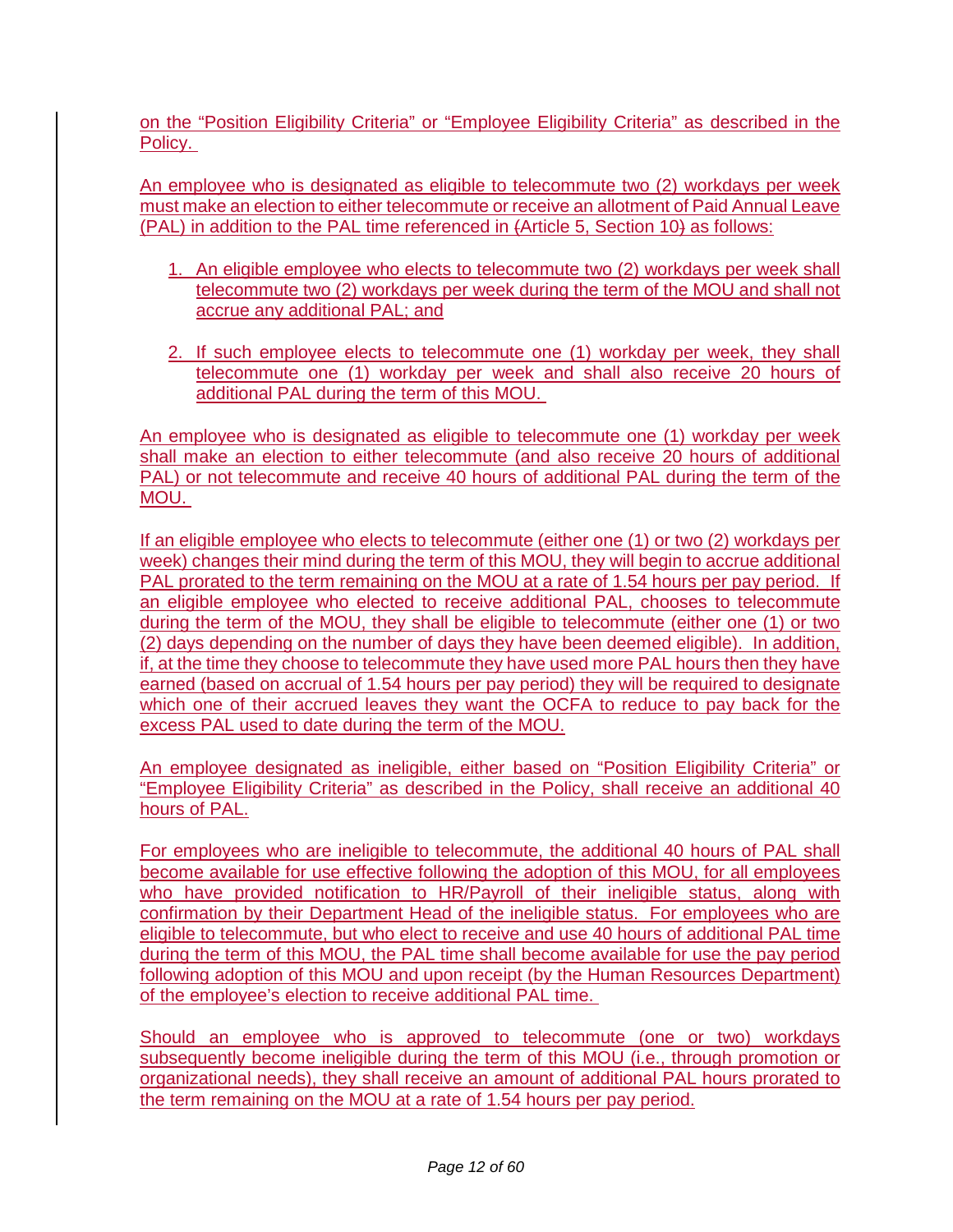# **ARTICLE III**

## **BENEFITS**

#### **Section 1. Retirement**

A. Eligibility

Eligible employees in the Unit are included in the Orange County Employees Retirement System (OCERS) as determined by their date of entry into eligible service.

B. Final Compensation for Legacy Members of OCERS

"Final Compensation" for Legacy Members of OCERS, in accordance with Government Code Section 31462(a), means the average annual compensation earnable by a member during any three (3) years elected by a member at or before the time he or she files an application for retirement, or, if he or she fails to elect, during the three (3) years immediately preceding his or her retirement. If a member has less than three (3) years of service, his or her final compensation shall be determined by dividing his or her total compensation by the number of months of service credited to him or her and multiplying by twelve (12).

C. Cost of Living Adjustments

Members' normal cost-of-living contributions shall be adjusted subsequent to and in accordance with actuarial recommendations adopted by the Board of Retirement and the Authority Board.

- D. Retirement Formulas and Employee Contributions
	- 1. Employees Hired Prior to December 1, 2012
		- a. Retirement Formula: These employees receive the 2.7% at age 55 formula in accordance with Government Code Section 31676.19.

Employees shall pay their maximum employee contribution based on age of entry into OCERS, including any increases to the maximum employee contribution as calculated by OCERS.

- 2. Employees Hired by the Authority after December 1, 2012 with Reciprocal Retirement BenefitsAre Legacy Members under OCERS
	- a. Retirement Formula: These employees receive the 2% at age 55 formula in accordance with Government Code Section 31676.16.

Employees shall pay their maximum employee contribution based on age of entry into OCERS, including any increases to the maximum employee contribution as calculated by OCERS.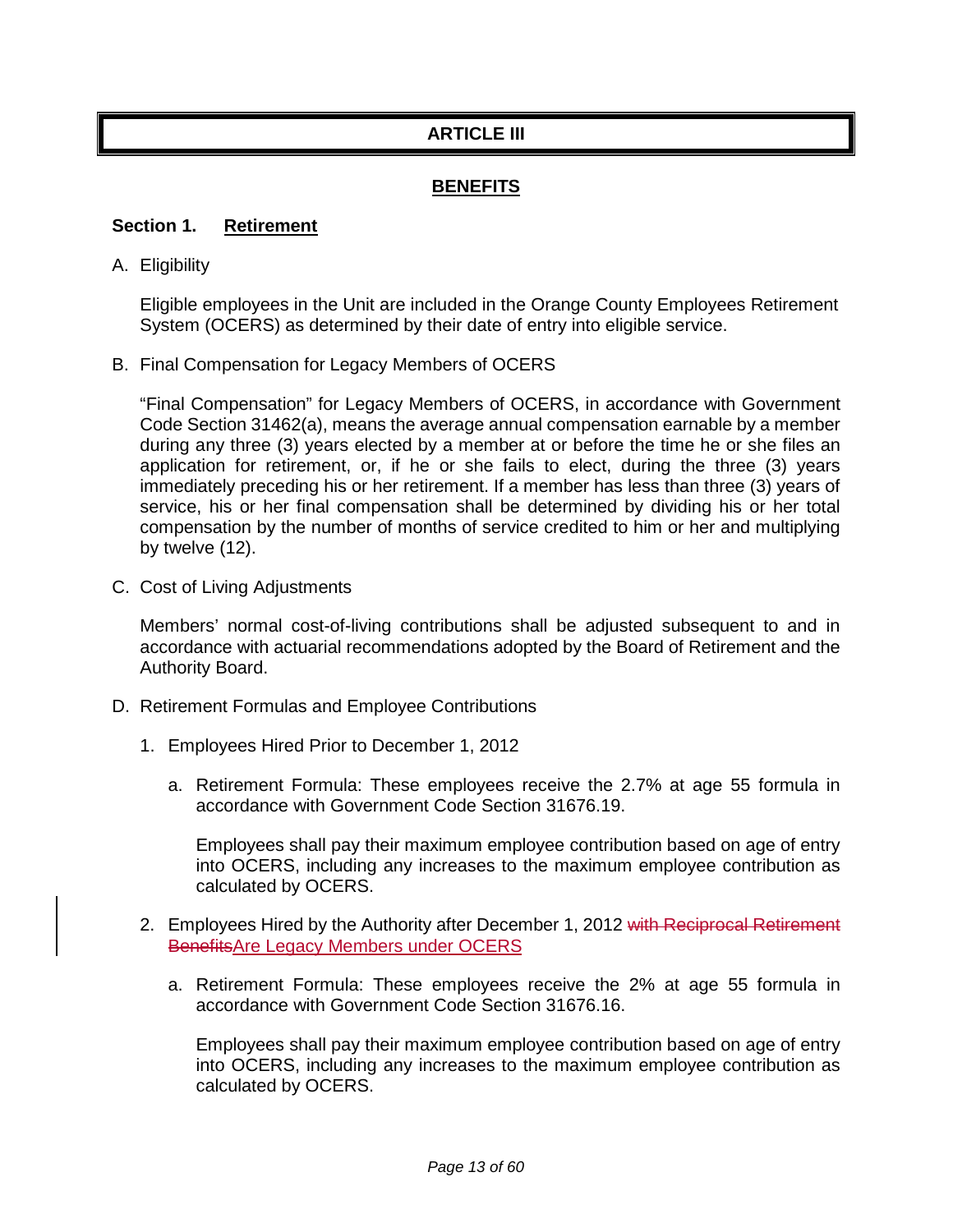- 3. Employees Hired by the Authority on or after January 1, 2013 with No Reciprocal **Benefits** 
	- a. The retirement formula is the 2.5% at age 67 retirement formula per Government Code Section 7522.20(a), utilizing the average three (3) highest years of compensation per Government Code Section 7522.32. Pensionable compensation and other pension related conditions are governed by the provisions of PEPRA and the OCERS Board of Retirement.
	- b. Employee Contribution: Such employees shall pay one half the normal cost as defined by the PEPRA.

#### **Section 2. Insurances**

A. CalPERS Health Care

- 1. The Authority shall continue to maintain its health contract with provides health insurance benefits to employees through the California Public Employees' Retirement System (CalPERS) for employees' health care coverage through the Public Employees' Medical and Hospital Care Act. (PEMHCA).
- 2. The Authority shall contribute towards the payment of health care for employees' health care coverage. premiums on behalf of each eligible active employee and each eligible retiree, an equal contribution as set forth in California Government Code 22892 of the Public Employees' Medical and Hospital Act -of the (PEMHCA). That amount is equal to the PEMHCA statutory minimum which is \$149 for 2022, and a yet undetermined amount for years following 2022. Eligible active employees include the following:
	- i. Full-time regular, limited-term or probationary employees who, upon hire or starting in the position, are reasonably expected to average thirty (30) or more hours of service per week [i.e. one hundred thirty (130) hours per month]; and
	- i.i. Part-time regular, limited-term or probationary employees who, upon hire or starting in the position, are reasonably expected to average at least twenty (20) hours of service per week.
- 2.3. The Authority shall provide a Section 125 Cafeteria Plan for active eligible employees and pay the following amounts for employees' health care coverage and other benefits:
	- a. For 202218, full-time employees shall receive a monthly cash allotment in the amount of one thousand seven hundred and sixty-eight dollars and eighty-two cents (\$1,768.82) two thousand one hundred and ten dollars and sixty-seven cents (\$2,110.67). This amount shall be adjusted annually each January in the amount equal to the average percentage increase of the CalPERS Health Plans for that year. The average percentage increase shall be computed by averaging the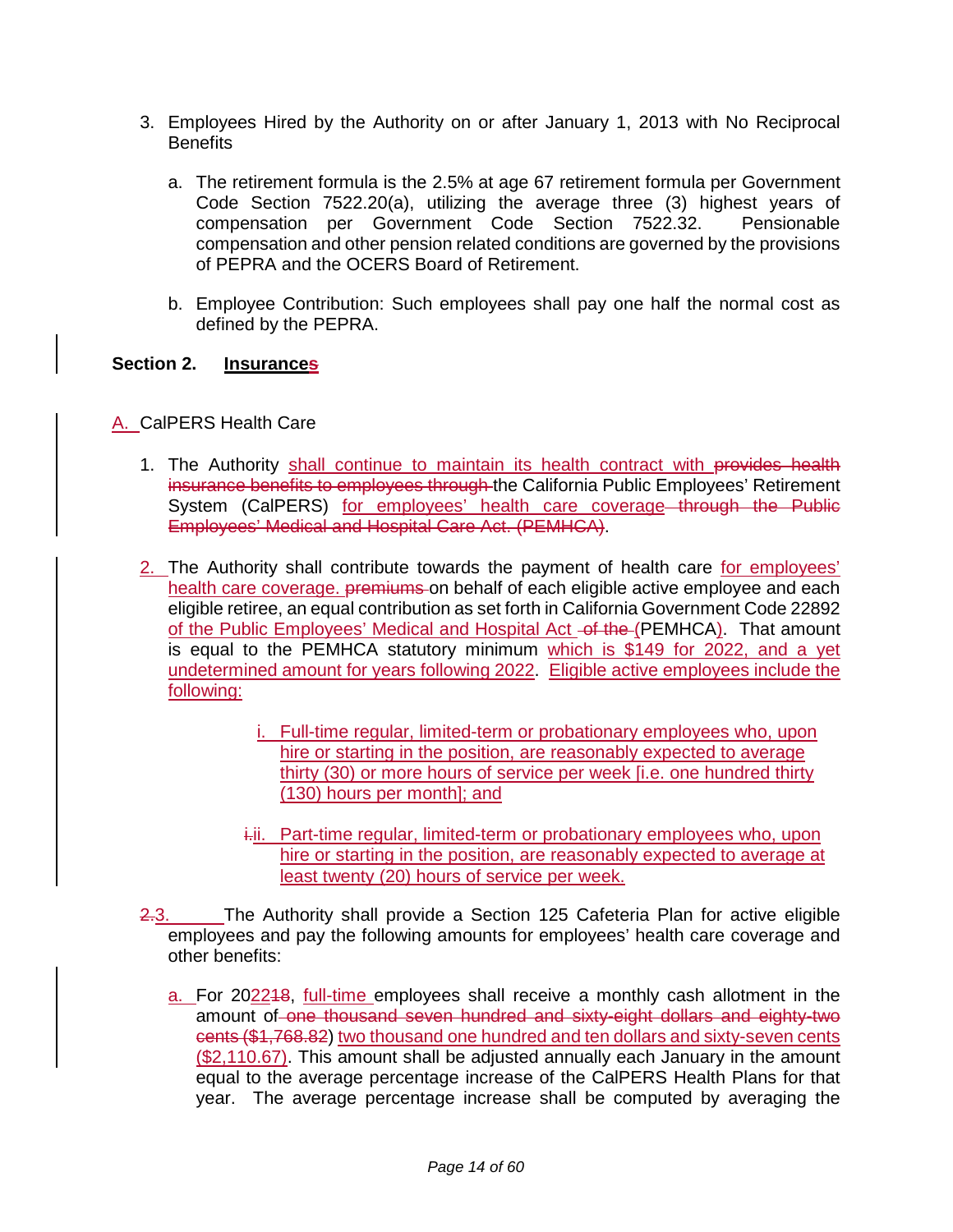increase in the CalPERS Health Plans in which the employees are eligible to participate, with the exclusion of the Plan with the highest premium.

#### a.b. Part-Time employees shall receive fifty-percent (50%) of the amount provided in paragraph (a) above.

These amounts are inclusive of the PEMHCA statutory minimum amount described above. The employee may elect to contribute the entire value to his/her health care premium or allocate a portion of the value to other benefits offered under the Cafeteria Plan. If the employee elects to allocate part of the value to other benefits, any unpaid balance of the employee's health care premium shall be deducted from the employee's paycheck.

b.c. Eligible Opt-Out Arrangement: Upon providing reasonable evidence of alternative coverage, as required by the ACA's Eligible Opt Out Arrangement rules (below), a full-time or part-time employee as defined in Section 2.A.2 of this Article, shall be entitled to receive the monthly cash allotment in taxable cash.

Pursuant to the Affordable Care Act (ACA) Employer Mandate "affordability" determination, an Eligible Opt-Out Arrangement requires the following for employees who opt-out of employer-provided health coverage and receive cash in lieu:

- 1. Employee must provide reasonable evidence that the employee and each member of the employee's expected tax family (individuals the employee expects to claim personal exemption deduction) have or will have minimum essential coverage (other than coverage in the individual market, whether or not obtained through Covered California) during the period of coverage to which the opt-out arrangement applies;
- 2. The opt-out payment may not be made if the employer knows or has reason to know that the employee or any other member of the employee's expected tax family does not have or will not have the alternative coverage;
- 3. The evidence of alternative coverage must be provided every plan year to which the eligible opt-out arrangement applies; and
- 4. The reasonable evidence, which can be a simple attestation by the employee, must be provided no earlier than a reasonable period of time before the plan year begins.
- The Authority may reopen negotiations if there are changes that occur in connection with the Affordable Care Act.

A.B. Health Plan Enrollment

1. Newly hired eligible employees must enroll for coverage in health plans within the first sixty (60) days of employment. If the employee fails to enroll within the first sixty (60)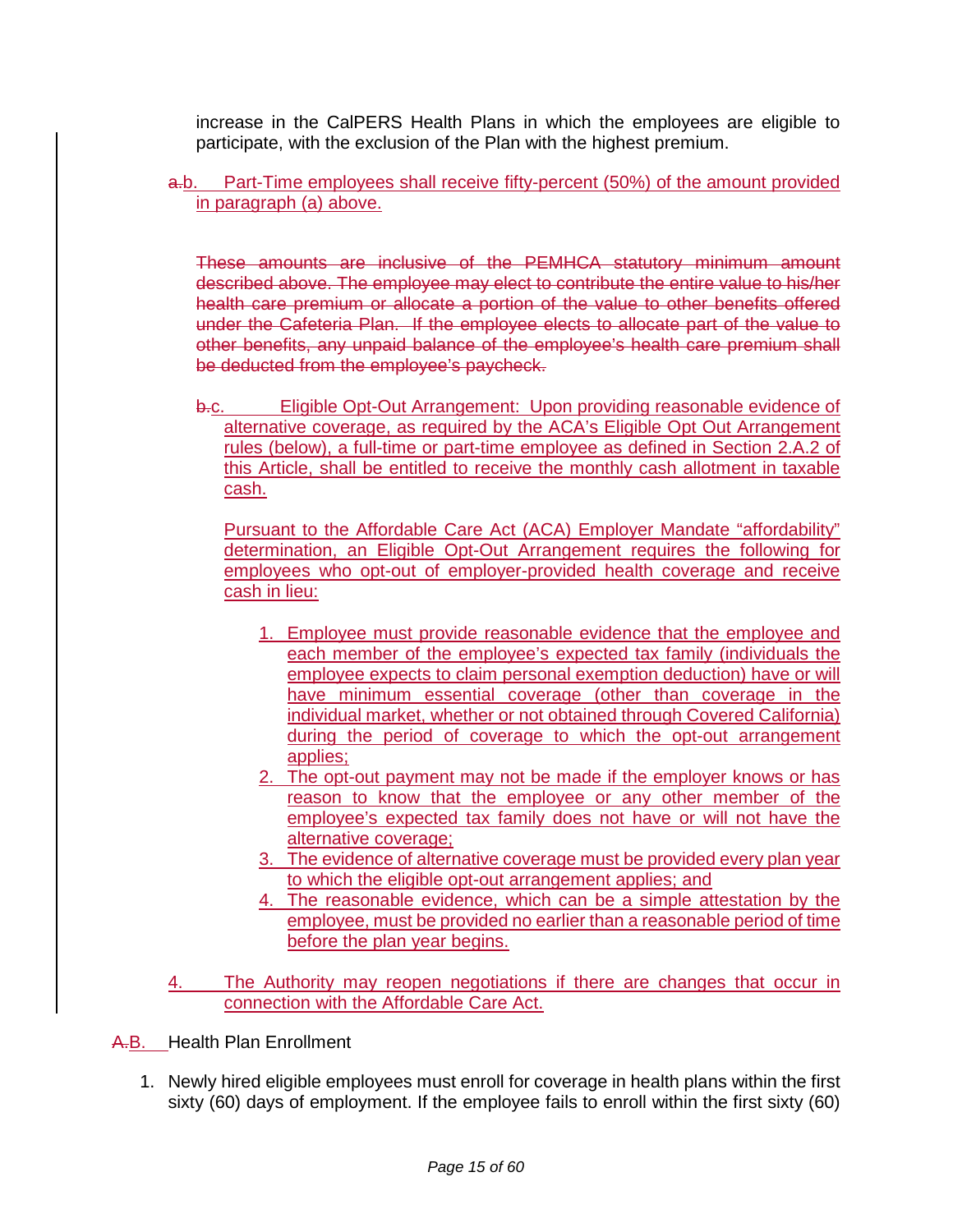days of employment, he/shethey must either wait until the next open enrollment period or ninety (90) days after submission of a late enrollment form. Health plan coverage shall become effective the first day of the month following submission to the Authority of the Health Benefits Enrollment form.

- 2. Employees who are terminated due to disciplinary action or reduction in force, or who voluntarily resign from employment, may continue their health care coverage until the end of the month following the month in which the employee is terminated. However, the Authority's contribution towards the employee's health care coverage the month following termination shall be in accordance with California Government Code Section 22892, i.e., the PEMHCA statutory minimum amount.
- 3. An employee shall be given the opportunity to enroll in a medical plan or to change medical plans on the effective date of his/hertheir retirement.
- 4. In all health plans, the Authority shall provide a minimum one (1) month period, each fiscal year, for open enrollment of employees and employees' dependents.
- 5. Two (2) full-time employees married to each other, or in a registered domestic partnership, who elect coverage in the same health plan shall be enrolled as employee and dependent. Such employees shall have the full cost of coverage for employee and dependents paid by the Authority. Employees shall not, however, be enrolled simultaneously in an Authority health care plan and a health plan administered by the Orange County Professional Firefighters Association, Local 3631, as either an employee or dependent.
- 6. The Authority may re-open negotiations on the subject of the Affordable Care Act or its impacts.
- **B.C.** Other Insurance Coverage
	- 1. The Authority shall provide the following to all full-time employees:
		- a. Short-term disability insurance coverage, at no cost to the employee, after sick leave is exhausted, sixty (60) percent of salary per month for up to one (1) year for certified non-occupational injury or illness in accordance with the plan benefits schedule. Coverage shall also provide for continuation of the Authority's share of premiums for health, dental, vision, and life insurance benefits while the employee is on Official Leave for Non-occupational Disability for up to one (1) year from the effective date of disability.
		- b. Long-term disability insurance coverage, at no cost to the employee, to provide up to sixty percent (60%) of salary per month in accordance with the plan benefits schedule.
		- c. Life insurance and accidental death and dismemberment insurance, at no cost to the employee, shall be provided at amounts based upon the employee's annual base salary, rounded to the next closest ten thousand dollars (\$10,000) and adjusted annually on each January 1, if required. Employees shall have the option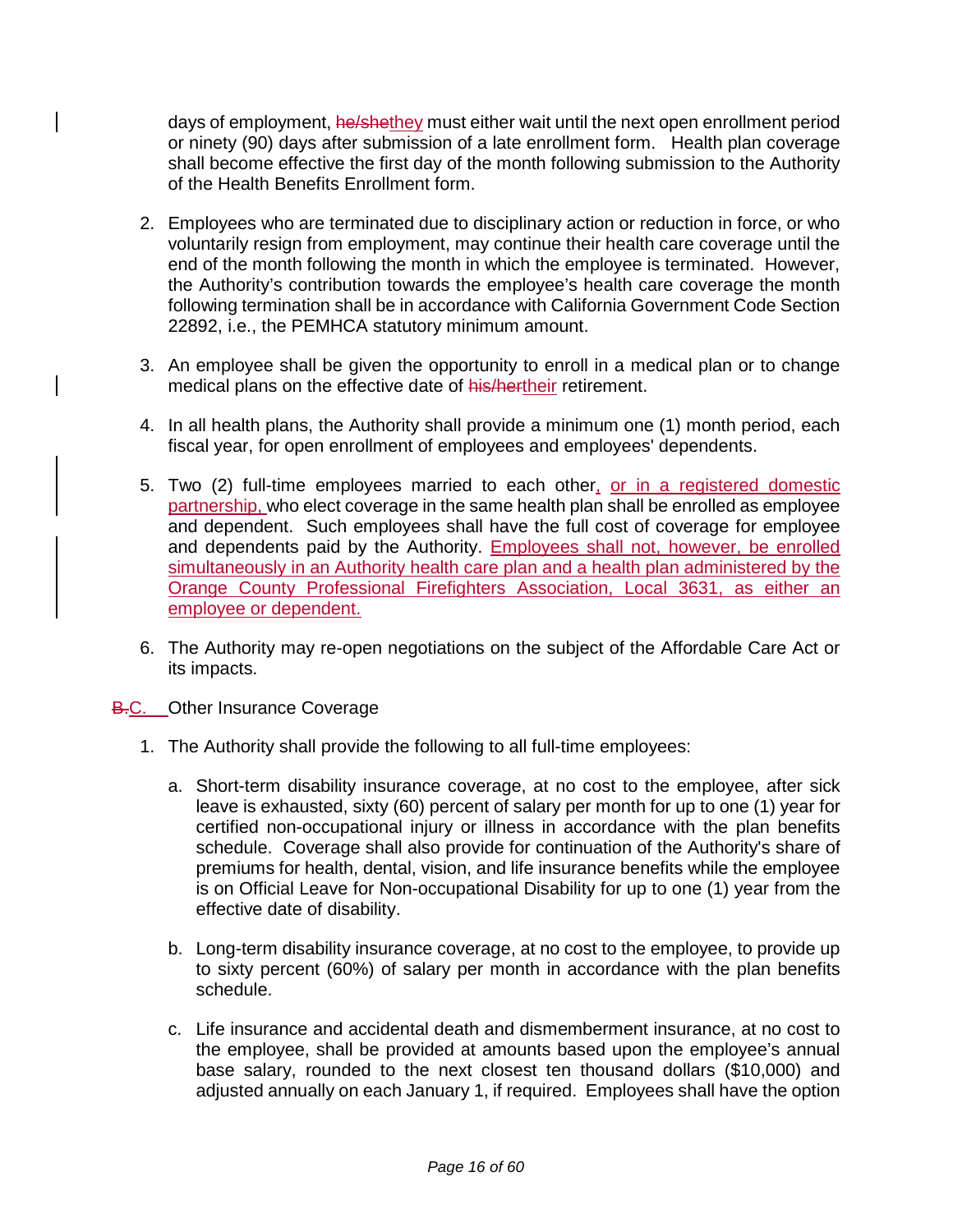to purchase additional life and accidental death and dismemberment coverage, including dependent coverage.

- d. Dental and orthodontia insurance coverage, at no cost to the employee, for the employee and dependents. Part-time employees shall have the option of purchasing dental insurance for the employee and his/hertheir dependents by paying one-half (½) the monthly rate paid by the Authority for full-time employees, provided the employee's normal workweek consists of at least twenty (20) hours.
- e. Vision care insurance coverage, at no cost to the employee, for the employee and dependents.
- C. Premium Only Plan
	- 1. The Authority shall administer a Premium Only Plan (POP) that shall allow an employee to pay for health insurance premiums as permitted in the Internal Revenue Code. Under the POP, an employee's gross taxable salary shall be reduced by the amount of his/her share of the premium costs of Authority-provided health insurance coverage.
- D. Retiree Medical Insurance Grant ("Defined Benefit Plan")
	- 1. Retiree Medical Insurance Grant
		- a. The Authority shall administer a Retiree Medical Insurance Grant plan, which will also be referred to herein as a "defined benefit plan" for employees who have retired or terminated from Authority service and who meet the eligibility requirements set forth in paragraph  $DE.2$ , of this Section.
		- b. Upon paid Authority retirement, an eligible retiree who has enrolled in a "qualified health plan" (as defined in the Plan) or in Medicare as stated in the Plan and required by the "qualified health plan," shall receive a Retiree Medical Insurance Grant.
		- c. An eligible former employee who terminated from Authority service prior to retirement, who is fifty-five (55) years of age or older and who is enrolled in a recognized health plan or Medicare as stated in the Plan and required by the "recognized health plan," shall receive a Retiree Medical Insurance Grant.
		- d. The Retiree Medical Insurance Grant may be applied only towards the cost of retiree and dependent coverage in a "qualified health plan", as reimbursement for a portion of the cost of eligible former employee and dependent coverage in a recognized health plan and/or Medicare premiums as provided in Sections DE.1.d.i, DE.1.d.ii, and DE.1.d.iii of this Section.
			- i. Effective January 1, 202248, the Retiree Medical Insurance Grant shall be an amount based on twenty six dollars and six cents (\$26.06) thirty dollars and fifty-nine cents (\$30.59) per month for each full year of service to a maximum of six hundred fifty one dollars and fifty cents (\$651.50) seven hundred sixty four dollars and seventy five cents (\$764.75) per month. On January 1 of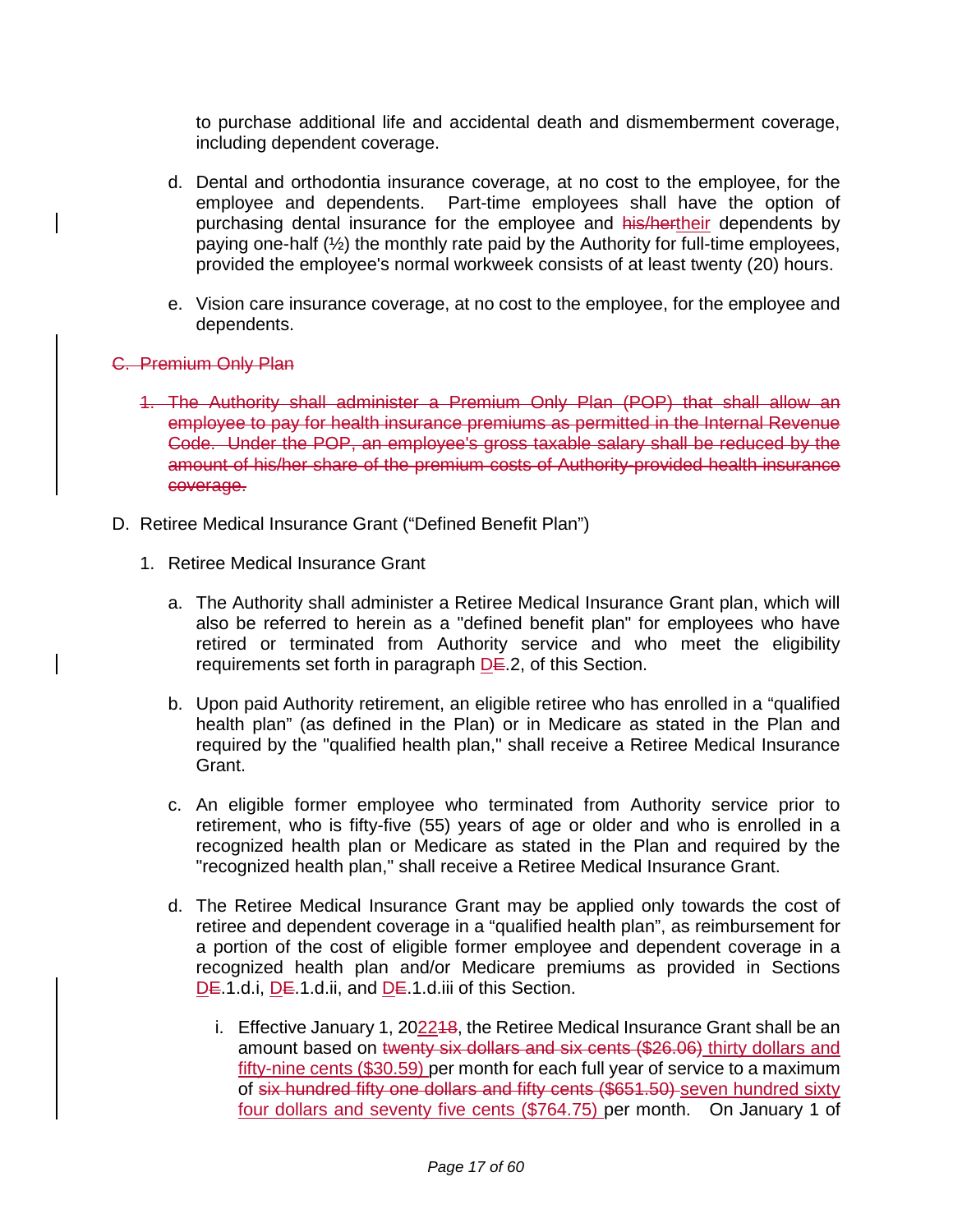each calendar year the amount of such Retiree Medical Insurance Grant shall be adjusted by the average percentage increase in Authority health plan premiums no later than the effective dates of such increase, not to exceed five percent (5%) per year. In no case shall the Retiree Medical Insurance Grant exceed the actual cost of the health insurance and/or Medicare premiums.

- ii. All employees who retire from the Authority and become eligible for a Retiree Medical Insurance Grant shall be provided a one (1) time opportunity of at least thirty (30) days to enroll in an Authority "qualified health plan," and shall have ninety (90) days after attaining age sixty-five (65) to enroll in Medicare. Should a retiree fail to enroll in either a "qualified health plan" or Medicare during the aforementioned periods or should he/she-they terminate coverage or fail to make necessary payments, the retiree and dependents shall forfeit any right to a Retiree Medical Insurance Grant.
- iii. All former employees who did not retire from the Authority and who are eligible for a Retiree Medical Insurance Grant shall not receive the Grant until such employees reach age fifty-five (55) and request the Authority to commence distribution of the Grant no later than ninety (90) days from the former employee's fifty-fifth (55<sup>th)</sup> birthday. Upon such request, the eligible former employees must show proof of enrollment in a recognized health plan. A reimbursement for a portion of the cost of premiums will be provided to the eligible former employees in accordance with the Retiree Medical Plan provisions. The eligible former employees will be required to provide the Authority with a copy of the premium bill and cancelled check or other recognized proof of payment for reimbursement.
- 2. Eligibility Requirements for Retiree Medical Insurance Grant
	- a. Retirees must be actively retired from the Authority and receiving a monthly retirement allowance from the Orange County Employees Retirement System (OCERS). An eligible former employee must be at least age fifty-five (55) and enrolled in a recognized health plan.
	- b. Only employees hired before January 1, 2007 shall be eligible to participate in the Retiree Medical Insurance Grant Plan.
	- c. A retiree or eligible former employee must have retired or terminated employment with the Authority with at least one (1) year of service (2,080 hours), except as provided in Sections DE.2.c.i, ii, and iii of this Section.
		- i. A retiree of the Authority who receives a service-connected disability retirement from OCERS shall be eligible for a Retiree Medical Insurance Grant equal to either ten (10) years of service or actual years of service, whichever is greater.
		- ii. A retiree who receives a non-service connected disability retirement shall be eligible for a Retiree Medical Insurance Grant based on actual years of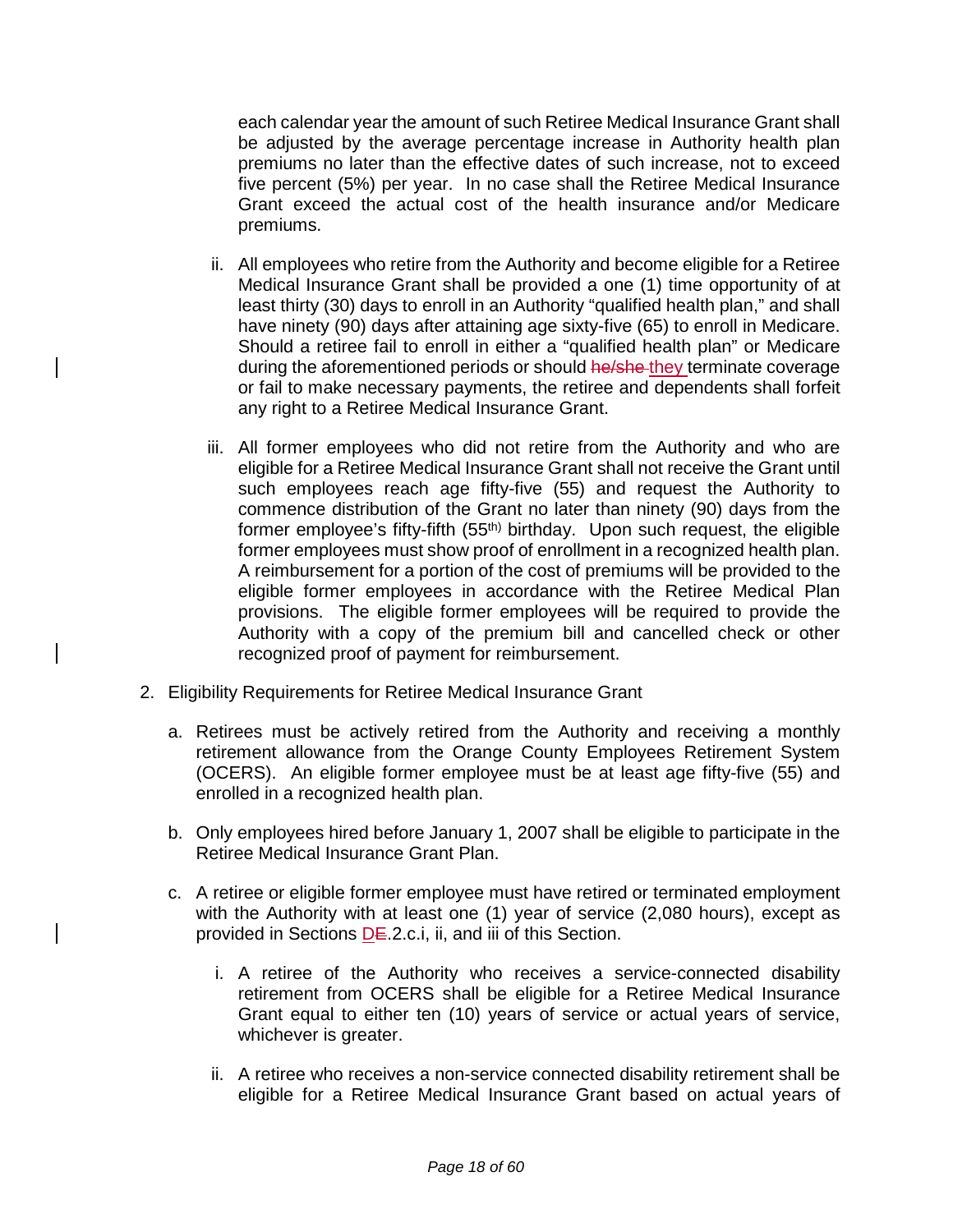service.

- iii. A separated employee who is less than fifty-five (55) years of age or is under normal retirement age who has requested a service or non-service connected disability retirement shall not be eligible to receive the Retiree Medical Insurance Grant until a determination of disability status is made by the Board of Retirement.
- d. All eligible retirees, eligible former employees and enrolled dependents who are age sixty-five (65) or older must be enrolled in Medicare Part B in order to be eligible for the Retiree Medical Insurance Grant. All eligible retirees, eligible former employees and dependents who are entitled to Medicare Part A coverage without a premium must be enrolled in Medicare Part A to be eligible to receive the Retiree Medical Insurance Grant.
- e. Deferred Retirement
	- i. An employee who, upon separation from the Authority, is eligible for paid retirement and elects deferred retirement must defer participation in the Retiree Medical Insurance Grant until such time as he/she-they becomes an active retiree. However, in order to be eligible for health care coverage provided by CalPERS, retirement must not be deferred for more than one hundred twenty (120) days after the employee separates from Authority Service.
	- ii. An employee with at least one (1) year of service (2,080 hours), who is not eligible for paid retirement at the time he/she they separates from Authority service and elects deferred retirement status shall not become eligible for participation in the Retiree Medical Insurance Grant until he/she they becomes fifty-five (55) years of age.
- f. For purposes of this Section, a full year of service shall mean those regular hours of Service the employee worked as a regular, limited-term and/or probationary employee. Two thousand eighty (2,080) regular hours, shall equal one (1) full year of service.
- 3. Employee Contribution
	- a. All employees hired before January 1, 2007 shall contribute four percent (4%) of their base salary, through payroll deduction to the Authority to be applied to the Plan.
- 4. Survivor Benefits
	- a. A surviving dependent who qualifies for a monthly retirement allowance shall be eligible for fifty percent (50%) of the Retiree Medical Insurance Grant authorized for the retiree.
	- b. A surviving eligible retiree or eligible former employee who qualifies for a monthly retirement allowance and who was married to a retiree or eligible former employee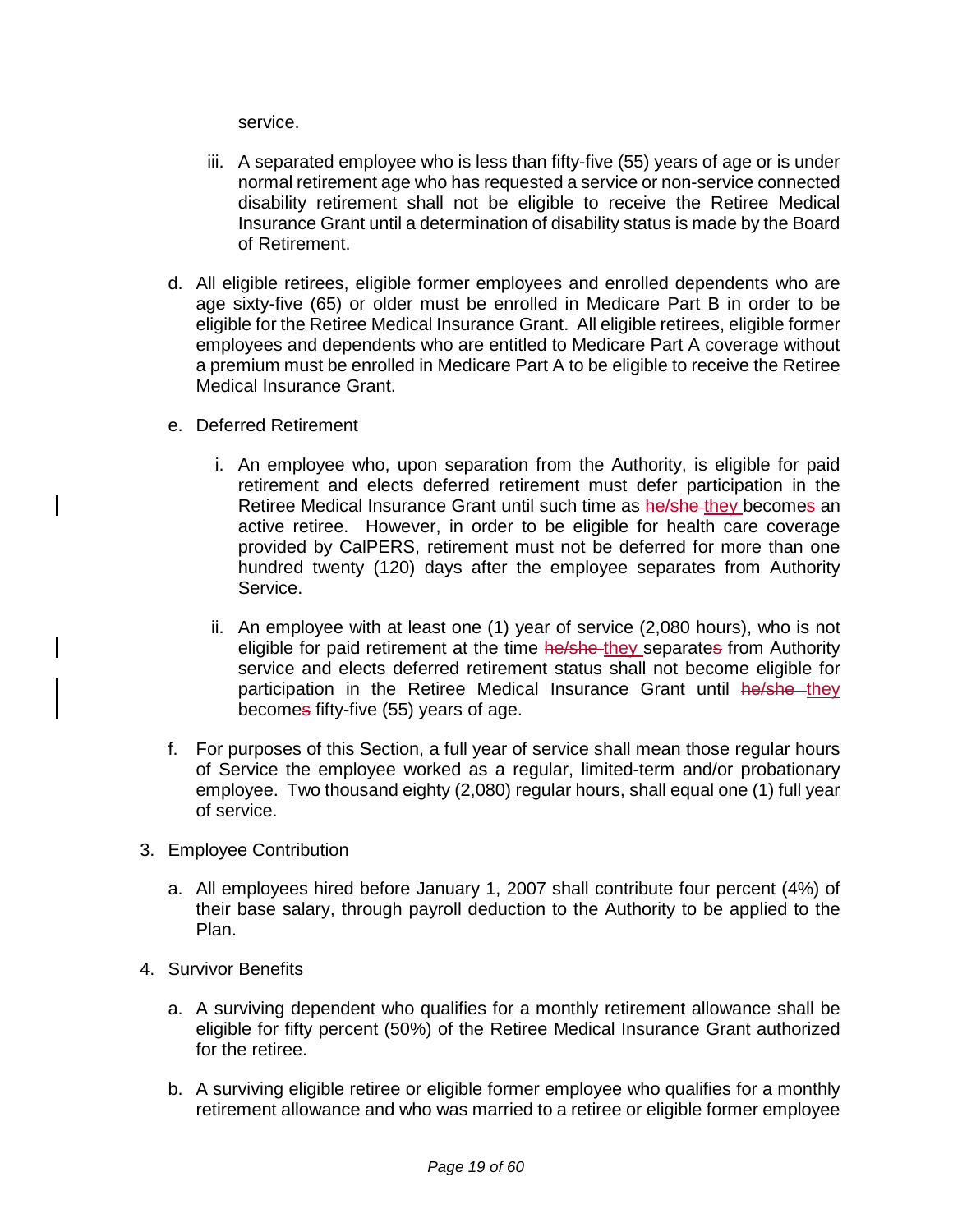who was also eligible for a Retiree Medical Insurance Grant shall receive the survivor benefit described in Section E.5.a of this Section, or his/her their own Retiree Medical Insurance Grant, whichever is greater. Such retiree shall not be eligible for both Retiree Medical Insurance Grants.

- 5. Agreement to Reopen Labor Negotiations Re: the Retiree Medical Grant
	- a. The OCFA and the OCFAMA have agreed that either may reopen labor negotiations (during the term of their MOU) on the topic of retiree medical grant if the subject is being discussed with any other bargaining unit at the OCFA.
- 6. During the term of this 202218-20231 MOU, the Authority agrees to participate in a Joint Labor Management Committee with the Association to discuss issues regarding the Retiree Medical<u>, classifications (e.g., job descriptions) and any other issue the</u> parties wish to discuss. Insurance Grant. Either party may provide the other with information about the Grant. Neither party is obligated to engage in labor negotiations regarding topics addressed in this MOUthe grant.
- E. Defined Contribution Retiree Medical Plan
	- 1. The Authority will provide employees hired on or after January 1, 2007 a "defined contribution" plan.
	- 2. These employees are required to contribute four percent (4%) of base salary to this plan.
	- 3. Employees hired before January 1, 2007 shall not be eligible to participate in this plan. Eligibility for plan participation is based on the employee's most recent date of hire with the Authority.
- F. Physical Examination
	- 1. Full-time employees are eligible to receive a voluntary annual physical examination by an Authority designated physician at no cost to the employee.
- G. Optional Benefit Plan (OBP)
	- 1. The Optional Benefit Plan is a cash allotment which allows employees the option to take the benefit as taxable cash and/or apply the allotment to the cost of non-taxable benefits as described in the Authority's Section 125 Cafeteria Plan, based on personal preferences.
	- 4.2. Each eligible employee shall be entitled to select benefits from those listed below at a cost to the Authority not to exceed one thousand nine hundred dollars (\$1,900) for each calendar year.
	- 2.3. The purpose of the OBP is to provide options to individual employees to best meet the needs of themselves and dependents while relieving the employee of external influences that might impair his/her-their performance.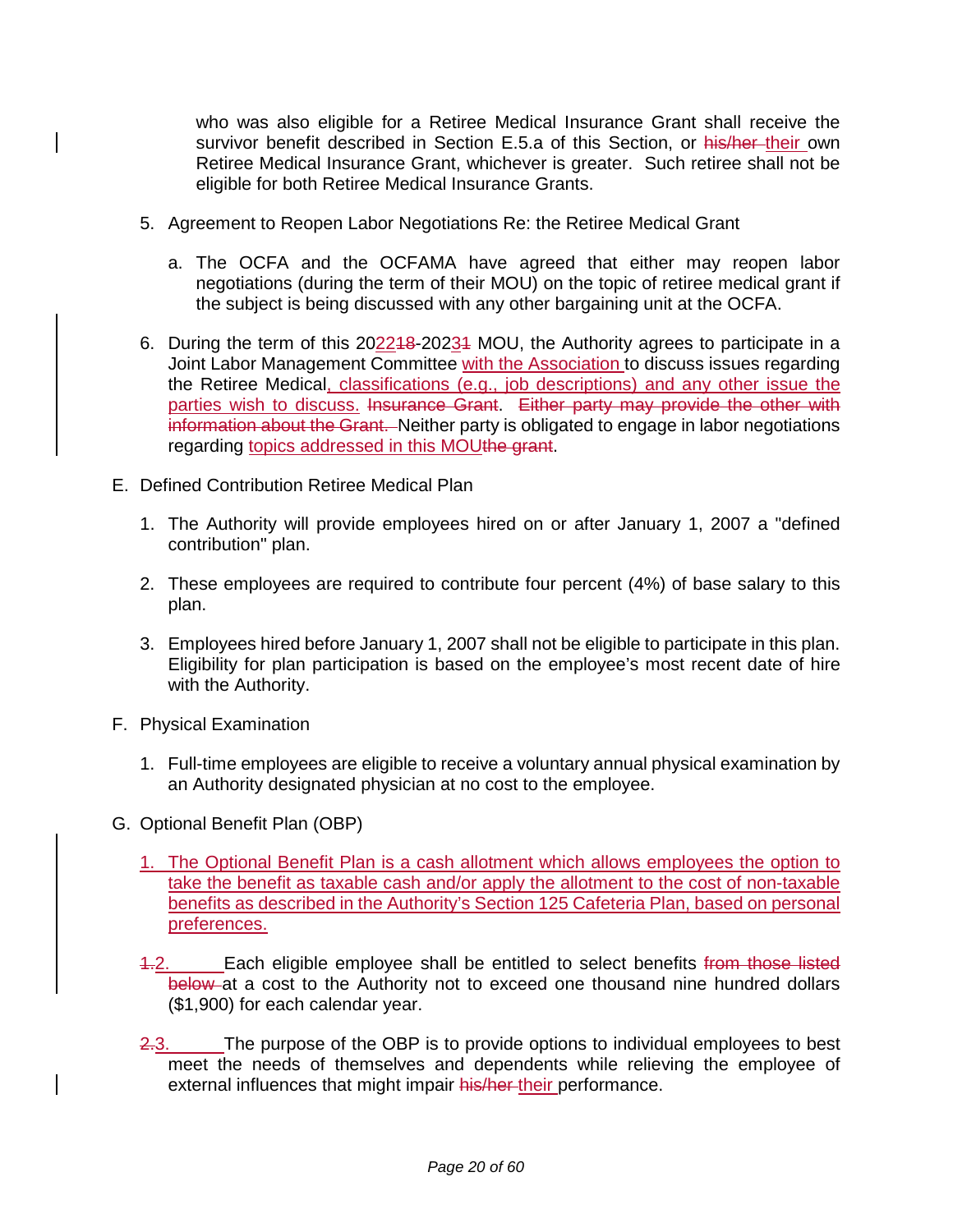OBP options include the following two (2) benefits categories:

- 1. Cash (taxable);
- 2. Health/accident;
	- i. Health programs (employee and/or dependents) such as smoking cessation, stress reduction, and physical, mental, and/or emotional health-related counseling for individual and/or family not covered or partially covered through existing plans;
	- ii. Employee's share of Authority health insurance premiums (employee and/or dependents). Also includes payment of Accidental Death and Dismemberment coverage for employee and dependents available through the Authority;
	- iii. Health care, vision, and/or dental (employee and/or dependents) excluded or partially excluded under the Authority's insurance plans. Examples of items covered under this provision include: deductibles, eye care, lenses, and frames.
- 4. To be eligible, each employee must file an Intent to Participate form by December 31 each year and in accordance with provided instructions. For new employee enrollment, the amount available to the employee shall be prorated based on month(s) of eligibility. An employee's designations are irrevocable, unless he/she has they have -a change in family status. Eligible expenses must be incurred during an OBP period in which an employee is eligible and has sufficient fund balance to cover the expense. Claims may be filed at any time during the plan period, and all claims must be filed no later than ninety (90) days following the close of the OBP period. Upon approval and required written authorization, payment shall be made.
- 5. Eligibility an employee is eligible to receive the OBP, provided he/she is they are continuously employed in a full-time capacity. Employees hired or promoted after the commencement of an OBP shall be eligible for the OBP on a prorated basis the first day of the month following the twenty-eighth  $(28<sup>th</sup>)$  day in a position in the Unit. Employees working in a job-sharing assignment in a full-time (regular, probationary, or limited-term) position shall be eligible to receive the OBP in proportion to each employee's regularly scheduled hours.
- 6. Any portion of the optional benefit not incurred within the OBP period shall remain Authority funds.
- 7. Reimbursement claims shall be made via debit card transaction or mobile application or on forms authorized by the Human Resources Director. Only claims that are accompanied by complete documentation of an eligible expense during the OBP period will be approved.
- H. Flexible Spending Accounts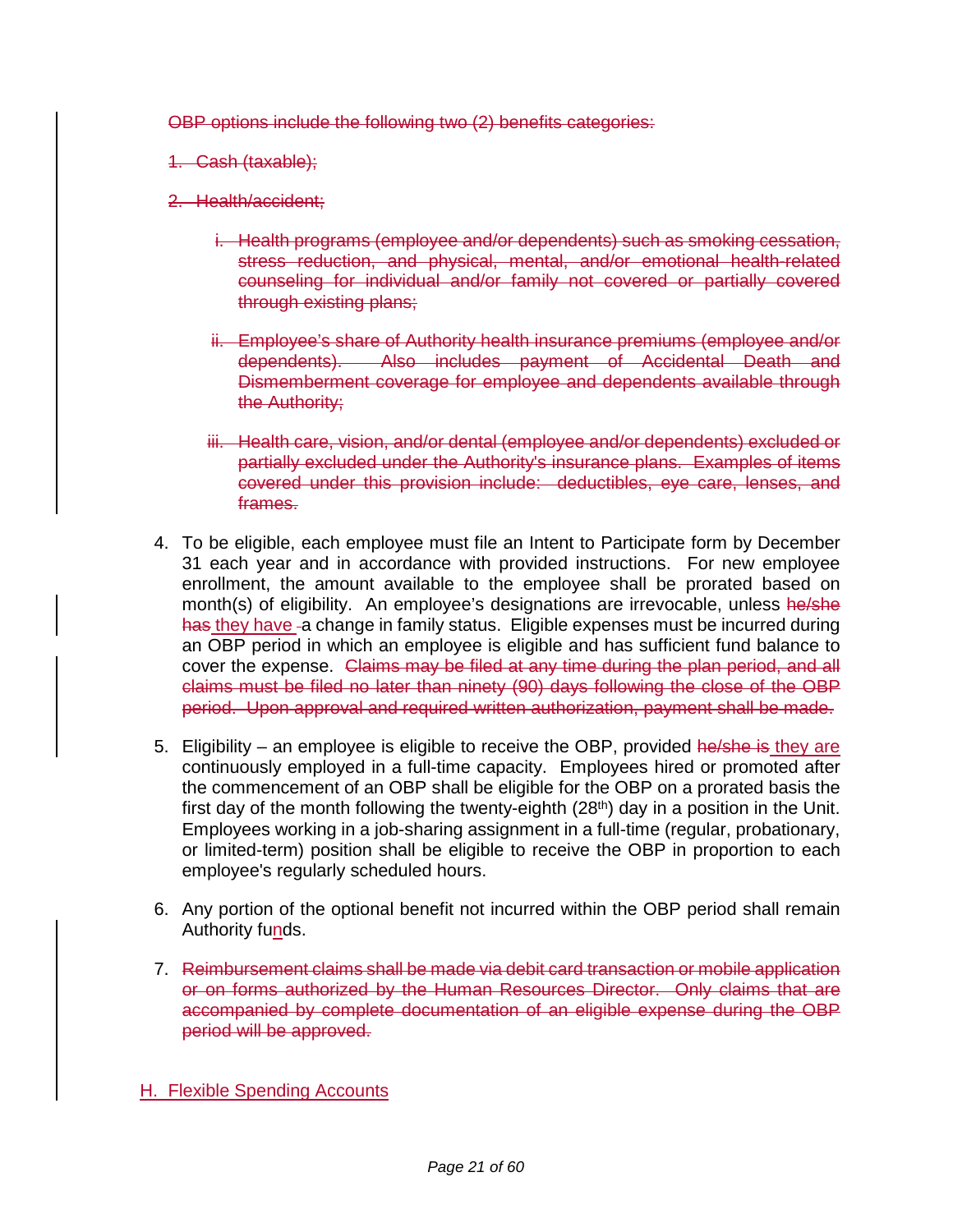- 1. Medical Flexible Spending Account The Authority will administer a Medical Flexible Spending Account that will allow employees to contribute pre-tax dollars into an account that can be used throughout the year on qualified medical, dental, and vision expenses for both the employee and their dependents.
- 3.2. Dependent Care Flexible Spending Account The Authority will administer a Dependent Care Flexible Spending Account that will allow employees to receive reimbursement of eligible, work-related dependent care expenses using pre-tax dollars.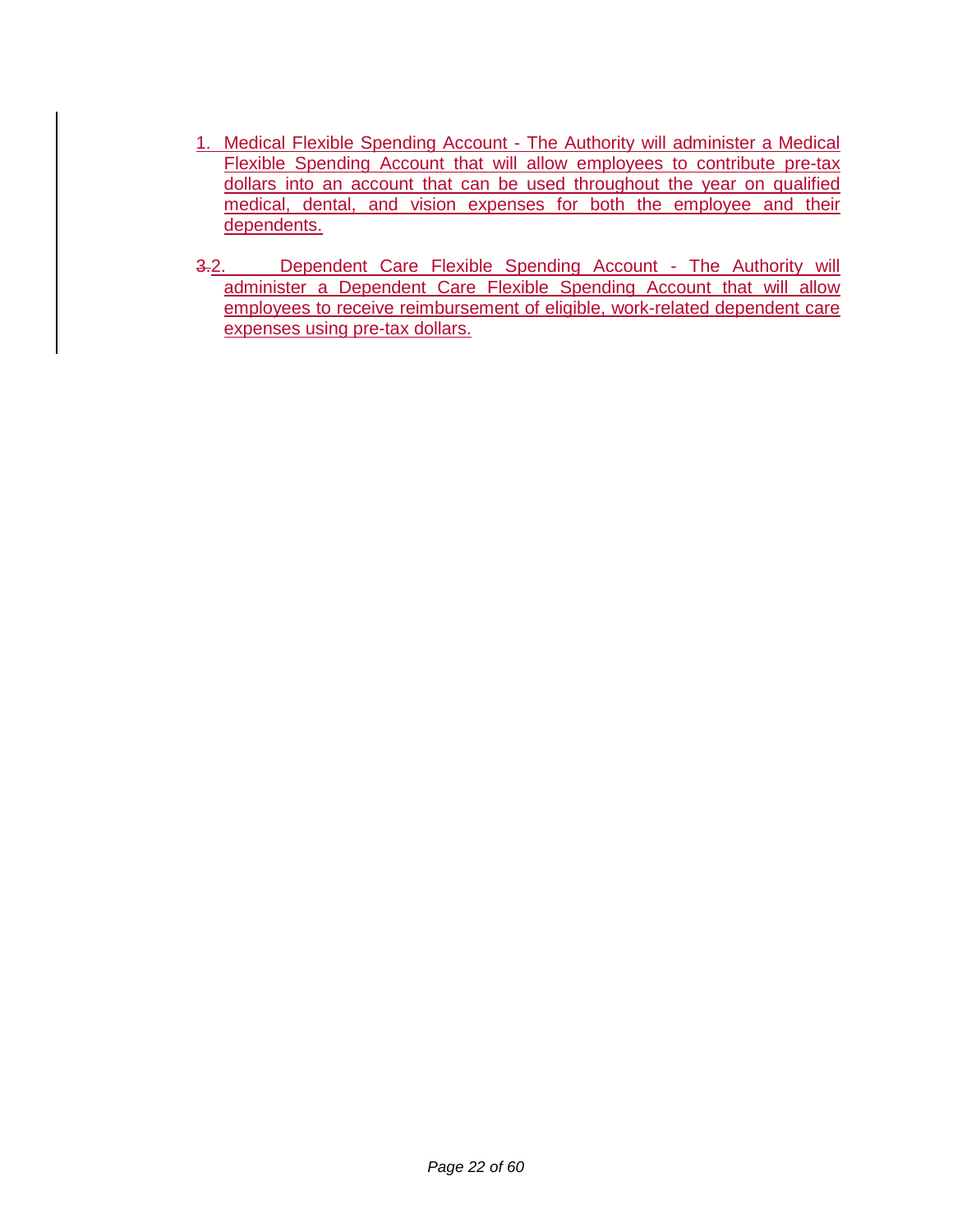# **ARTICLE IV**

### **REIMBURSEMENT PROGRAMS**

#### **Section 1. Mileage Reimbursement**

- A. Subject to the current vehicle rules and regulations established by the Board, an employee who is authorized by the Fire Chief to use a private automobile in the performance of his/her their duties shall be paid for each mile driven in the performance of his/her their duties during each monthly period as provided below:
	- 1. The reimbursement rate shall be the Internal Revenue Service Standard Mileage Rate for the Business Use of a Car.
- B. An employee who is required by the Authority to furnish a privately-owned vehicle for the performance of his/her their duties on Authority time shall receive a minimum of ten dollars (\$10) in any month in which the actual mileage reimbursement would otherwise be less than ten  $(\frac{$10}{9})$  dollars  $(\frac{$10}{9})$ . The minimum shall not apply in any month:
	- 1. In which the employee has not actually worked eighty (80) hours;
	- 2. Unless the employee claims the ten dollar (\$10) minimum and the Authority certifies that the employee was required to use a privately-owned vehicle on Authority business.

#### **Section 2. Personal Property Reimbursement**

A. Employees shall be reimbursed for the repair or replacement of personal property damaged in the line of duty without fault of the employee. The amount of reimbursement for articles of clothing shall be the depreciated value based on the age and condition of the article. The amount of reimbursement for other personal property covered by this provision shall be the actual replacement or repair value, whichever is lower, except that the reimbursement on a watch shall not exceed its functional value and the limit on eyeglasses shall be the cost of lenses, plus the cost of basic frames.

#### **Section 3. Tuition Reimbursement**

- A. The tuition reimbursement program in this Unit is designed to:
	- 1. Enhance professional job skills; and
	- 2. Encourage ongoing professional development.
- B. Eligibility of courses shall be generally based on the provisions of Standard Operating Procedure HR.02.09 (Employee Tuition Reimbursement Part 1, Article III, Section 2 of the Personnel and Salary Resolution. Approval for other courses such as certificate programs, seminars, and workshops shall be subject to the approval of the requesting employee's Executive Manager.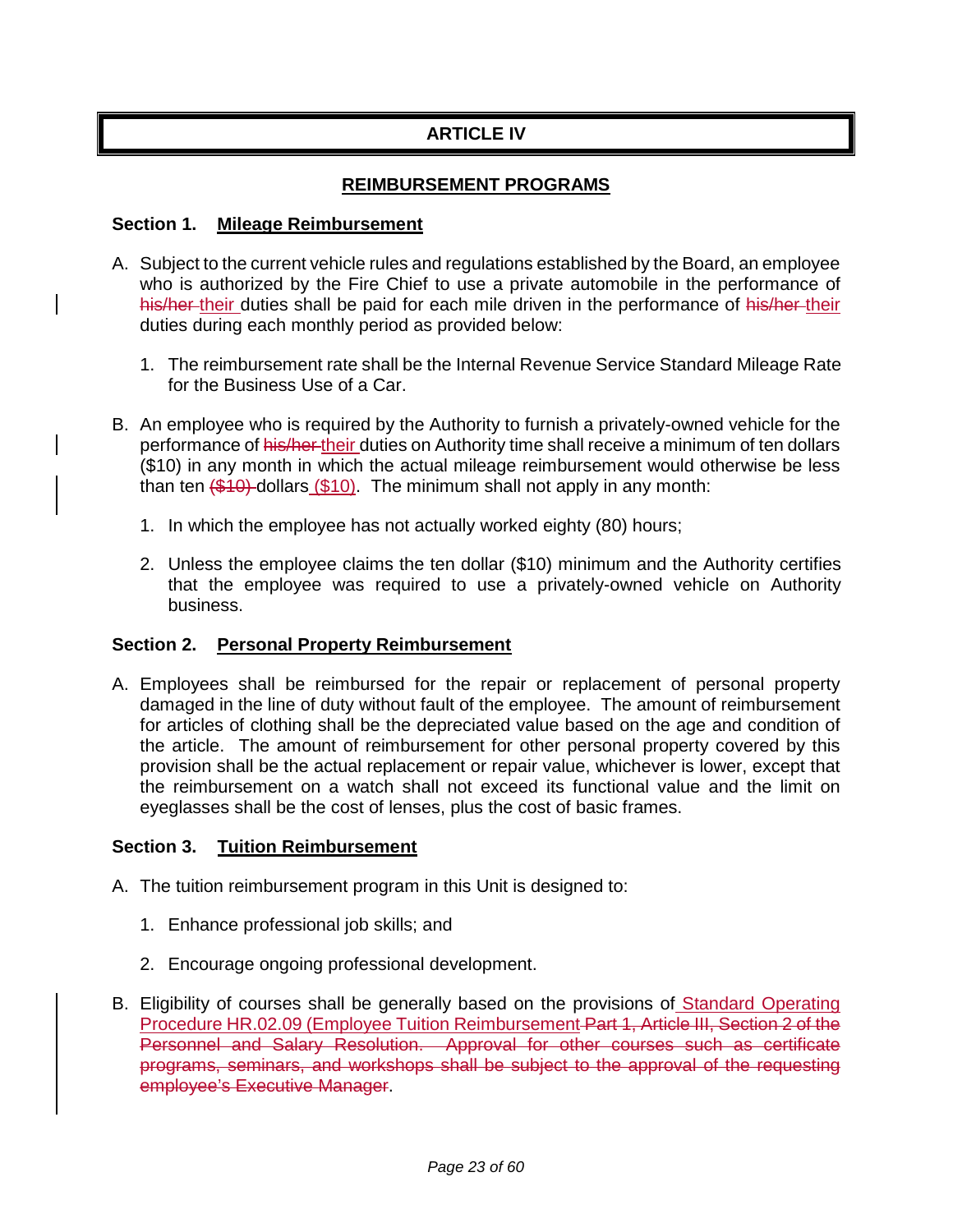- C. For approved college or other approved graded courses (approved coursework is defined in the OCFA SOP regarding Tuition Reimbursement), reimbursement shall require a minimum final grade of "C" or better for undergraduate courses and a minimum final grade of "B" or better for graduate courses. For courses that are not graded, reimbursement shall require proof of successful completion. No reimbursement shall be made for audited or incomplete courses.
- D. Reimbursement from the Authority shall not exceed two thousand dollars (\$2,000) in any fiscal year and shall apply to tuition, registration, lab fees, books, and approved related expenses; and shall be processed according to the Authority's tuition reimbursement processSOP HR.02.09. Equipment purchases are not covered under the program.
- E. Reimbursement received from other sources for expenses covered in this Section shall be deducted before the Authority provides tuition reimbursement.
- F. Employees are also eligible to be reimbursed for job-related licenses and certifications. Reimbursement may include expenses related to the costs necessary to obtain and/or maintain the license or certification subject to the following:

The license or certification cannot be a minimum qualification for the employee's job classification.

The decision to reimburse an employee for any costs related to obtaining or maintaining such a certification or license is subject to the discretion of the employee's Department Head Director or Assistant Chief whose decision is final.

A decision to not reimburse an employee for costs related to obtaining or maintaining a particular job-related license or certifications is not subject to filing a grievance.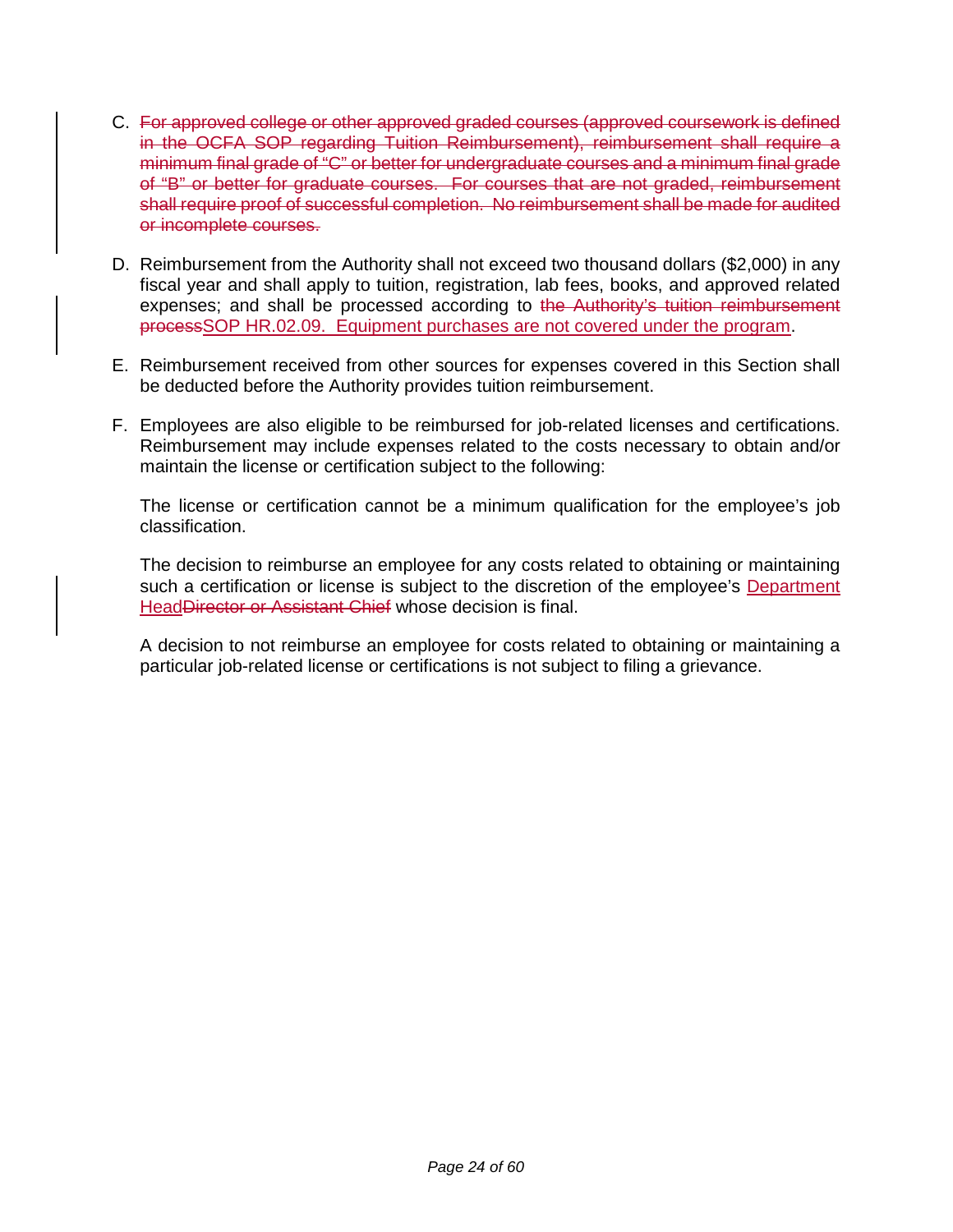# **ARTICLE V**

## **LEAVES OF ABSENCE**

#### **Section 1. Sick Leave**

A. Accumulation of Sick Leave – shall be in accordance with the following schedule:

| ILIDE AE CANTINILIALIE EEDVICE                                 | DIV ACCOHAL DATE                                            |
|----------------------------------------------------------------|-------------------------------------------------------------|
| 1 through 6,240.00 regularly scheduled<br>hours                | 0.0347 hours for each regularly<br>scheduled work hour paid |
| 6,240.01 or more regularly scheduled<br>عسيمط<br><b>TIONER</b> | 0.0462 hours for each regularly<br>scheduled work hour paid |

| <b>YEARS OF</b><br><b>COMPLETED</b><br><b>CONTINUOUS</b><br><b>SERVICE</b> | <b>HOURS OF</b><br><b>CONTINUOUS SERVICE</b>              | <b>HOURLY ACCRUAL</b><br><b>RATE</b>                           | <b>ANNUAL ACCRUAL</b>              |
|----------------------------------------------------------------------------|-----------------------------------------------------------|----------------------------------------------------------------|------------------------------------|
| From date of<br>employment but less<br>than 3 years                        | <u>1 through 6,240.00</u><br>regularly scheduled<br>hours | 0.0347 hours for each<br>regularly scheduled<br>work hour paid | Approximately 72 hours<br>per year |
| After 3 years                                                              | 6,240.01 or more<br>regularly scheduled<br>hours          | 0.0462 hours for each<br>regularly scheduled<br>work hour paid | Approximately 96 hours<br>per year |

- B. When determined to be in the best interest of the Authority, the Fire Chief may approve up to forty (40) hours of sick leave be provided to a newly appointed employee.
- C. Sick Leave Earned shall be added to the employee's sick leave accumulation account upon the completion of the pay period with no credit to be applied during the progress of the pay period or for a portion of the pay period during which the employee terminates Authority service.
- D. Extra Help OCFAMA Employees After thirty (30) calendar days of employment, extra help employees become eligible to earn three (3) days of paid sick leave annually. Extra help employees shall be eligible to apply sick leave to absences beginning on the ninetieth  $(90<sup>th</sup>)$  day of employment. Unused paid sick leave is not carried over from one year to the next. The annual paid sick leave allotment will be credited to the extra help employee's sick leave accumulation account annually on the employee's hire date. When an extra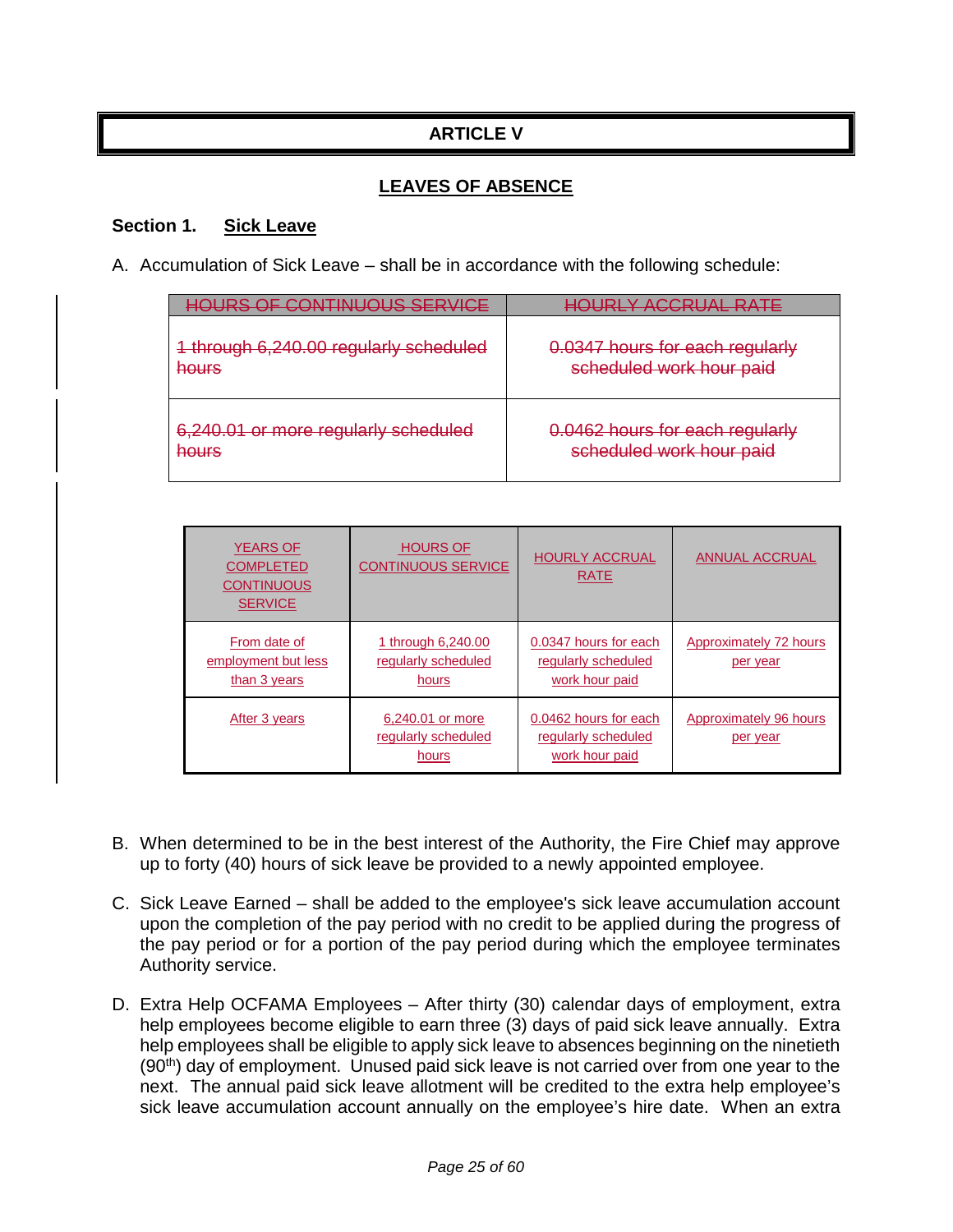help employee separates employment and is rehired, his/her-their rehire date will be used to determine when he/she is they are credited his/her their annual paid sick leave allotment.

E. Permitted Uses of Sick Leave

Sick leave may be applied to:

- 1. An absence necessitated by employee's personal illness, injury, or disability due to pregnancy or childbirth.
- 2. Medical and dental office appointments when absence during working hours for this purpose is authorized by the employee's supervisor.
- 3. Absence due to exposure to a contagious disease when quarantine is imposed by health authorities or when it is determined by a physician designated by the Authority that the presence of the employee on duty would endanger the health of others.
- 4. Absence from duty because the employee's presence is needed to attend to the serious illness of a member of his/her their immediate family. For purposes of this paragraph, immediate family shall mean spouse, registered domestic partner, parent, paragraph, ministrate ranny shall management of the parent-in-law step-parent, brother, sistersibling, wife, husband, child, step-child, grandparent, grandchild, stepgrandchild, dependent adult or child for whom the employee is the legal guardian, or as otherwise defined by law.

For purposes of use of sick leave under this paragraph, employees are entitled to use up to one half of his/her their annual accrued sick leave for the illness/injury of immediate family.

- a. Extra help employees may also apply sick leave for themselves or an immediate family member for the preventative care or care of an existing health condition or for specified purposes if the employee is a victim of domestic violence, sexual assault, or stalking.
- 5. Illness while on paid vacation (this does not apply to Authority provided holidays) shall be charged to sick leave rather than vacation only under the following conditions:
	- a. The employee must notify his/her-their supervisor within four (4) calendar days of the beginning of the illness or prior to the end of their his/her vacation, whichever is sooner, to request that their his/her-illness on vacation be charged to sick leave.
	- b. The Authority shall be under no obligation to extend the vacation beyond the original scheduled vacation ending date.
	- c. Upon the employee's return to work, the employee must furnish the Authority with a certificate signed by a licensed physician, registered nurse, or recognized health care provider stating the period of sickness.
- 6. Absence from duty because of personal business not to exceed twenty (20) working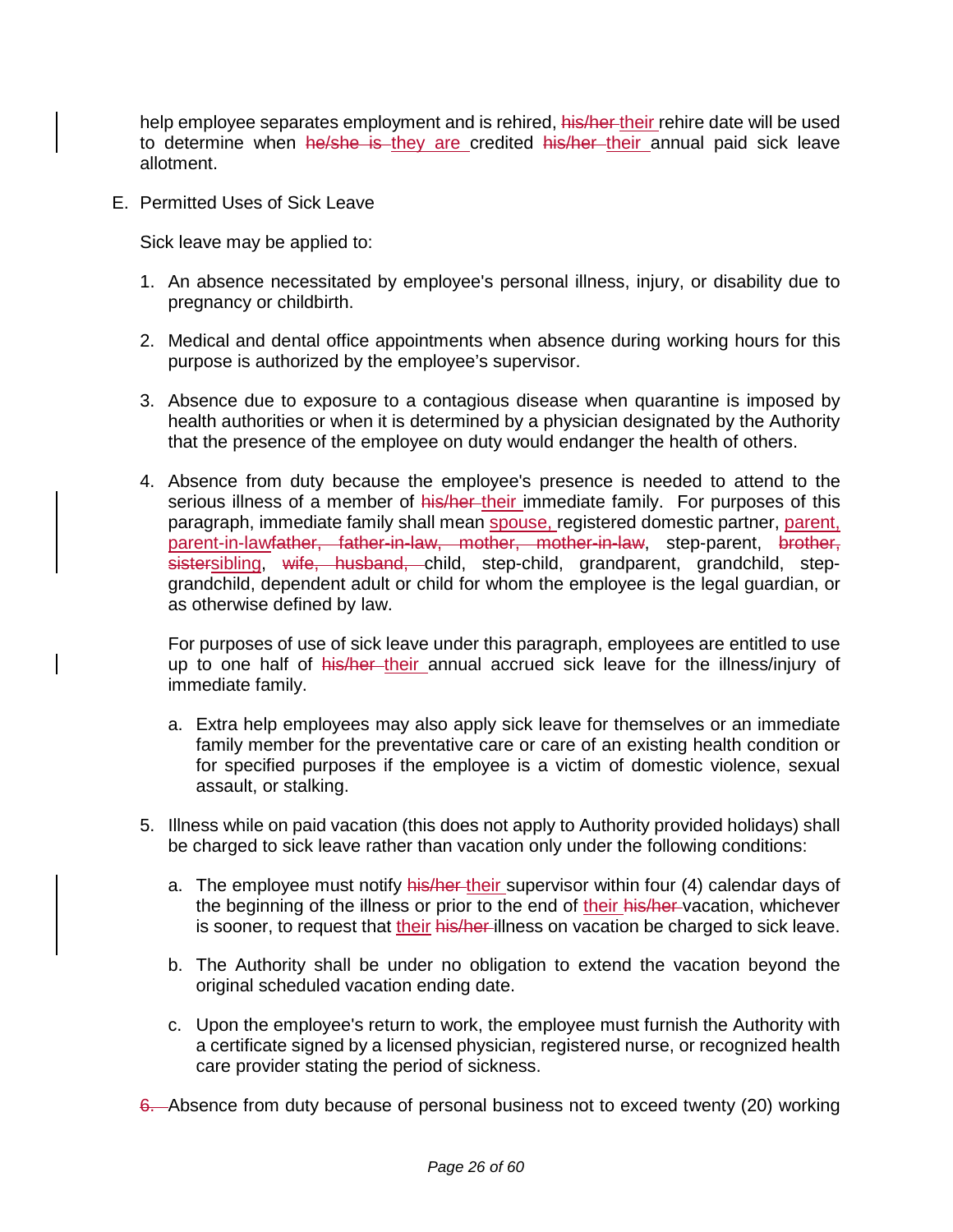hours during the fiscal year. This Section E.6 does not apply to extra help employees. For the term of this MOU (June 23, 2022 – June 22, 2023) employees in this unit may be absent from duty because of personal business for an additional forty (40) working hours for a total of sixty (60) working hours. These 40 additional working hours to be used for personal business shall sunset on June 22, 2023.

- F. General Provisions
	- 1. In any use of sick leave, an employee's account shall be charged to the nearest quarter hour.
	- 2. An employee may be required to furnish a certificate issued by a licensed physician or registered nurse or other Authority-approved evidence of illness, injury, or medical or dental office calls when the department has notified the employee in advance of such a requirement or when the employee has been under the care of a physician.
- G. Sick Leave Payoff
	- 1. An employee shall receive sick leave payoff as follows:
		- a. **Upon Paid Retirement or Death:** An employee or the employee's estate shall be paid for a portion of the employee's unused sick leave in an amount computed as provided below:

| <b>Years of Service</b> | <b>Percent of Unused Sick Leave Paid For</b> |
|-------------------------|----------------------------------------------|
| Less than 5 years       | <b>None</b>                                  |
| 5 but less than 10      | <b>25%</b>                                   |
| 10 but less than 15     | .50%                                         |
| 15 but less than 20     | 75%                                          |
| 20 or more              | 100%                                         |

Years of service as used herein shall be the equivalent of full-time continuous service in a regular position. Employees who elect to take deferred retirement shall not be eligible for any benefits provided by this paragraph.

b. **During Employment:** For calendar year 2018 and 2019: Not more than once in each fiscal year, an employee who has accumulated unused sick leave in excess of two hundred eighty (280) hours shall, upon request, receive a payoff for up to one-third (1/3) of all his/her accumulated sick leave, provided that the remaining balance is not reduced below two hundred eighty (280) hours. The percentage of sick leave paid shall be computed based on years of continuous service in accordance with Section 1.G.1.a of this Article. The employee's sick leave balance shall be reduced by the total number of hours elected and approved for payoff by the employee prior to the application of the eligible percentage described in Section 1.G.1.a of this Article.

Effective for calendar year 2020 and every year thereafter: By December 15 of each year (starting on December 15, 2019 for cash out in 2020), an employee who has accumulated unused sick leave in excess of two hundred eighty (280) hours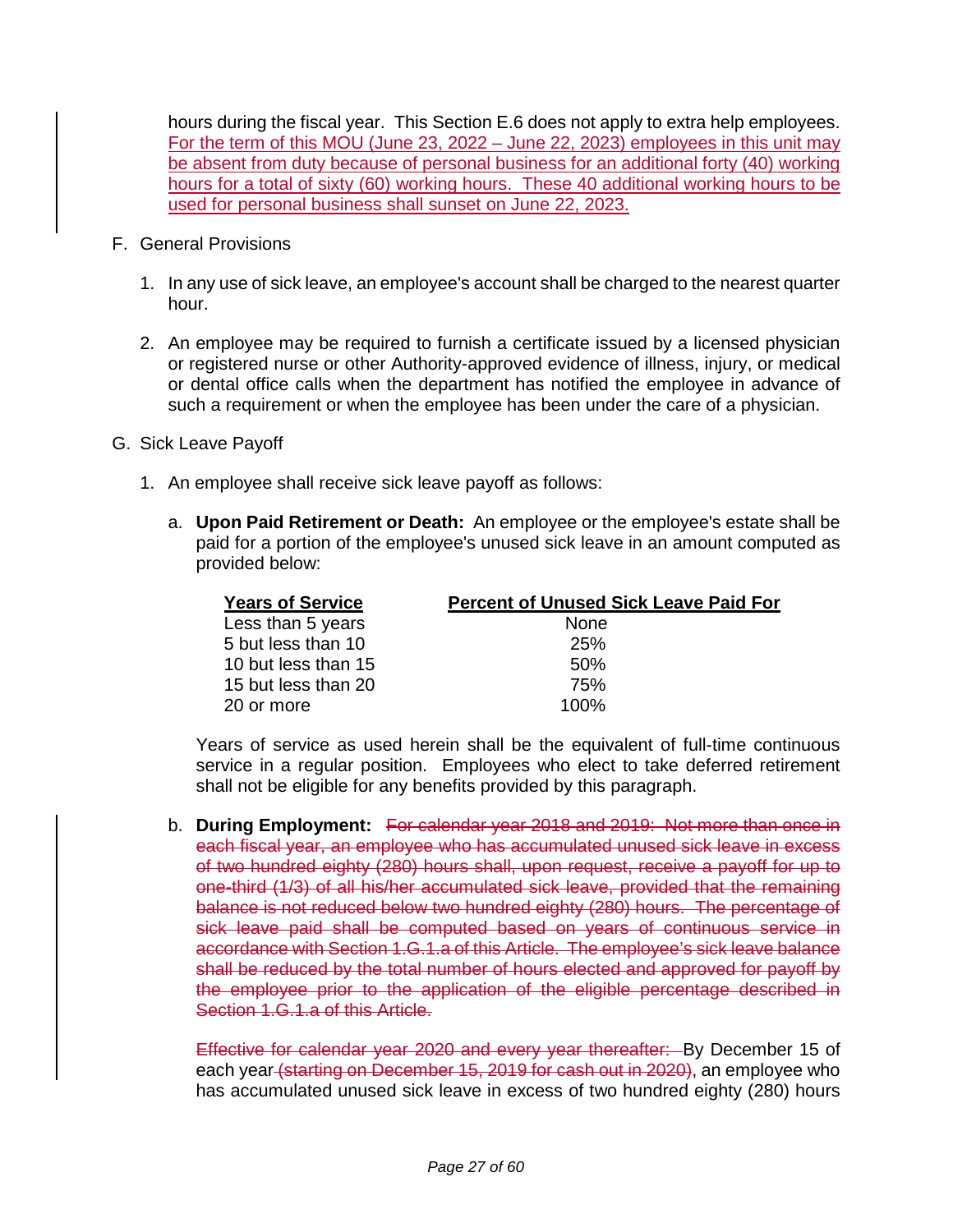may do either of the following:

- i. Request that up to one-third of the balance above two hundred eighty (280) hours, but no more than the maximum permitted by IRS Code, be placed in to the employee's deferred compensation account either with the pay day for pay period 12 or pay period 26; or
- ii. Make an irrevocable election to cash out up to ninety-two (92) hours of accrued sick leave which will be earned in the following calendar year at the employee's base rate of pay. In the following year, the employee can receive the cash for the sick leave he/she they irrevocably elected to cash out in either two (2) separate increments of up to forty-six (46) hours each or one (1) increment of up to ninety-two (92) hours. The employee will be paid up to forty-six (46) hours on the pay day for pay periods 12 and 26 or the employee can elect to be paid up to ninety-two (92) hours on the pay period for pay period 26. However, at the time of cash out, the employee's sick leave balance cannot be reduced below two hundred eighty (280) hours. Therefore, if based on the employee's use of sick leave, cash out of sick leave would bring the employee's balance below two hundred eighty (280) hours, the employee will only receive cash for the amount of leave that exceeds two hundred eighty (280) hours.

In addition to the above, starting in calendar year 2020, an employee who has an "unforeseen emergency" (defined as an unanticipated emergency that is caused by an event beyond the control of the employee and that would result in severe financial hardship to the employee if early withdrawal were not permitted) shall be entitled to make a request to the Assistant Chief/Director of Human Resources Director for a cash out payoff of accrued sick leave. The amount of sick leave which may be cash out paid off-is limited to the amount necessary to meet the emergency. The maximum cash out payoff the employee can receive for an emergency is limited up to one-third (1/3) of all their his/her accumulated sick leave, provided that the remaining balance is not reduced below two hundred eighty (280) hours.

If an employee makes an irrevocable election to cash out sick leave in the following calendar year and uses sick leave in that subsequent year, the sick leave used will come from sick leave the employee had earned prior to January 1 of the year the employee has elected to cash out sick leave. This is to ensure that assuming an employee had a sick leave balance prior to January 1, the sick leave used will not result in a reduction in the amount of sick leave the employee will be eligible to cash out.

If, during the year when an employee has made an irrevocable election to cash out sick leave they were<del>, he/she was</del> on leave without pay and did not earn the sick leave expected, the employee will still be able to cash out the sick leave the employee did earn even if reduced by the leave without pay.

If there is any change in the law regarding the payoff of sick leave or vacation which occur during the term of this MOU, the Parties agree that either party may reopen negotiations on this section of the MOU.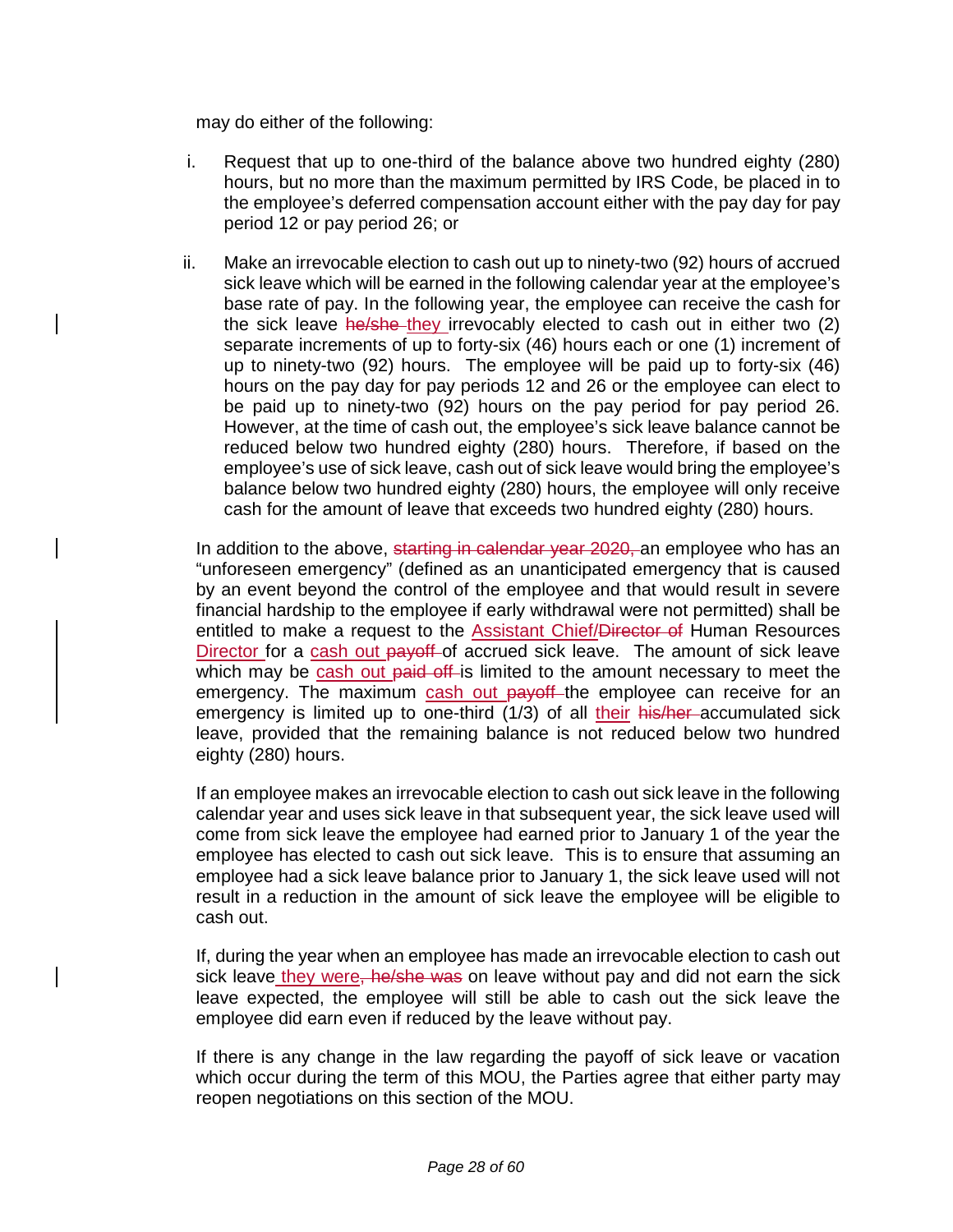c. **Payment of Sick Leave to Deferred Compensation:** An employee who has given irrevocable written notice of their his/her intent to retire at least thirty (30) calendar days prior to the effective date of their his/her-retirement, may request that the payoff of their his/her accumulated sick leave be made to their his/her deferred compensation account with the Authority up to the maximum amount permitted by the IRS Code and to the extent permitted under the provisions of Section 1.G.1.a of this Article. Such payoff shall be made prior to the effective date of employee's retirement.

### **Section 2. Vacation**

A. Accumulation of Vacation

Accumulation of vacation shall be in accordance with the following schedule:

| <b>YEARS OF</b><br><u>'OMPLETED</u><br>__________<br>CONTINUOUS<br><b>SERVICE</b> | <b>EQUIVALENT HOURS</b><br>OF COMPLETED<br>ILIS SERVICE    | <u>HALIDI V ACCDITAL</u><br>HUUNLI MUUNUNL<br>RATE               |
|-----------------------------------------------------------------------------------|------------------------------------------------------------|------------------------------------------------------------------|
| 0 to 3 years                                                                      | 1 through 6,240.00<br>regularly scheduled hours            | 0.0577 hours for each<br>regularly scheduled hour<br>paid        |
| After 3 years but less<br>than 10 years                                           | 6,240.01 through<br>20,800.00 regularly<br>scheduled hours | 0.077 hours for each<br>regularly scheduled hour<br><b>baid</b>  |
| After 10 years                                                                    | 20,800.01 or more<br>regularly scheduled hours             | 0.0962 hours for each<br>regularly scheduled hour<br><b>Daid</b> |

| <b>YEARS OF</b><br><b>COMPLETED</b><br><b>CONTINUOUS</b><br><b>SERVICE</b> | <b>EQUIVALENT HOURS OF</b><br><b>COMPLETED CONTINUOUS</b><br><b>SERVICE</b> | <b>HOURLY ACCRUAL RATE</b>     | <b>ANNUAL ACCRUAL</b>   |
|----------------------------------------------------------------------------|-----------------------------------------------------------------------------|--------------------------------|-------------------------|
| 0 to 3 years                                                               | 1 through 6,240.00 regularly                                                | 0.0577 hours for each          | Approximately 120 hours |
|                                                                            | scheduled hours                                                             | regularly scheduled hour paid  | per year                |
| After 3 years but less                                                     | 6,240.01 through 20,800.00                                                  | 0.077 hours for each regularly | Approximately 160 hours |
| than 10 years                                                              | regularly scheduled hours                                                   | scheduled hour paid            | per year                |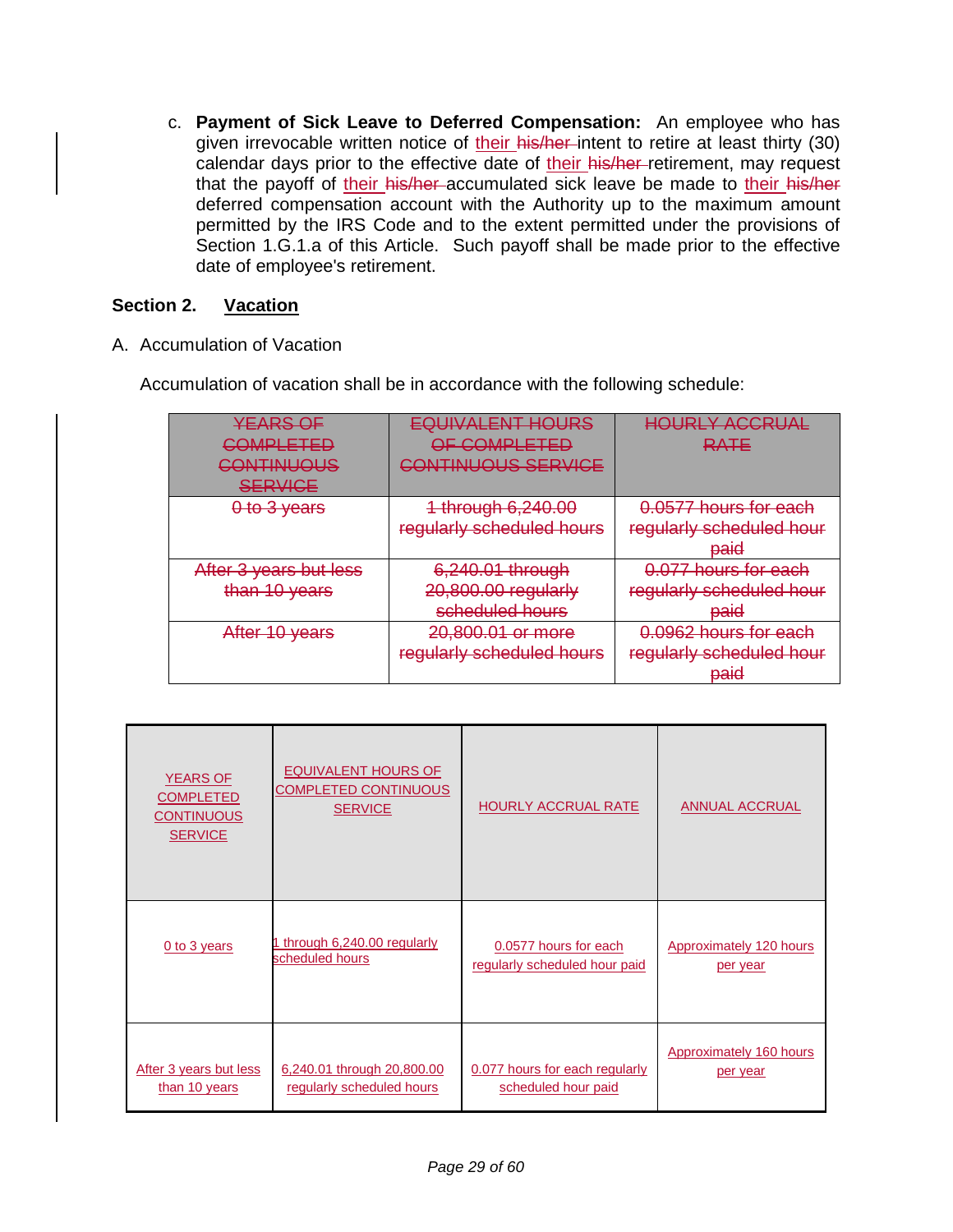| After 10 years | 20,800.01 or more regularly | 0.0962 hours for each         | <b>Approximately 200 hours</b> |
|----------------|-----------------------------|-------------------------------|--------------------------------|
|                | scheduled hours             | regularly scheduled hour paid | per year                       |

When it is determined to be in the best interest of the Authority, the Fire Chief may approve increased vacation accruals for new employees, using the rate as described above for employees with at least three years of continuous service.

#### B. Vacation Credit

Vacation credit shall be applied to the employee's vacation accumulation account only upon completion of each pay period. No credit shall be applied during the progress of any pay period or for any portion of a pay period during which the employee terminates Authority service.

- C. Maximum Allowable Vacation Accrual
	- 1. For full time employees with less than ten (10) years of full-time continuous service: three hundred twenty (320) hours.
	- 2. For part-time employees with less than ten (10) years of full-time continuous service: a prorated amount equal to eight (8) weeks of vacation for part-time employees.
	- 3. For full time employees with more than ten (10) years of full-time continuous service: four hundred (400) hours.
	- 4. For part-time employees with more than ten (10) years of full-time continuous service: a prorated amount equal to ten (10) weeks of vacation for part-time employees.
	- 5. All vacation hours earned in excess of the maximum allowable vacation accrual shall be paid in the pay period earned.
- D. General Provisions Applicable to Vacation
	- 1. Not more than eighty (80) hours of paid time may be credited toward accumulation of vacation credit in any pay period.
	- 2. A leave of absence without pay shall cause the ten (10) years of full-time Authority service (described on paragraph A above) to be postponed by the length of the leave.
	- 3. In any use of vacation, an employee's account shall be charged to the nearest quarter hour.
	- 4. Vacations shall be scheduled for employees by the Authority; however, consideration shall be given to effectuating the wishes of those employees requesting specific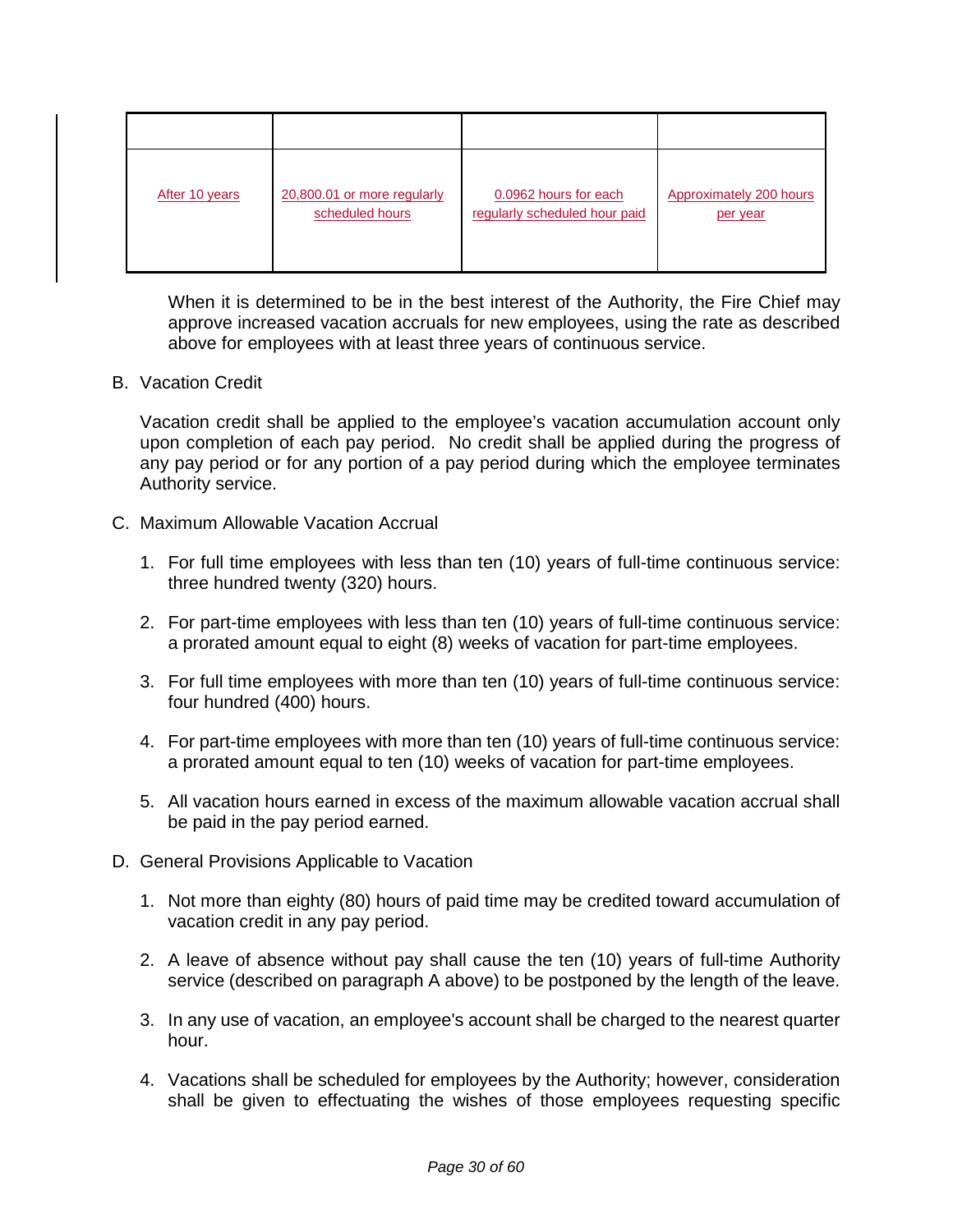vacation periods.

- 5. Employees shall not be required to return to work during the time of their his/her-paid vacation except in cases of emergency.
- 6. No scheduled vacation shall be canceled, except in cases of emergency.
- 7. When an employee's Authority service consists of part-time regular service or a combination of full-time regular and part-time regular service, both periods of service shall apply towards the required ten (10) years of Authority service, with the part-time service being applied proportionately to the appropriate full-time interval.
- 8. No employee shall be permitted to work for compensation for the Authority in any capacity during the time of their his/her paid vacation from the Authority service. Employees are permitted to receive reimbursements for voluntary service as Reserve Firefighters while on paid vacation from Authority service.

#### E. Vacation Cash OutPayoff

- 1. An employee separating from Authority service for reasons other than paid Authority retirement shall be paid for all accrued vacation in a lump sum payment. An employee who is separating from Authority service by way of paid Authority retirement may elect either to take time off for their his/her-vacation or to be paid for their his/her-vacation in a lump sum payment.
- 2. For calendar year 2018 and 2019: An employee may request to be paid for accrued vacation in either two (2) separate increments of up to forty (40) hours each or one (1) increment of up to eighty (80) hours. An employee who is within fifteen (15) hours of the applicable maximum allowable vacation accrual (as set forth in paragraph C above) may request to be paid for one (1) additional increment of up to eighty (80) hours in each fiscal year.
- 3.2. Effective for calendar year 2020 and every year thereafter: By December 15 of each year, an employee may make an irrevocable election to cash out up to eighty (80) hours of accrued vacation leave which will be earned in the following calendar year at the employee's base rate of pay. In the following year, the employee can receive the cash for the vacation leave they he/she-irrevocably elected to cash out in either two (2) separate increments of up to forty (40) hours each or one (1) increment of up to eighty (80) hours. The employee would be paid forty (40) hours on both the pay day for pay periods twelve (12) and twenty-six (26) or the employee can elect to be paid eighty (80) hours on the pay day for pay period twenty-six (26). However, if the employee's vacation balance is less than the amount the employee elected to cash out (in the prior calendar year) the employee will receive cash for the amount of leave the employee has accrued at the time of the cash out.

The employee may alternatively choose to have the value of up to eighty (80) hours of vacation which the employee can otherwise cash out placed into the employee's deferred compensation account. If the employee chooses that option (as opposed to taking cash) the maximum hours (in dollars) the employee can defer to his/-her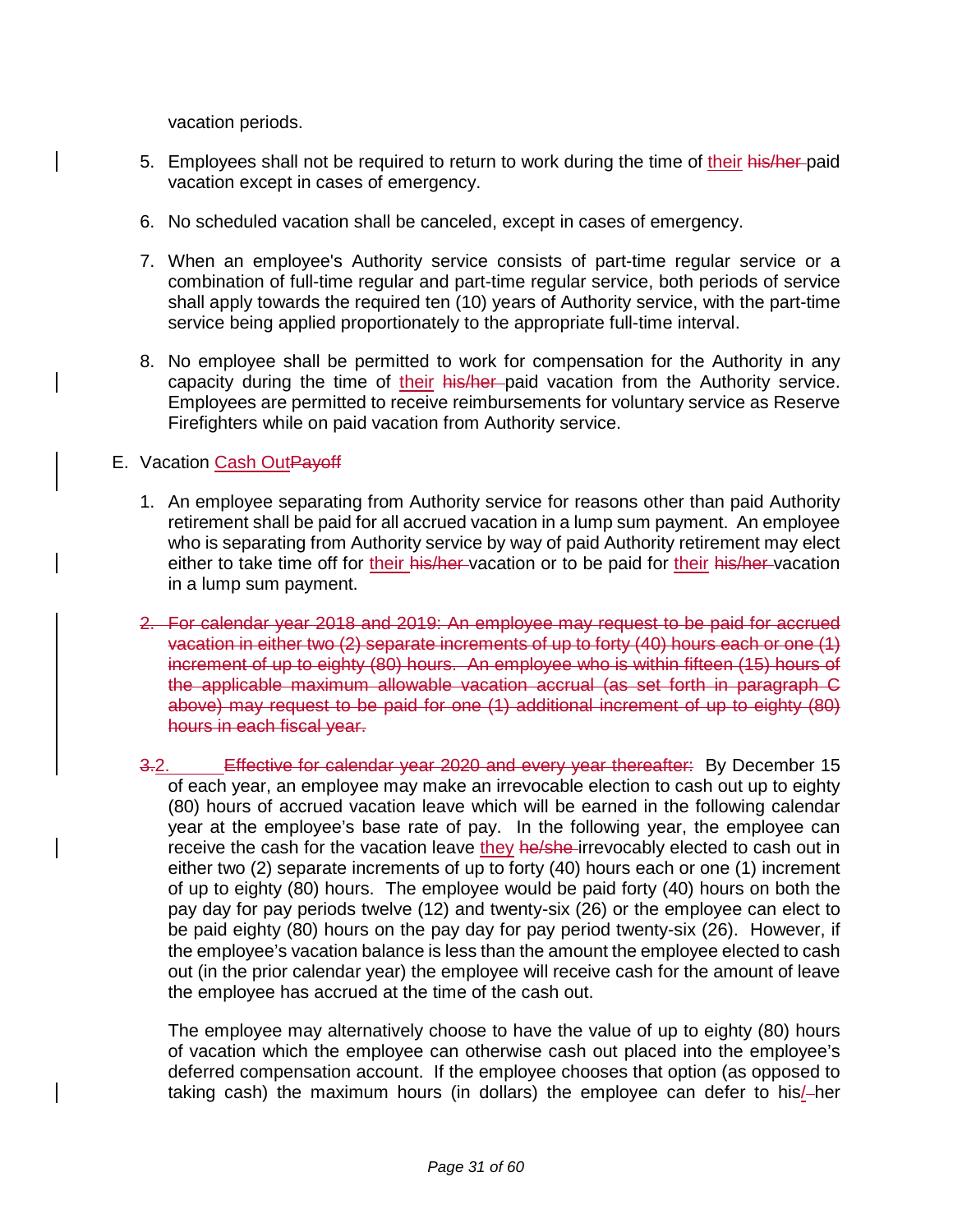deferred compensation account cannot exceed the maximum permitted by the IRS Code.

In addition to the above, starting in calendar year 2020, an employee who has an "unforeseen emergency" (defined as an unanticipated emergency that is caused by an event beyond the control of the employee and that would result in severe financial hardship to the employee if early withdrawal were not permitted) shall be entitled to make a request to the Director of Human Resources for a payoff of accrued vacation leave. The amount of vacation leave which may be paid off is limited to the amount necessary to meet the emergency. The maximum payoff the employee can receive for an emergency is limited up to eighty (80) hours of all their his/her-accrued vacation leave.

If an employee makes an irrevocable election to cash out vacation leave in the following calendar year and uses vacation leave in that subsequent year, the vacation leave used will come from vacation leave the employee had earned prior to January 1 of the year the employee has elected to cash out vacation leave. This is to ensure that assuming an employee had a vacation leave balance prior to January 1, the vacation leave used will not result in a reduction in the amount of vacation leave the employee will be eligible to cash out.

If, during the year when an employee has made an irrevocable election to cash out vacation leave, they were he/she was on leave without pay and did not earn the vacation leave expected, the employee will still be able to cash out the vacation leave the employee did earn even if reduced by the leave without pay.

### **Section 3. Holidays**

A. Holidays Observed

Employees shall observe the following holidays:

- New Year's Day
- Martin Luther King, Jr.'s Birthday
- Lincoln's Birthday
- President's Day
- Memorial Day
- Independence Day
- Labor Day
	- Columbus Day Indigenous Peoples' Day
- Veteran's Day
- Thanksgiving Day
- Day after Thanksgiving
- Christmas Eve
- Christmas Day
- B. Holiday Compensation
	- 1. For each holiday each full-time employee scheduled to work, but permitted to take the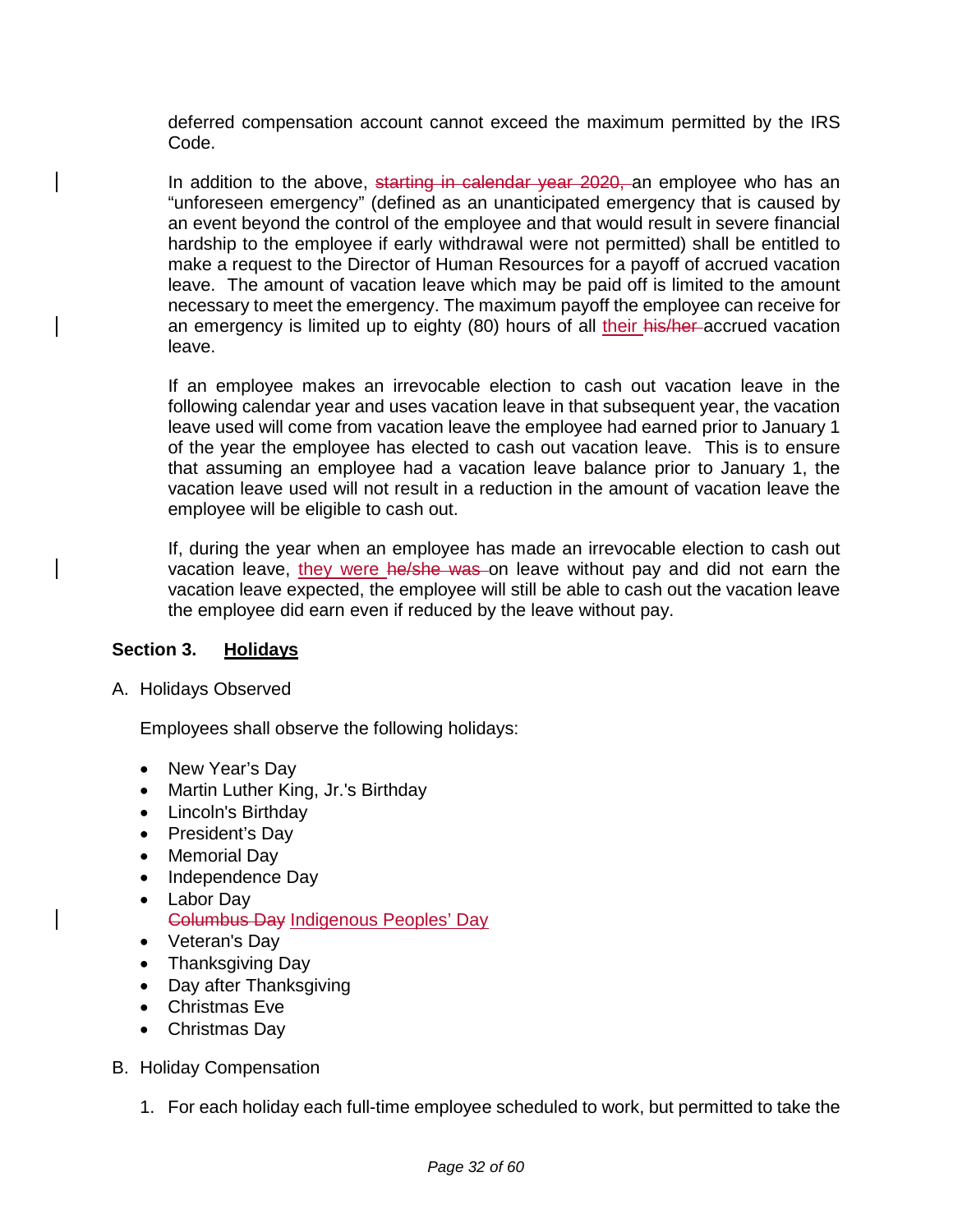day off, shall be paid for the number of hours the employee is regularly scheduled to work that workday computed at the employee's base hourly rate. A part-time employee scheduled to work, but permitted to take the day off shall receive pay computed at the employee's base hourly rate for the number of hours the employee was regularly scheduled to work to a maximum of nine (9) hours of holiday pay.

- 2. When a holiday falls on a full-time employee's regularly scheduled day off, the employee shall receive eight (8) hours of compensatory time. A part-time employee shall receive compensatory time at the rate of one (1) hour for each five (5) hours of regularly scheduled work in the workweek to a maximum of eight (8) hours of compensatory time.
- 3. When a holiday falls on a Sunday, the next day (Monday) shall be observed as the holiday.
- 4. When Christmas Eve, Christmas Day or New Year's Day falls on a Saturday, the Friday immediately preceding each day shall be observed as the holiday.
- 5. Employees shall be paid on the paycheck following the pay period during which the holiday occurred.
- 6. Full-time employees who are on a pay status during the pay period that includes March 1st each fiscal year shall be credited with two (2) hours of paid time at the end of the pay period that includes that date. Part-time employees whose regularly assigned work schedule is at least twenty (20) hours per week shall, in like manner, earn and be credited with one (1) hour of paid time.
- 7. Eligibility for Holiday Pay
	- a. An employee must be in paid status on their regular work days immediately preceding and after the holiday in order to receive holiday pay.
	- b. A new employee whose first working day is the day after a holiday shall not be paid for that holiday.
	- c. An employee who elects paid Authority retirement on a holiday shall be paid for the holiday.
	- d. An employee who is terminating employment for reasons other than paid Authority retirement and whose last day as a paid employee is the day before a holiday shall not be paid for that holiday.
	- e. With Authority approval, compensatory time earned for working on a holiday or for a holiday falling on a regularly scheduled day off may be taken on the first scheduled working day after the holiday.
- 8. Compensation for Work on Holidays: An employee who is required to work on a holiday shall, in addition to their his/her-regular pay, receive compensatory time for each hour worked on a holiday at a rate of one and one half (1.5) times the employee's base hourly rate .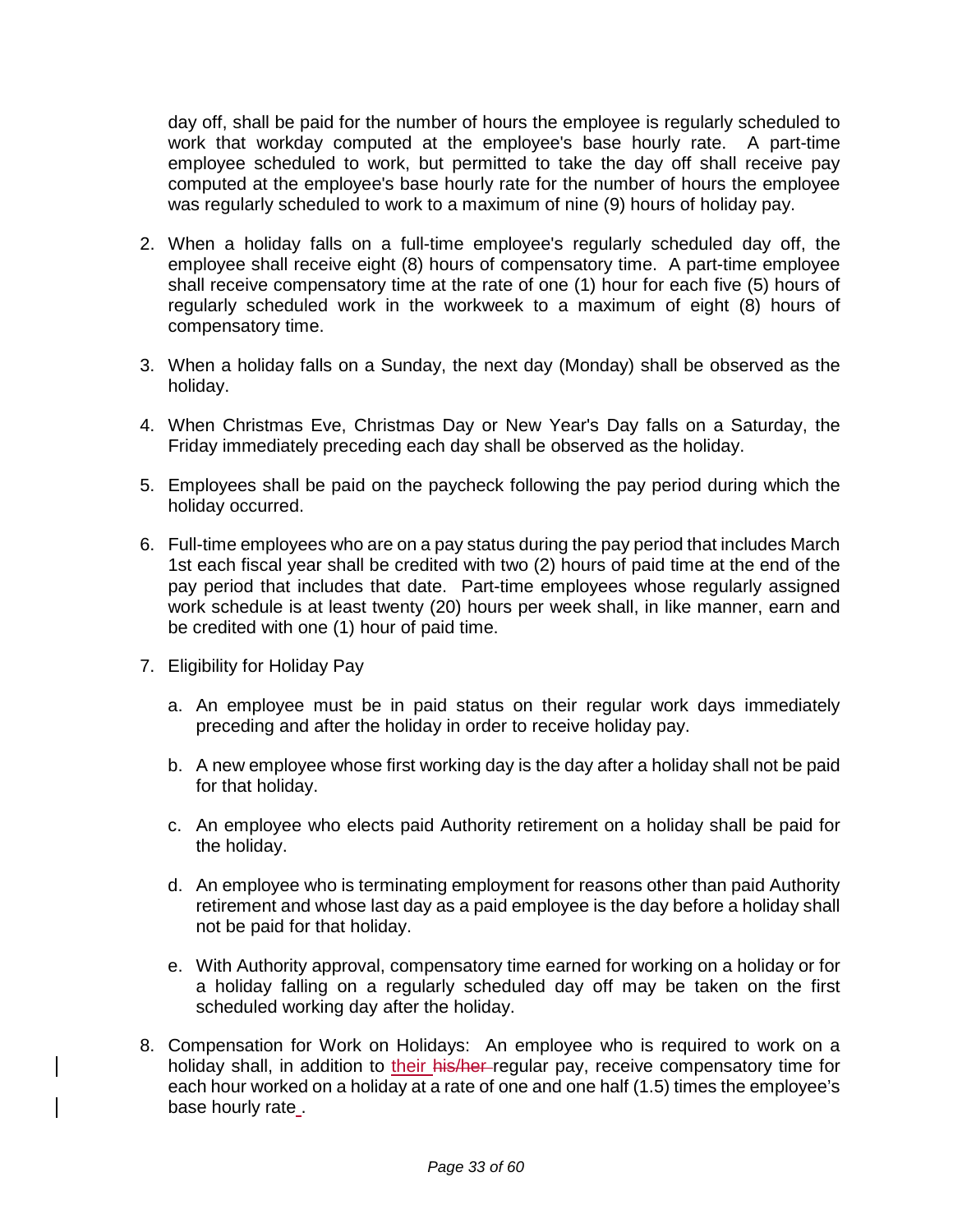- 9. Holidays that fall during an employee's vacation period shall not be charged against the employee's vacation balance.
- 10. Compensatory time earned under the provisions of this Section may be granted as compensatory time off or paid for at the discretion of the Authority. Employees shall be paid for all compensatory time in excess of eighty (80) hours.

#### **Section 4. Bereavement Leave**

Upon request, employees shall receive necessary time off with pay, not to exceed three (3) days in any one (1) instance, for bereavement leave related to the death of their immediate family. For purposes of this Section, immediate family shall mean spouse, registered domestic partner, father, parent, parentfather-in-law, mother, mother-in-law, step-parent, siblingbrother, sister, wife, husband, child, step-child, grandparent, grandchild, stepgrandchild, or dependent child or adult for whom the employee is the legal guardian.

#### **Section 5. Authorized Leave Without Pay**

A. Authority Leave

Upon request, an employee may be granted an Authority Leave Without Pay for a period of time not to exceed fifteen (15) calendar days. The granting of such Leave shall be at the discretion of the Fire Chief, except in cases where Official Leave has been authorized pursuant to Section B below. The Fire Chief may require that all accumulated compensatory time be used prior to granting of such Leave. The use of earned vacation prior to the obtaining of Leave shall be at the option of the employee.

- B. Official Leave Without Pay
	- 1. Upon request, an employee may be granted an Official Leave of absence without pay. Such Leave, if granted, shall not exceed one (1) year, except as provided in paragraphs B.2 and B.3 of this Section. The Fire Chief may require that all or a portion of accrued compensatory time and vacation be used prior to granting such Leave.
	- 2. An Official Leave of Absence without pay may be extended for up to an additional year at the discretion of the Fire Chief. If the Fire Chief denies the extension of such Leave, paragraphs B.5 and B.6 of this Section shall not apply.
	- 3. An employee shall give notice two (2) weeks prior to the date they wants to return to work. If an employee does not give the required notice prior to the date they he/she wants to return to work, the Authority shall not be required to return the employee to work until the employee gives such notice; however, the Authority may waive the notice or reduce the notice period at its discretion.
	- 4. The Director/Assistant Chief shall indicate on the request for Leave of Absence their his/her-recommendations as to whether the request should be granted, modified, or denied and shall promptly transmit the request to the Assistant Chief/Human Resources Director. The **Assistant Chief/Human Resources Director shall render a** decision within thirty (30) days of when the request is submitted to him/her. If the Assistant Chief/Human Resources Director approves the request, a leave approval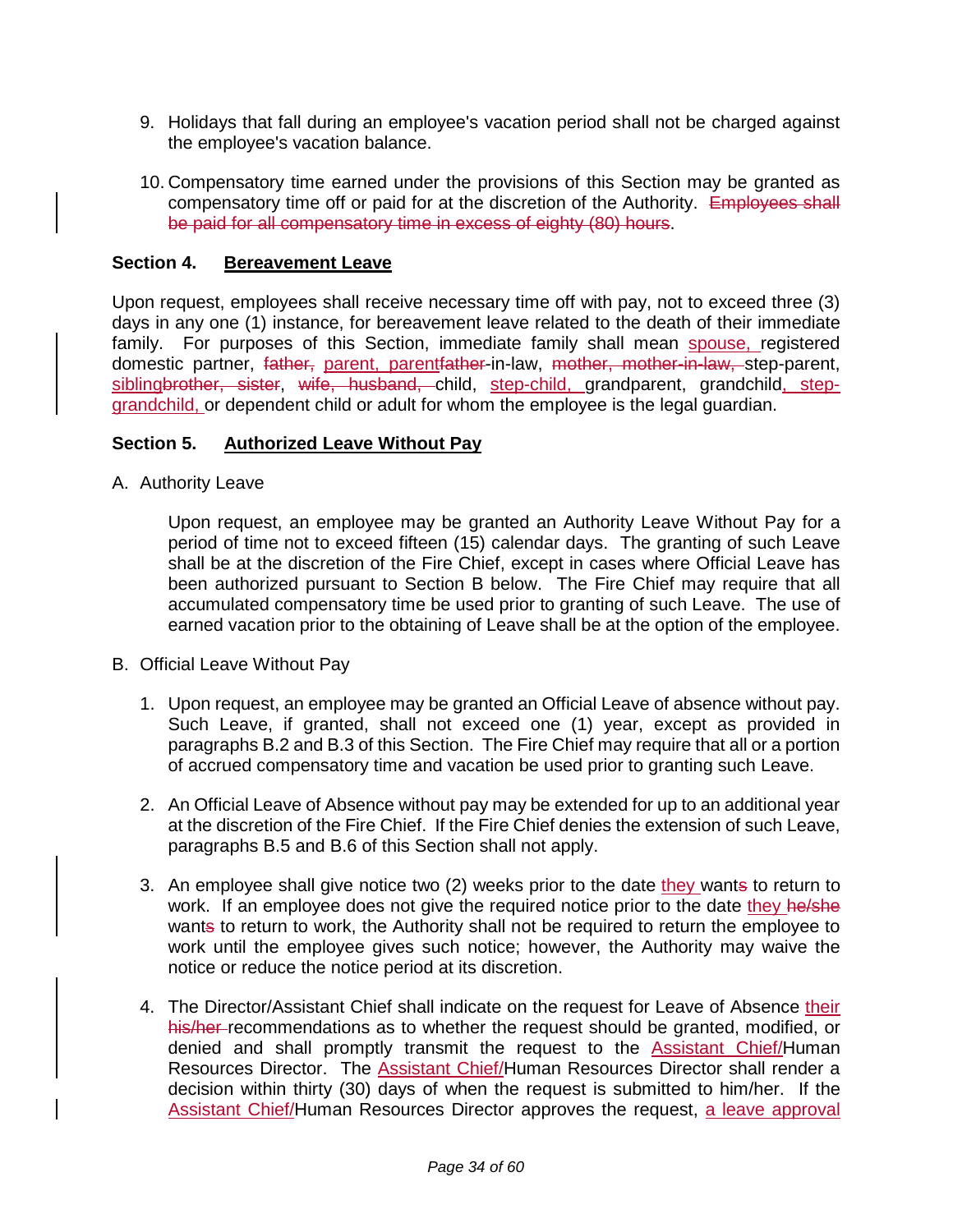letter will be prepared and sent to the requesting employee, Payroll staff, and he/she shall deliver a copy to the Finance Manager, the Department HeadDirector/Assistant Chief, and the employee.

- 5. If the **Assistant Chief/Human Resources Director modifies or does not approve a** request for Official leave without pay, the employee and/or the Department HeadDirector/Assistant Chief may, within fifteen (15) calendar days of said action, file a request with the **Assistant Chief/Human Resources Director for review by the Fire** Chief. Upon such request, the Assistant Chief/ Human Resources Director shall forward a copy of the request for Official Leave without pay to the Fire Chief for final determination. The employee and the Director/Assistant Chief shall notify the Assistant Chief/Human Resources Director whether they he/she shall submit their his/her position in a written statement or wishes to appear before the Fire Chief. The decision of the Fire Chief on such appeals shall be final.
- 6. An Official Leave without pay shall not be deemed a break in Authority service. However, an employee shall not accrue seniority when on such leave.

### C. General Provisions

- 1. A request for an Official Leave of Absence shall be made upon forms prescribed by the Assistant Chief/Human Resources Director and shall state specifically the reason for the request, the date when it is desired to begin the leave of absence, and the probable date of return.
- 2. The request shall normally be initiated by the employee, but may be initiated by the employee's supervisor or Director/Assistant Chief only where the employee is unable to initiate such request.

### **Section 6. Jury Duty Leave**

An employee who is called for jury duty or for examination for jury duty shall be compensated (as though he or she was working) for those hours of absence due to the jury duty that occurs during the employee's regularly scheduled working hours.

An employee who is called for jury duty shall be compensated for those hours of absence due to the jury duty that occurs during the employee's regularly scheduled working hours. An employee who calls the court while at work and finds out that they must report to jury duty the next day must continue to work the remainder of their workday but will be relieved from duty (if still working) with sufficient time to arrive at the court for jury duty in the morning. If the employee is scheduled to be on duty on the day they are on jury duty, they must either return to work after the jury service is done for the day if there are still four hours left in their regular workday or coordinate with their manager regarding the rest of their workday. This may include being permitted to telework for the day.

### **Section 7. Witness Leave**

An employee who is called to answer a subpoena as a witness for court appearances during the employee's work hours, except where the employee is a litigant or where the subpoena is related to the employee's employment with another employer, shall be compensated as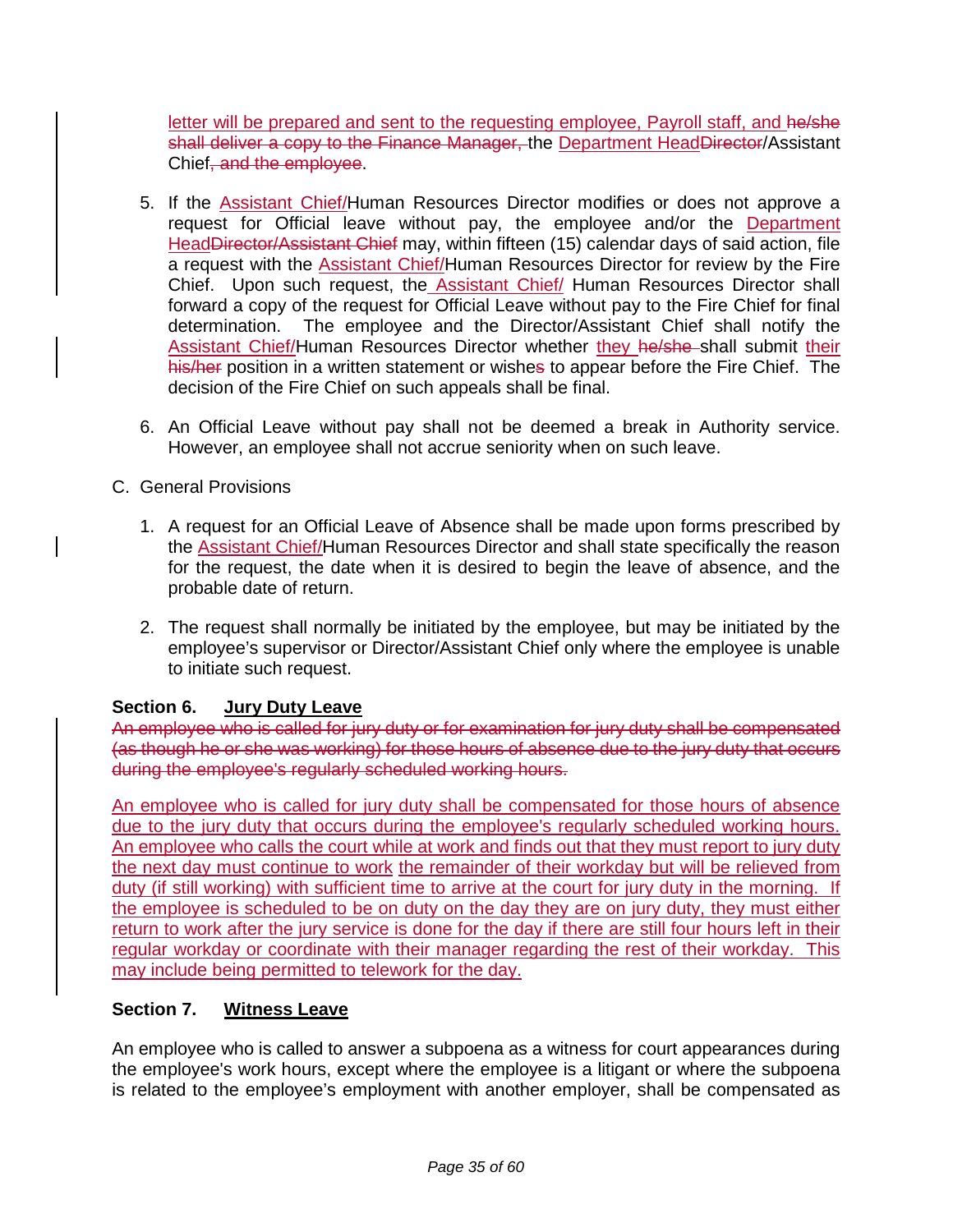though he or she was working for all hours of absence from work due to answering the subpoena, provided the employee shows proof of such subpoena and deposits witness fees received for such hours, exclusive of mileage, with the Finance Manager. Fees for answering a subpoena as a witness during hours other than regularly scheduled working hours may be retained by the employee.

### **Section 8. Workers' Compensation Leave**

- A. When an employee is injured or has an illness and their his/her-injury or illness prevents the employee from coming to work, once it is determined to be job-related as provided by Part 2 of the Personnel and Salary Resolution, the employee shall be placed on Workers' Compensation Leave. If the question of industrial causation has not yet been made and all accrued leave sick leave has been applied to the absence, the employee shall be placed on Official Leave until a final determination is made.
- B. Workers' Compensation Leave shall continue until the employee:
	- 1. Is determined to be physically able to return to work which the Authority may require be determined by an Authority-designated physician; or
	- 2. Is determined to be physically able to return to work with medical restrictions which the Authority may require be determined by an Authority-designated physician, that the Authority can accept; or accepts employment outside the Authority; or
	- 3. Accepts employment in another Authority position; or
	- 4. Has retired from the Authority; or
	- 5. Is terminated from the Authority.

An employee who does not return to work within two (2) weeks of the end of their his/her Workers' Compensation Leave pursuant to this provision shall be considered to have automatically resigned their his/her-employment with the Authority.

#### **Section 9. Catastrophic Leave**

- A. Eligibility for Donations To receive Catastrophic Leave Donations, an employee or their his/her immediate family member (immediate family member is defined as spouse, registered domestic partner, parent, parent-in-law, father, father-in-law, mother, motherin-law, step-parent, sibling, brother, sister, wife, husband, child, step-child, grandparent, grandchild, step-grandchild, registered domestic partner, or legal guardian) must:
	- 1. Have a catastrophic medical condition that shall require the employee to be on unpaid Leave.
	- 2. Exhaust all allowable accrued sick leave, vacation, and compensatory time.
	- 3. Submit to the employee's Director/Assistant Chief (or their his/her-designee) a written request for donations accompanied by a medical statement from the employee's or family member's attending physician. The attending physician's statement must verify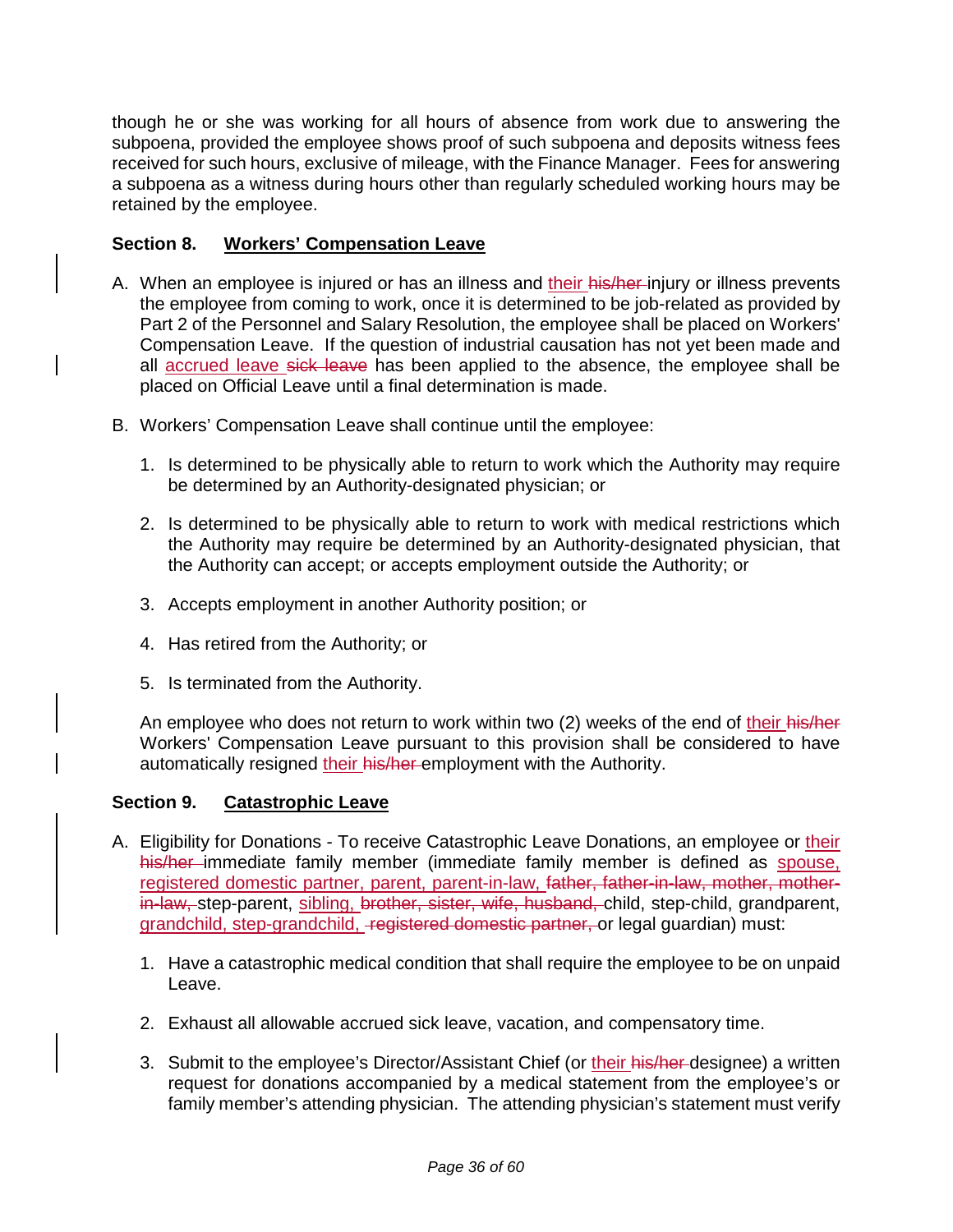the employee's need for an extended Medical Leave or the need for the employee to take leave to care for a member of their his/her-immediate family, and must include an estimated time the employee shall be unable to work.

B. Request for Additional Donations

Employees who receive donations and who exhaust all donated sick leave may request an additional donation period(s).

- C. Donation Procedure
	- 1. Upon receipt of a valid request for donations from an eligible employee, the Director/Assistant Chief (or their his/her designee) shall post a notice of the eligible employee's need for donations on the Authority e-mail system, bulletin boards, or other means of notification accessible to employees. Confidential medical information, unless voluntarily provided by the employee to the Authority, shall not be included in the posted notice.
	- 2. Employees shall be provided a two (2) week period to submit their donations; donations received after the submission period shall not be processed.
	- 3. All donations shall be voluntary.
	- 4. Employees may donate vacation or compensatory time to the eligible employee's catastrophic leave bank; sick leave may not be donated.
	- 5. Donations must be a minimum of two (2) hours, but cannot exceed eight (8) hours; all donations must be made in whole hour increments.
	- 6. All donations shall be irrevocable.
	- 7. At the close of the donation period, the Finance Division shall verify the hourly rate of the donating employee and confirm that each donating employee has accrued time balances sufficient to cover the designated donation.
	- 8. The Finance Division shall process all donations at one (1) time; no additional donations shall be processed.
	- 9. The Authority shall convert the donated time to dollars at the hourly rate of the donor. The dollars shall then be converted to accrued vacation and sick leave, as described herein, at the hourly rate of the recipient of the donation. Donated converted hours shall first be added to the recipient's accrued vacation, to the maximum permitted under Article V, Section 2(C). The balance of the donated converted hours shall then be added to the recipient's sick leave account. These donated vacation and sick leave hours shall be available for use during the recipient's Catastrophic Leave. If any donated hours remain at the end of the recipient's Catastrophic Leave, they shall remain available for the sole use of the recipient. If the recipient dies during the Catastrophic Leave, all unused donated time shall be converted to dollars at the hourly rate of the recipient and paid to the recipient's surviving spouse or registered domestic partner, or estate in the same manner as any monies due for vacation and/or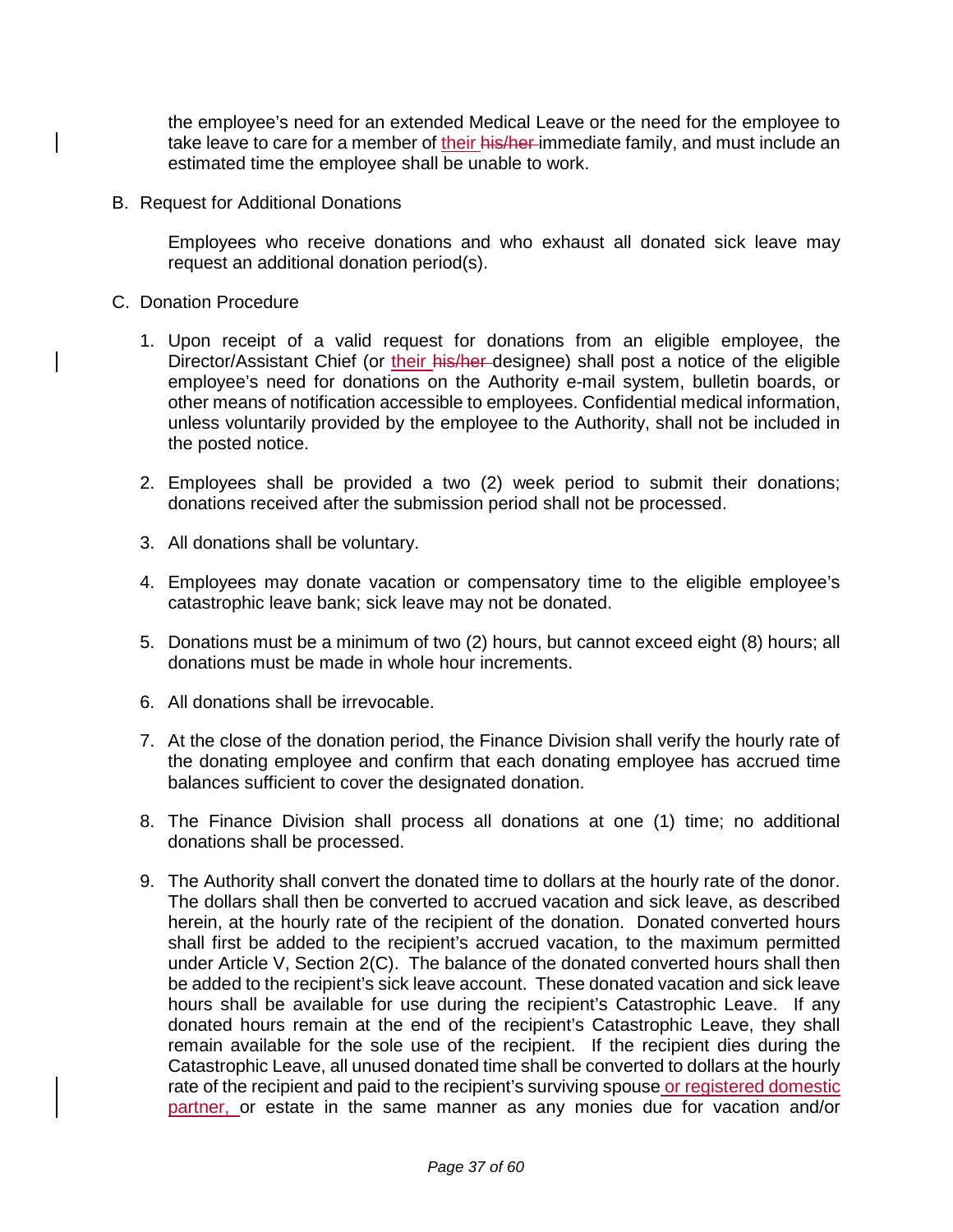compensatory time.

10. An employee who is using a Catastrophic Leave donation shall not have that time count for purposes of probation and merit increase eligibility. The probation period and time for eligibility for a merit increase shall be extended by the length of the use of Catastrophic Leave.

#### **Section 10. Paid Annual Leave**

- A. Employees are eligible to use paid annual leave (PAL) in addition to their other accrued leave as follows:
	- 1. In the year in which an employee completes their his/her-new hire probation with the Authority, an *full-time* employee will be eligible to take up to forty (40) hours of PAL time off once completing probation as well as in each subsequent calendar year. A part-time employee will be eligible to take up to twenty (20) hours of PAL time off once completing probation as well as in each subsequent calendar year.
	- 2. For employees who have passed their new hire probation with the Authority, on January 1 of each year, employees will receive forty (40) hours of PAL time to use throughout that calendar year.
	- 3. PAL time may not be accrued and must be used within the year earned, which shall be no later than December 31 of that year. If any of the forty (40) hours of PAL are not used by the employee, it will result in the employee's PAL bank being increased for the following year so that they have he/she has exactly forty (40) hours to use within that calendar year. At no time can the employee have more than forty (40) hours in their his/her PAL bank except for those employees who earn additional PAL hours per Article II, Section 10D for the 2022-23 MOU which must all be used during the term of that MOU.
	- 4. As permitted by Labor Code Section 227.3, PAL may not be cashed-out at any time, including at the end of employment.
	- 5. Approval to use PAL is subject to operational need and the requests should be made in advance. If a specific date is denied, the approving manager will attempt to schedule a mutually agreeable alternate date. Such alternate dates must be scheduled within the year the PAL is earned.

**Section 11. Family and Medical Care Leave / California Family Rights Act Leave and Pregnancy Disability Leave**

The Authority will comply with the provisions of both the Federal Family and Medical Care Leave Act and the California Family Rights Act, and the California Pregnancy Disability Leave Law. Posters setting forth the employees' rights under the law are posted at all workplaces in the Authority.

**Section 12. Parenthood Leave**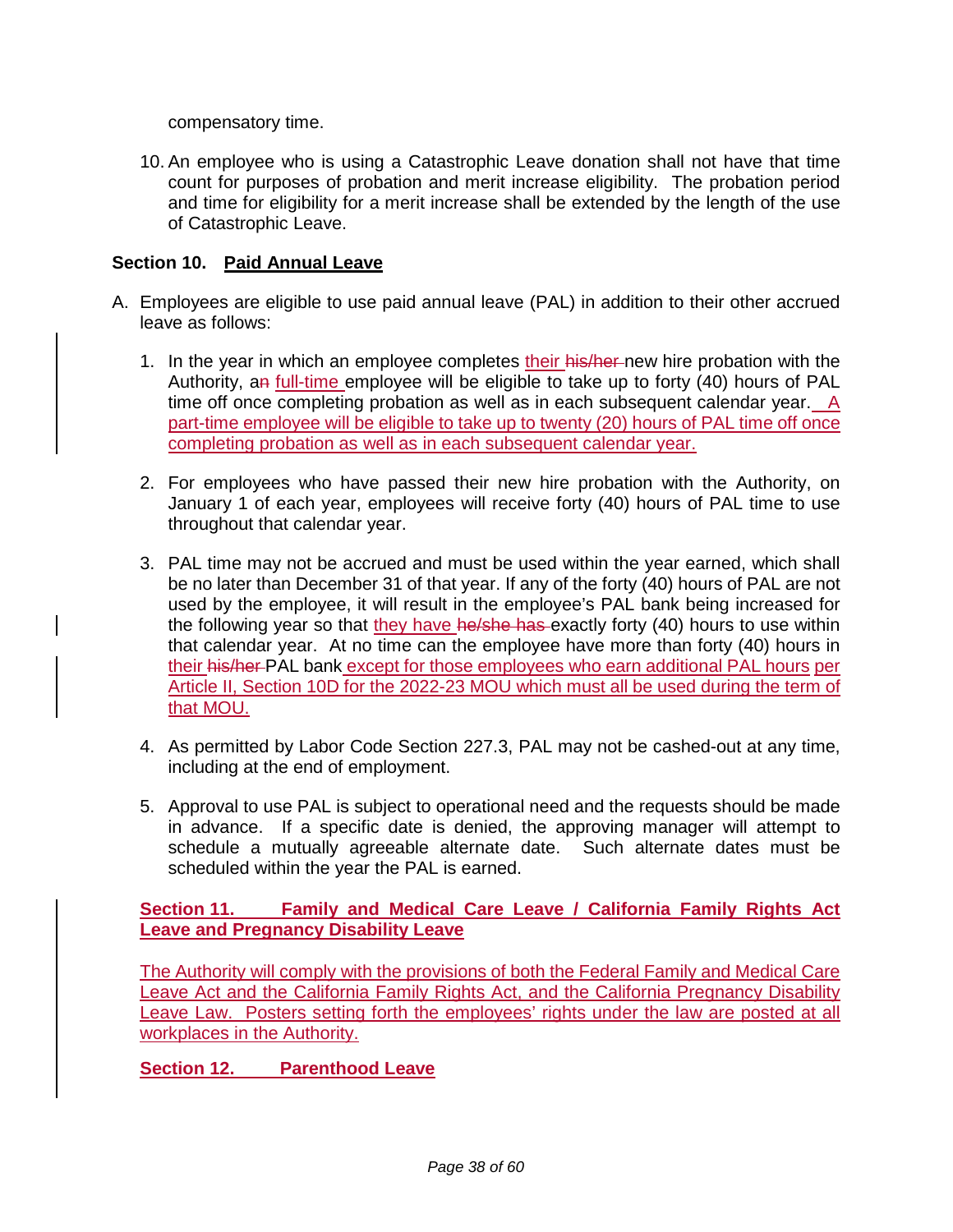- A. A regular, limited-term, or probationary employee shall be granted—upon request—a Parenthood Leave Without Pay of up to six (6) months in connection with the birth or placement for legal adoption of a child, provided the employee meets the following conditions:
	- 1. The requested leave is commenced within six (6) months before or after the date of birth or placement for legal adoption of the child
	- 2. Sufficient documentation of such birth or placement for legal adoption of a child is submitted with the request for leave
	- 3. All accrued vacation and compensatory time have been applied toward the absence.
- A.B. Unless otherwise required by law, employees shall not be eligible for more than one (1) such leave within any twelve (12) month period.
- B.C. Parenthood Leave shall not be credited toward continuous service.
- G. For employees on Parenthood Leave, merit increase eligibility dates, probation periods, and performance evaluation dates shall be treated as if the employee were on Official Leave.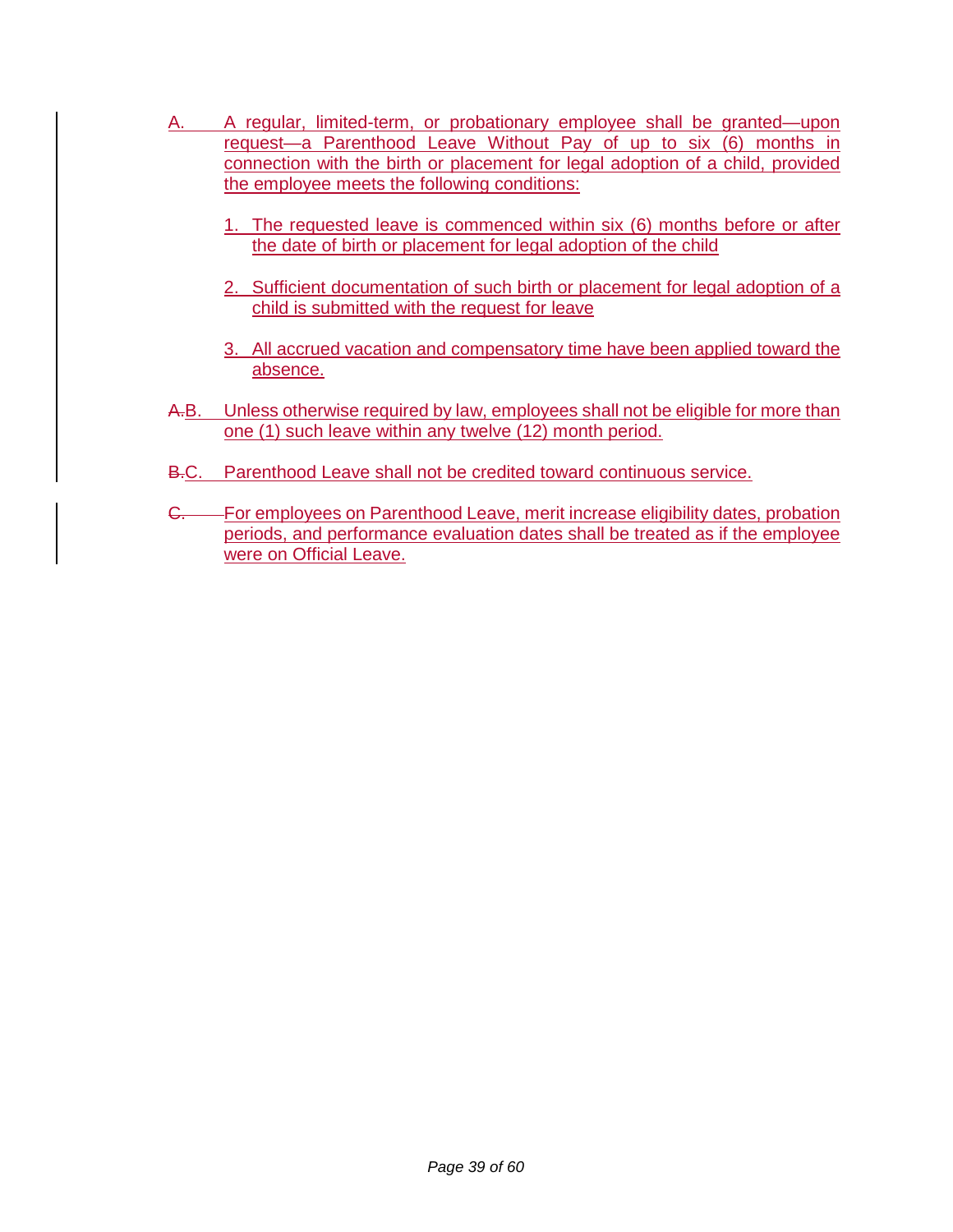# **ARTICLE VI**

### **EMPLOYEE/EMPLOYER RELATIONS**

#### **Section 1. Discipline**

Employee discipline, including the process for issuing discipline and employee appeal rights, are included in this Section.

- A. Suspension, Reduction in Pay, Demotion or Discharge
	- 1. An employee subject to suspension, reduction in pay, demotion or discharge shall receive a written notice of proposed intent to discipline. ary action. Except for a proposed notice of intent to suspend suspension of for forty (40) hours or less (which may be issued at any time prior to the effective date of the discipline) the notice will be issued at least fourteen (14) calendar days prior to the effective date of the proposed action. and shall contain: The notice of intent to suspend for forty (40) hours or less may be issued any time prior to the proposed effective date of discipline.
	- 2. A description of the proposed action and its effective date(s) Such written notices shall contain the elements below:
		- a. A description of the proposed disciplinary action and its effective date(s);
		- a.b. A statement of the alleged facts which support the proposed action as well as the grounds which are supported by the alleged facts;
		- b.c. Copies of documents or other evidence on which the proposed action is based will be attached;
		- c.d. A statement of the employee's right to respond, either orally or in writing, prior to the effective date of such proposed action;
		- d.e. A statement of the employee's right to representation; and
		- e.f. A statement of the employee's right to appeal should such proposed action become final.
	- 3. Prior to the effective date of a suspension of more than forty (40) hours, reduction in pay, demotion or discharge, an employee shall be given an opportunity to respond, either orally or in writing, at the employee's option, to a designated Authority representative with the authority to make an effective recommendation on the proposed disciplinary action.
	- 4.3. If aAn employee elects to respond orally to the notice of intent to discipline, they shall be given reasonable time off without loss of pay to attend a Skelly meeting meeting.(known as a *Skelly* meeting) (if the employee chooses to respond orally) to respond to the notice of proposed discipline.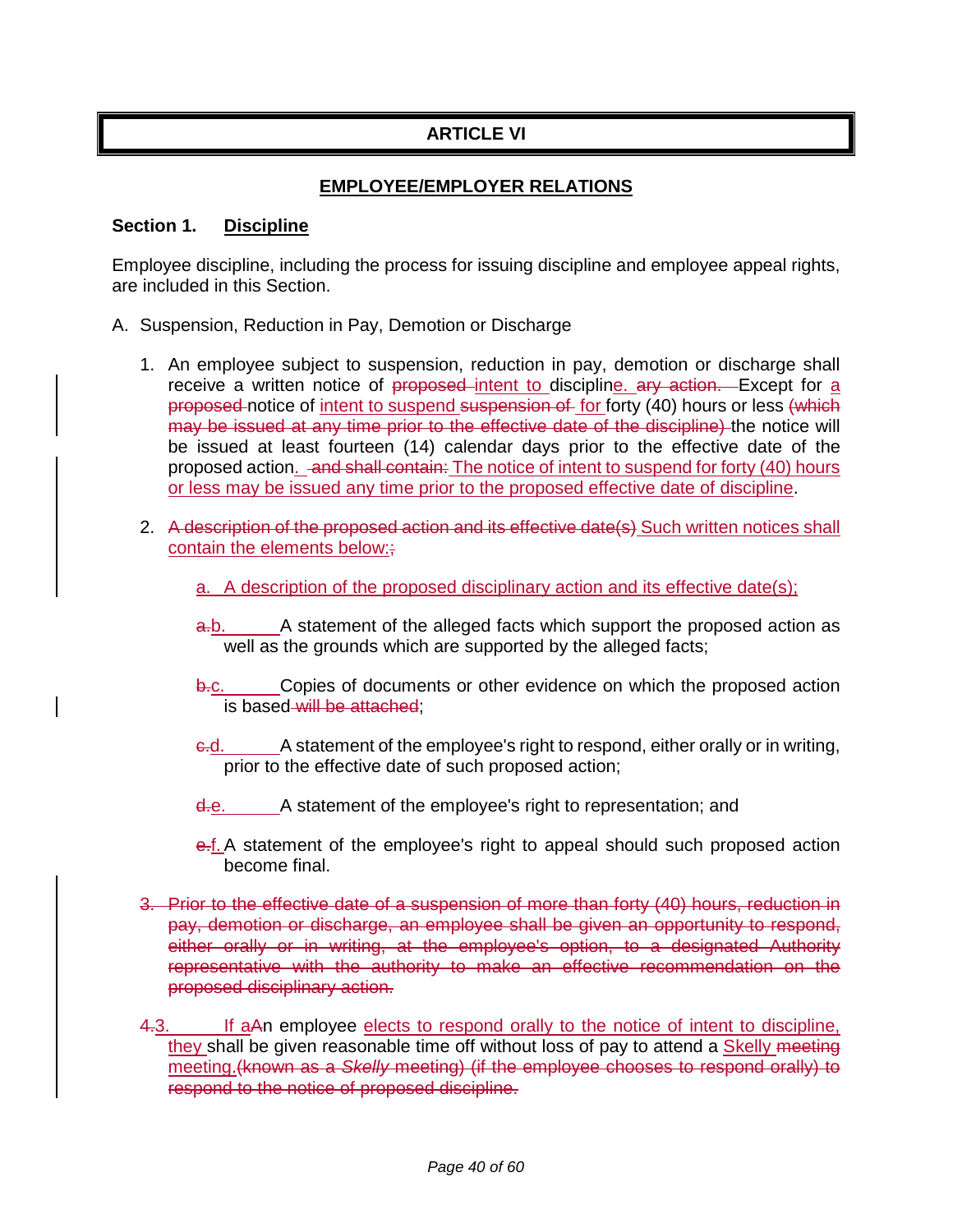- 5.4. An employee may represent himself/herself or may be represented by his/her a representative in the disciplinary process.
- 6.5. An employee and his/her their representative shall receive written notice upholdingsustaining, reducingmodifying, or withdrawing canceling a proposed notice of intent to discipline on or prior to the effective date of such action.
- 7.6. Should a proposed discipline become final, an employee shall receive a written notice of discipline which will include the employee's right to appeal such action pursuant to paragraph C of this Section.
- B. Written Reprimand or Denial of Merit Increase
	- 1. A written reprimand or denial of a merit increase requires reasonable cause.
	- 2. An employee may challenge a written reprimand or denial of merit increase as set forth below in paragraph D.
- C. Right to Appeal
	- 1. Employees who receive a Notice of Proposed-Intent to Discipline as well as a or Notice of Discipline shall have the right to respond prior to the discipline being imposed. Employees who receive a Notice of Discipline have the as well as a right to appeal the discipline per the appeal procedure in paragraph D below.
	- 2. If an employee does not comply with the time limits set forth in the appeal procedure in paragraph D below, the employee has waived their his/her-right to further process the appeal, and the disciplinary action shall be issued imposed. Failure by the Authority representative to timely respond to the time limits set forth in paragraph D shall permit the employee to progress the appeal to the next step.
	- 3. The time limits for appeals may be extended by mutual agreement between the Authority representative and employee or their his/her-representative.
- D. Appeal Procedure *The Skelly Process and Appeal Process*
	- 1. The appeal procedure shall include two internal steps as well as an ability of an employee to request arbitration as set forth below.
	- 2. All appeals must be submitted to the Assistant Chief/Human Resources Director who administers employee discipline. Submission of the appeal may be via mail, email, or hand delivery. The appeal must be delivered no later than 5:00 p.m. on the last day allowable under the provisions of this Section.
		- a. STEP 1

i. Written Reprimand or Performance Salary Increase Denial

Upon receipt of a written reprimand or denial of a performance salary increase, an employee may, within fourteen (14) calendar days of receipt of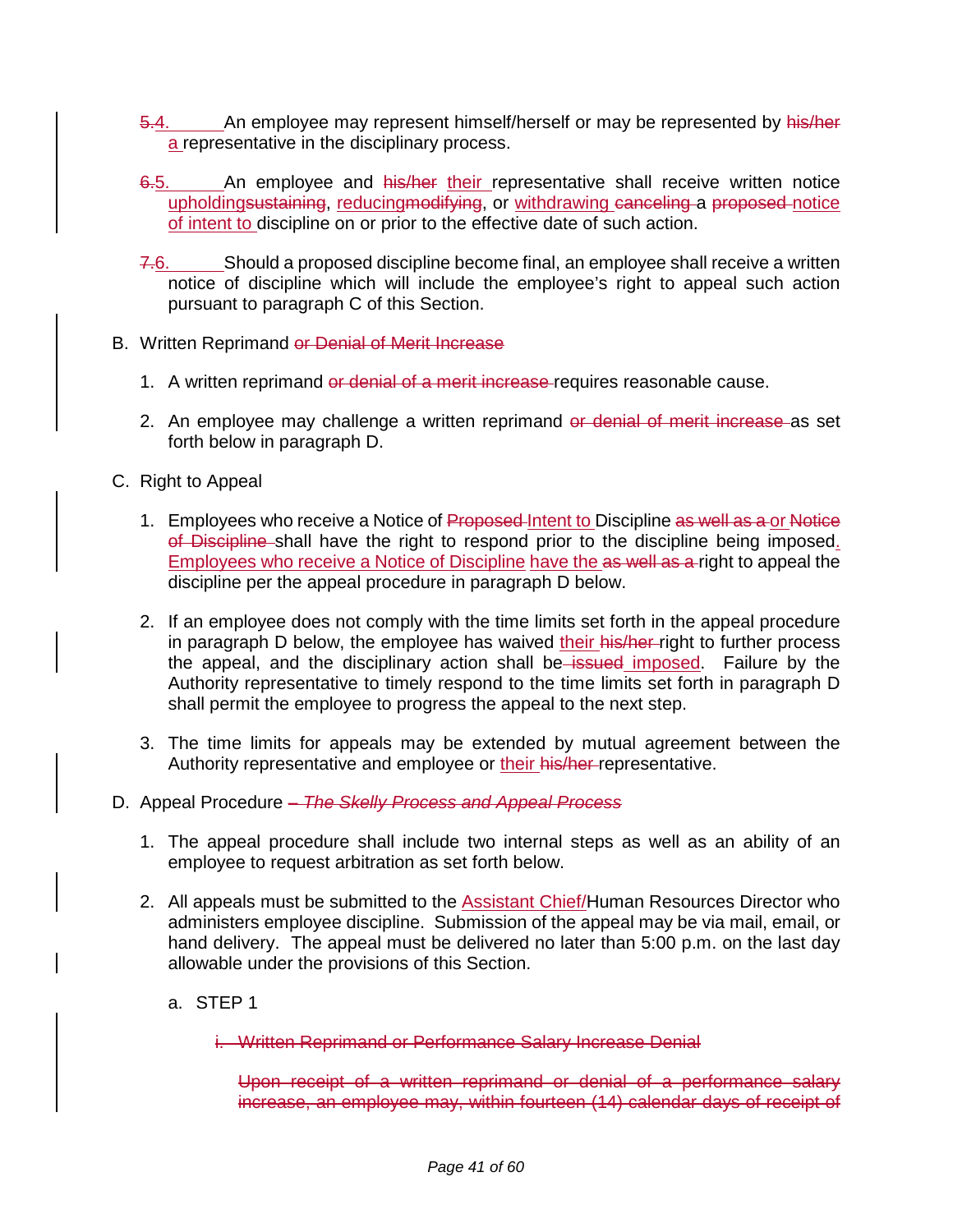such notice, submit a request to the Human Resources Director for a meeting to address the matter. The Human Resources Director shall schedule a meeting with the appropriate Authority representative to hear the employee's presentation. After the employee's presentation, a written determination shall be made within fourteen (14) calendar days.

ii.i. Written Reprimand or Notice of Suspension, Reduction in Pay, Demotion or Discharge

Upon receipt of a written reprimand or notice of intent to suspend, reduce in pay, demote or discharge an employee may, within fourteen (14) calendar days of receipt of such notice, submit a request to the Assistant Chief/Human Resources Director, for an appeal hearing meeting (called a *Skelly* meeting) to address the charges in the notice. The Assistant Chief/Human Resources Director shall schedule the meeting with the appropriate Authority representative to hear the employee's presentation. After the employee's presentation, a written determination shall be made within fourteen (14) calendar days. Should the  $14<sup>th</sup>$  calendar day fall on a weekend or a holiday, receipt of and/or written determination will be made the first business day following the weekend or a holiday.

- b. STEP 2
	- i. Written Reprimand or Performance Salary Increase Denial

If the employee does not agree with the outcome in Step 1, the employee may, within fourteen (14) calendar days of receipt of the Step 1 written determination, submit a written appeal to the Human Resources Director. Within fourteen (14) calendar days of receipt of the appeal at Step 2, the appropriate Authority representative shall meet with the employee (including with the employee's representative if represented). Within fourteen (14) calendar days thereafter, a written decision shall be provided to the employee and his/her representative if represented. The determination shall be final and binding and not referable to arbitration.

i.i. Written Reprimand, Suspension, Reduction in Pay, Demotion or Discharge

If the employee does not agree with the outcome in Step 1, the employee may within fourteen (14) calendar days of the receipt of the Step 1 written determination submit a written appeal to the **Assistant Chief/Human** Resources Director. Within fourteen (14) calendar days of receipt of the appeal, the appropriate Authority representative shall meet with the employee (including with the employee's representative if represented). Within fourteen (14) calendar days thereafter, a written decision shall be provided to the employee and their his/her-representative if represented. Should the 14<sup>th</sup> calendar day fall on a weekend or a holiday, receipt of and/or written determination will be made the first business day following the weekend or a holiday.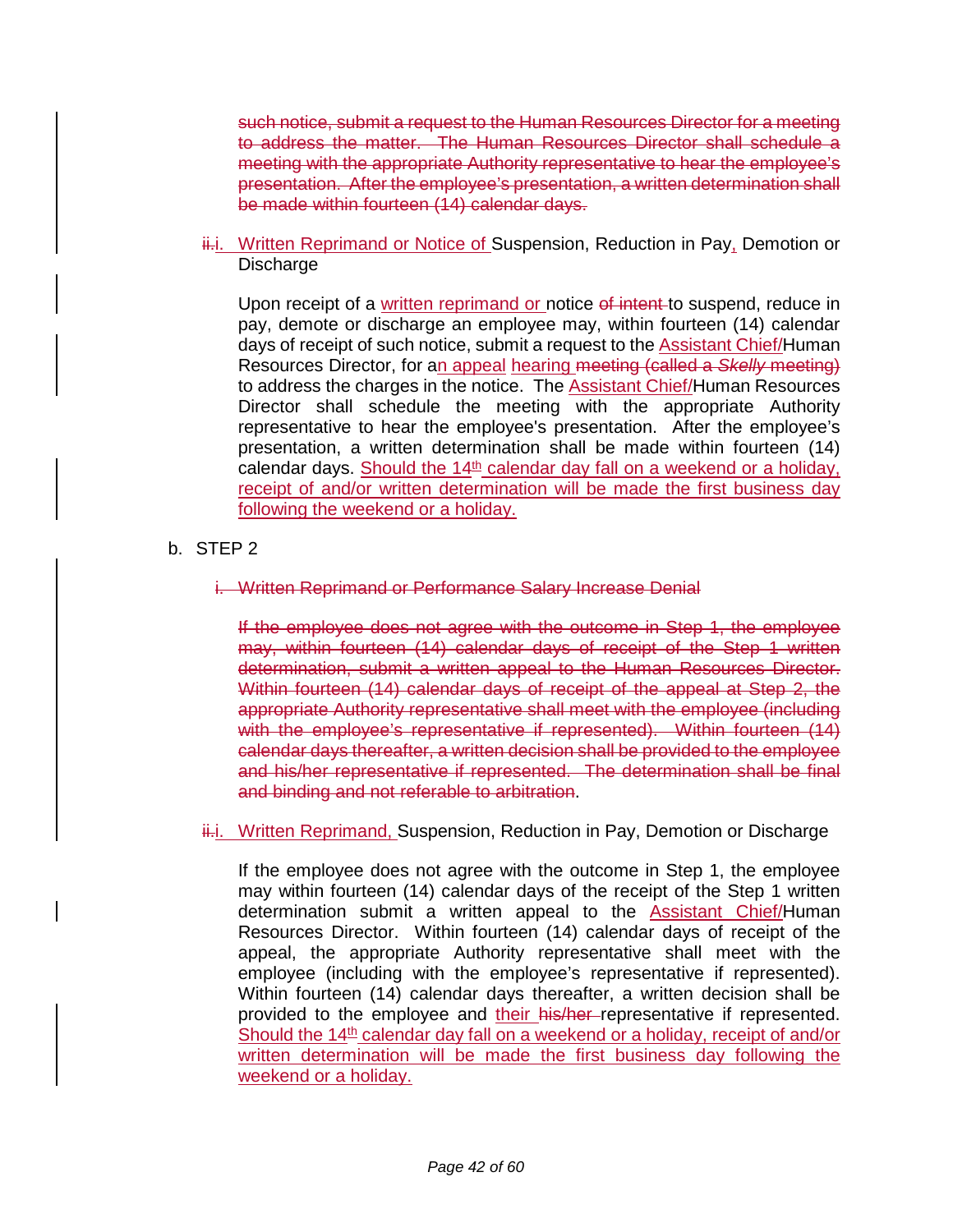- ii. For a written reprimand, the Step 2 determination shall be final and binding and not referable to arbitration.
- c. Arbitration
	- i. For a suspension, reduction in pay, demotion or discharge, if the employee does not agree with the outcome at Step 2 the employee may appeal the matter to arbitration which shall be held in private, (i.e., not a public hearing) by submitting the appeal in writing (and signed by the employee and/or his her representative if represented) to the Assistant Chief/Human Resources Director within fourteen (14) calendar days from the date of receipt of such Step 2 decision. Should the 14th calendar day fall on a weekend or a holiday, receipt of and/or written determination will be accepted or made the first business day following the weekend or a holiday.
	- ii. The cost of an arbitrator shall be shared equally in all cases by the Authority and the Association (if the Association is paying for any part of the employee's appeal) or solely by the Authority if the Association is not providing any financial support to the employee appealing their discipline.
	- iii. Finding of Facts and Remedies

An arbitrator may sustain, modify, or rescind an appealed disciplinary action as follows and subject to the following restrictions:

- 1. First, the arbitrator shall determine if the grounds for discipline were proven by the Authority. Second the arbitrator shall determine if the penalty imposed was appropriate given the proven grounds (which are supported by the facts alleged). If the arbitrator finds that the discipline was appropriate, they he/she-shall so find and the discipline is then sustained.
- 2. If the arbitrator finds that either the grounds alleged were not proven or the penalty imposed was not appropriate given the grounds that were proven, they he/she shall have the authority to issue a decision which either modifies the discipline or concludes that it was issued without just cause.

If the arbitrator finds that the discipline was issued without cause, the employee shall be entitled to back pay and benefits and if appropriate (for demotions and discharge) restoration to the position from which he was discharged or demoted. Restoration of pay and benefits shall be subject to deduction of all unemployment insurance, applicable taxes and withholdings, and outside earnings that the appellant received since the date of discharge if applicable.

iv. Arbitration appeal hearings for suspensions for less than forty (40) hours shall be limited to one (1) day, unless both parties agree that a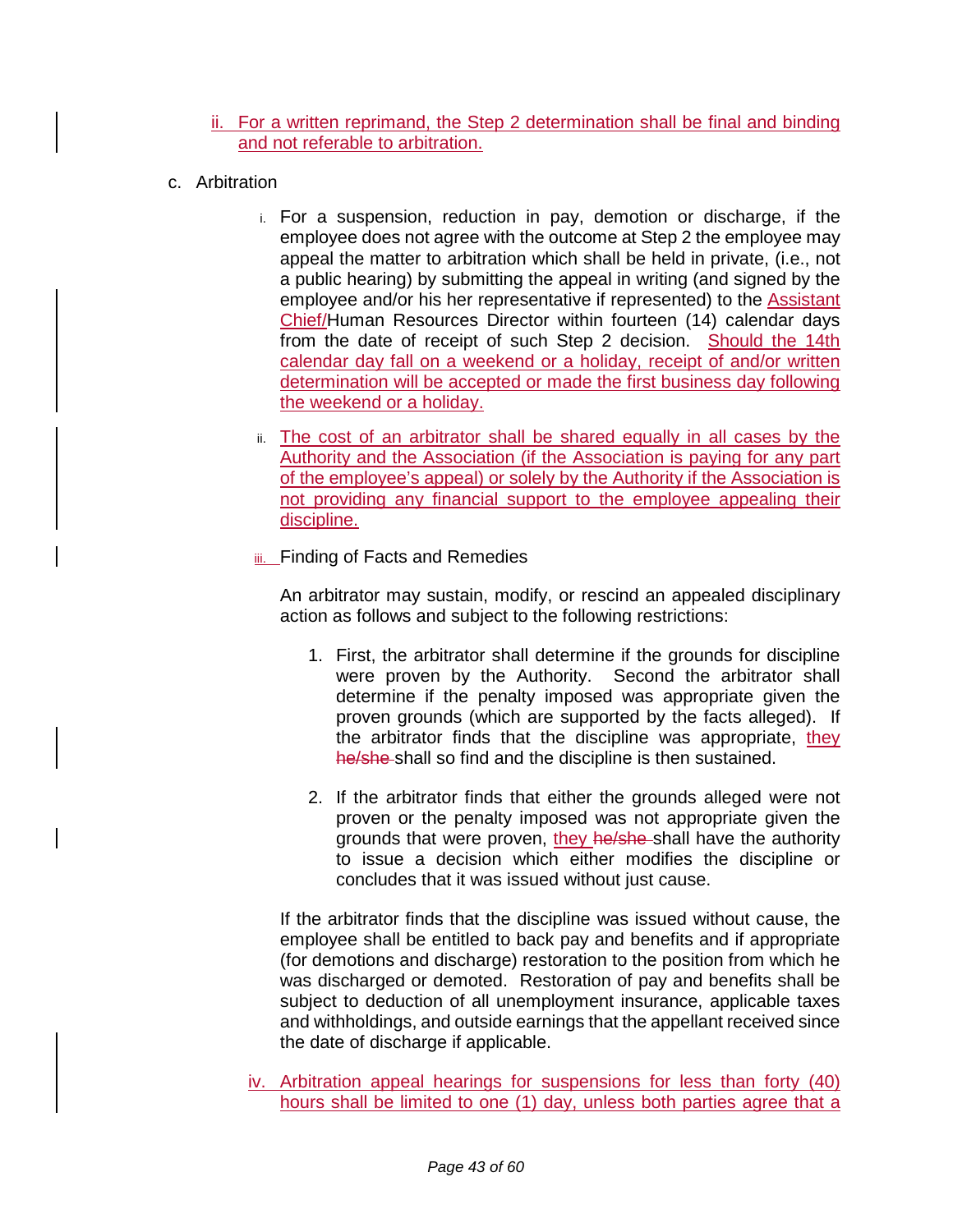longer hearing is necessary. Both parties shall be allotted equal time during arbitration hearings involving such suspensions.

- v. The arbitrator shall be selected by the mutual agreement of the parties. If the parties cannot agree upon an arbitrator, a list of seven (7) arbitrators shall be obtained from the California State Mediation and Conciliation Service, and each party shall alternately strike one (1) name from the list until only one (1) name remains. The parties will flip a coin to determine who will strike the first name.
- vi. Upon written request by the opposing party in a pending hearing given at least twenty-eight (28) calendar days prior to the scheduled hearing date, the party requested shall supply to the party submitting the requested copies of all documentary evidence to be used by that party at the hearing. Such evidence shall be provided no later than fourteen (14) calendar days prior to the scheduled hearing date. Any evidence not so provided may not be admitted or offered as evidence at the subsequent hearing, except that any such documentary evidence discovered by a party after such a request for copies, but not soon enough to comply with the above time limits, may be admitted, provided it could not have been discovered sooner by reasonable means and provided further that a copy or copies of such evidence be afforded the requesting party as soon as practicable after such discovery. Nothing contained herein shall operate to prevent either party from presenting additional documents by way of rebuttal.
- vii. An employee shall not suffer loss of pay for time spent as a witness at an arbitration hearing held pursuant to this procedure. The number of witnesses requested to attend and their scheduling shall be reasonable and scheduled in advance.
- viii. At the hearing, both the employee and/or their representative and the Authority shall have the right to be heard and to present evidence. The following rules shall apply:
- ix. Oral evidence shall be taken only on oath or affirmation.
- x. Each party shall have these rights: to call and examine witnesses, to introduce exhibits, to cross-examine opposing witnesses on any matter relevant to the issues even though that matter was not covered in the direct examination, to impeach any witness regardless of which party first called the witness to testify, and to rebut the evidence against the witness. If the employee does not testify in their own behalf, the employee may be called and examined as if under cross-examination.
- xi. The hearing need not be conducted according to technical rules relating to evidence and witnesses. Any relevant evidence shall be admitted if it is the sort of evidence on which responsible persons are accustomed to rely in the conduct of serious affairs, regardless of the existence of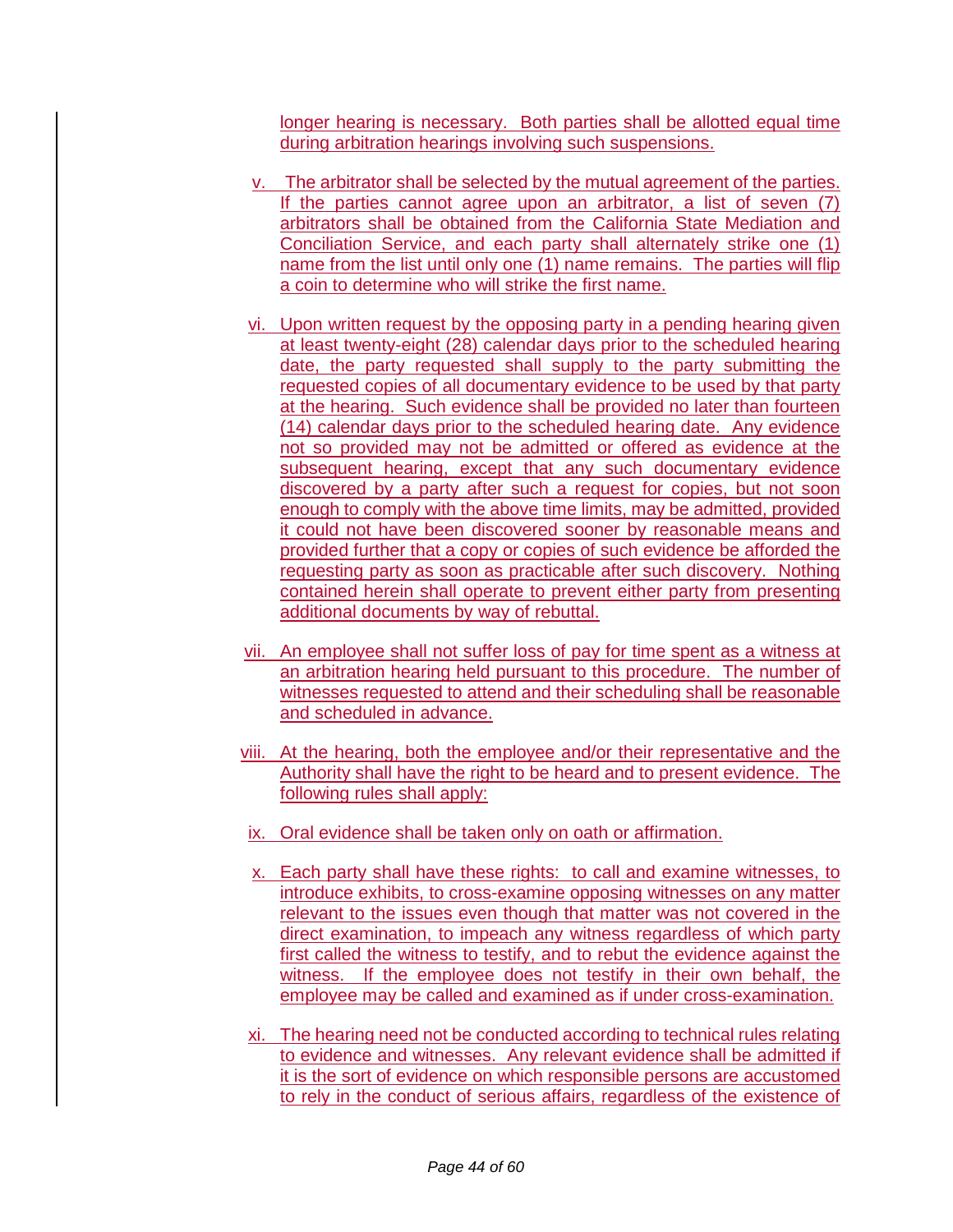any common law or statutory rule that might have made improper the admission of such evidence over objection in civil actions. Hearsay evidence may be used for the purpose of supplementing or explaining any direct evidence, but shall not be sufficient in itself to support a finding, unless it would be admissible over objection in civil actions. The rules of privilege shall be effective to the same extent that they are not, or hereafter may be, recognized in civil actions, and irrelevant and unduly repetitious evidence shall be excluded.

- xii. The Authority shall be allowed to have at least one (1) employee who may be called upon to testify as a witness present at the arbitration hearing at all times.
- xiii. The decision of the arbitrator shall be final and binding on all parties.
- E. General Provisions Regarding Discipline and the Disciplinary Process
	- 1. The cost of an arbitrator shall be shared equally in all cases by the Authority and the Association (if the Association is paying for any part of the employee's appeal) or solely by the Authority if the Association is not providing any financial support to the employee appealing his/her discipline.
	- 2. Arbitration appeal hearings for suspensions of less than forty (40) hours shall be limited to one (1) day, unless both parties agree that a longer hearing is necessary. Both parties shall be allotted equal time during arbitration hearings involving such suspensions.
	- 3. The arbitrator shall be selected by the mutual agreement of the parties. If the parties cannot agree upon an arbitrator, a list of seven (7) arbitrators shall be obtained from the California State Mediation and Conciliation Service, and each party shall alternately strike one (1) name from the list until only one (1) name remains. The parties will flip a coin to determine who will strike the first name.
	- 4. Upon written request by the opposing party in a pending hearing given at least twentyeight (28) calendar days prior to the scheduled hearing date, the party requested shall supply to the party submitting the requested copies of all documentary evidence to be used by that party at the hearing. Such evidence shall be provided no later than fourteen (14) calendar days prior to the scheduled hearing date. Any evidence not so provided may not be admitted or offered as evidence at the subsequent hearing, except that any such documentary evidence discovered by a party after such a request for copies, but not soon enough to comply with the above time limits, may be admitted, provided it could not have been discovered sooner by reasonable means and provided further that a copy or copies of such evidence be afforded the requesting party as soon as practicable after such discovery. Nothing contained herein shall operate to prevent either party from presenting additional documents by way of rebuttal.
	- 5. An employee shall not suffer loss of pay for time spent as a witness at an arbitration hearing held pursuant to this procedure. The number of witnesses requested to attend and their scheduling shall be reasonable and scheduled in advance.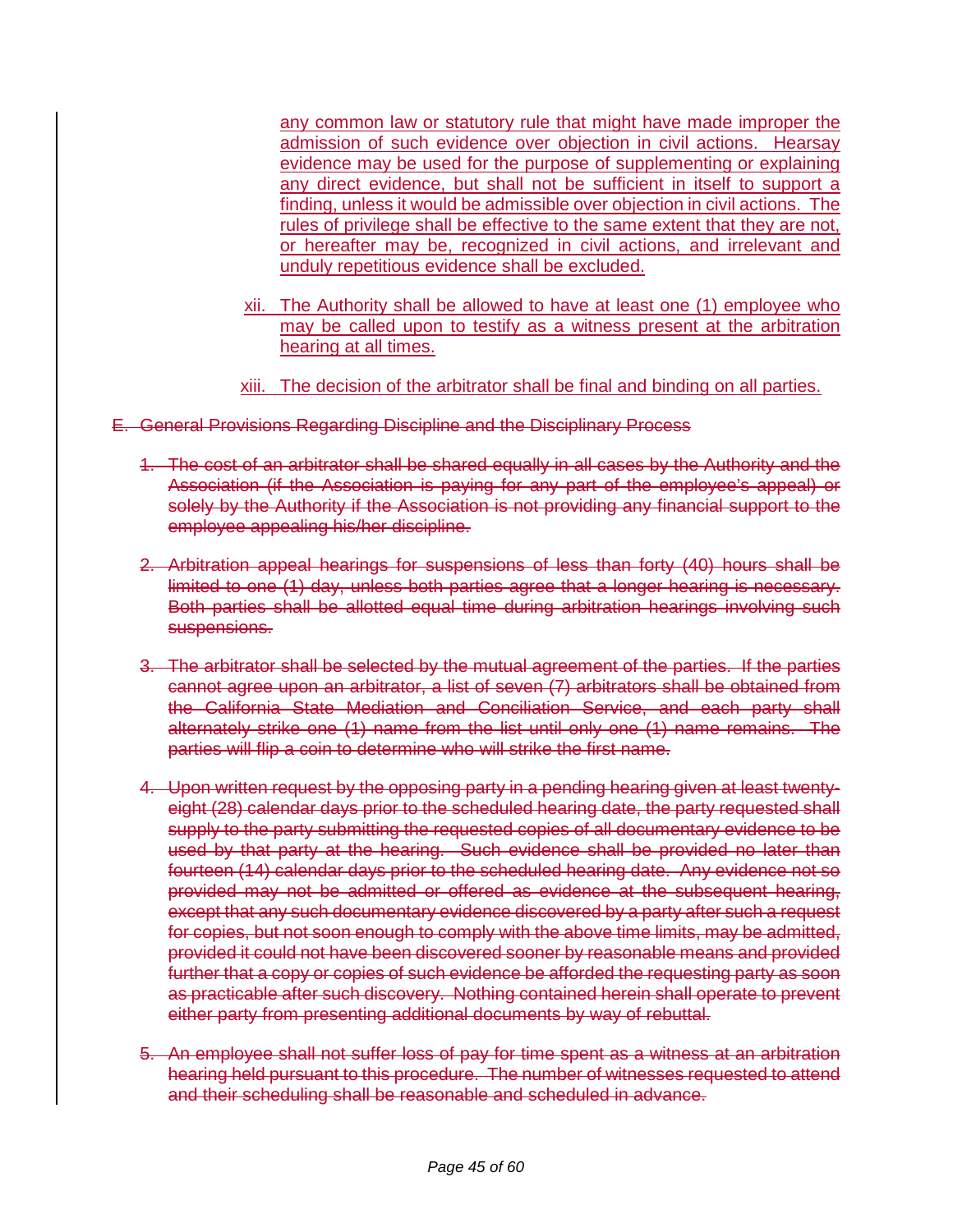- 6. At the hearing, both the employee and/or his/her representative and the Authority shall have the right to be heard and to present evidence. The following rules shall apply:
	- a. Oral evidence shall be taken only on oath or affirmation.
	- b. Each party shall have these rights: to call and examine witnesses, to introduce exhibits, to cross-examine opposing witnesses on any matter relevant to the issues even though that matter was not covered in the direct examination, to impeach any witness regardless of which party first called the witness to testify, and to rebut the evidence against the witness. If the employee does not testify in his/her own behalf, the employee may be called and examined as if under cross-examination.
- 7. The hearing need not be conducted according to technical rules relating to evidence and witnesses. Any relevant evidence shall be admitted if it is the sort of evidence on which responsible persons are accustomed to rely in the conduct of serious affairs, regardless of the existence of any common law or statutory rule that might have made improper the admission of such evidence over objection in civil actions. Hearsay evidence may be used for the purpose of supplementing or explaining any direct evidence, but shall not be sufficient in itself to support a finding, unless it would be admissible over objection in civil actions. The rules of privilege shall be effective to the same extent that they are not, or hereafter may be, recognized in civil actions, and irrelevant and unduly repetitious evidence shall be excluded.
- 8. The Authority shall be allowed to have at least one (1) employee who may be called upon to testify as a witness present at the arbitration hearing at all times.
- 9. The decision of the arbitrator shall be final and binding on all parties.

### **Section 2. Grievance Procedure**

A. Scope of Grievances

A grievance may be filed by an employee or the Association for an alleged violation of this MOU or to challenge a performance evaluation and/or denial of step for a performance evaluation rated substandard or below overall. Although not a grievance, if an employee has a problem relating to a work situation, the employee is encouraged to request a meeting with his/her immediate supervisor to discuss the problem in an effort to clarify the issue and to work cooperatively towards a satisfactory resolution.

#### Processing a Grievance

The grievance procedure set forth below must be followed to process a grievance.

Grievances must be submitted to the Human Resources Director within the time limits outlined in this Section. Submission may be via mail, hand delivery, or email, but must be delivered no later than 5:00 p.m. on the last day allowable under the provisions of this Section. A grievance may be filed by an employee or the employee's representative in the name of the employee, at the employee's request as well as by the Association.

#### STEP 1: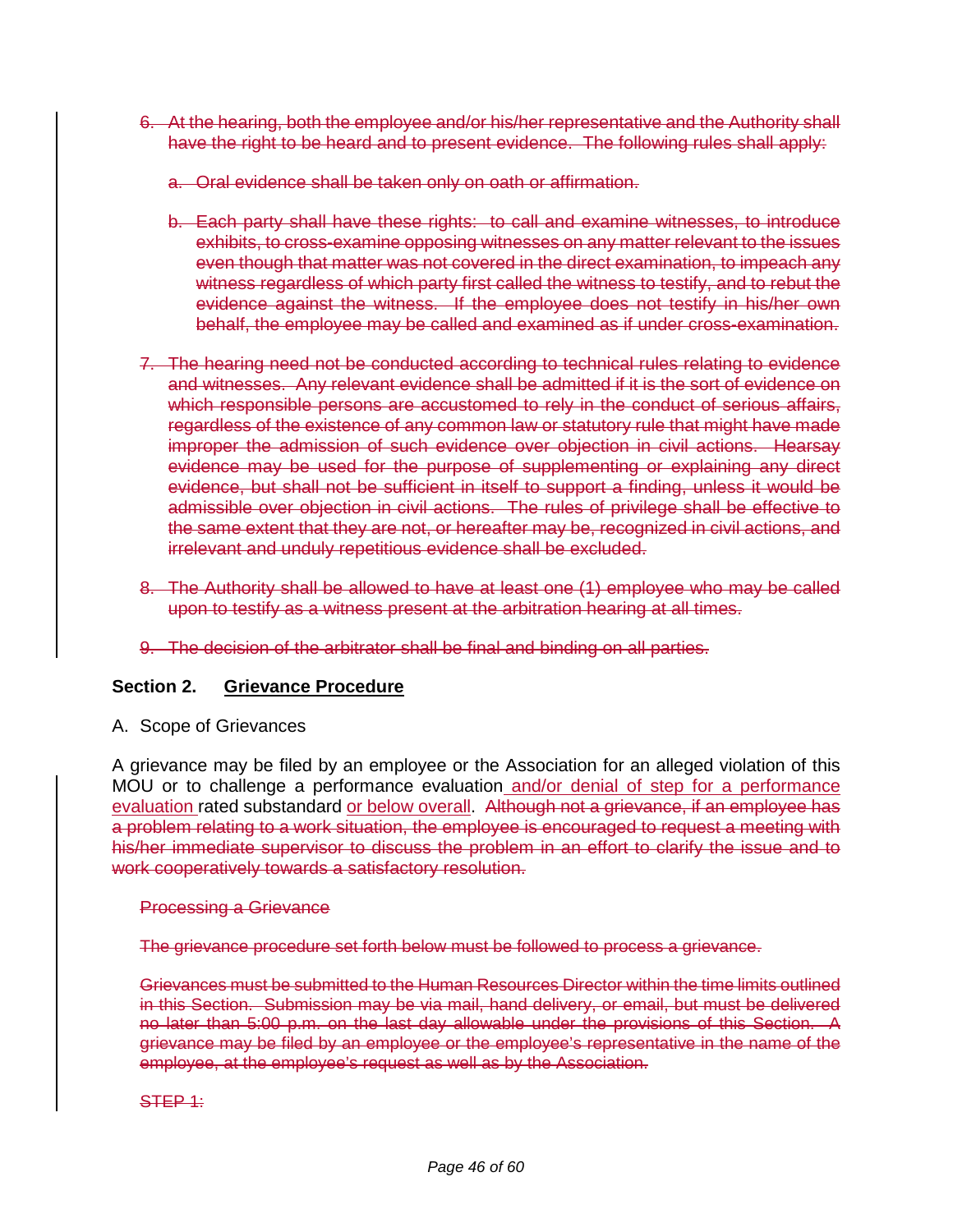A grievance must be submitted in writing within fourteen (14) calendar days from the occurrence that gave rise to the problem and shall state the nature of the grievance and the requested remedy. A Step 1 grievance shall be heard by an appropriate Authority representative who has authority to consider the grievance. Within fourteen (14) calendar days after receipt of the written grievance, the employee (including his/her representative) and/or the Association representative shall meet with the grievant in an attempt to resolve the grievance. Within fourteen (14) calendar days of that meeting, the Authority representative will then issue a decision at Step 1. The grievance will either be resolved to the satisfaction of the grievant (employee or association) or the grievant has the right to request that the grievance be submitted to step 2.

#### STEP<sub>2:</sub>

If the grievance is not resolved at Step 1 and it alleges a misinterpretation or misapplication of this MOU, it may be appealed in writing to the Human Resources Director within fourteen (14) calendar days after receipt of the written decision from Step 1. Within fourteen (14) calendar days after receipt of the written Step 2 grievance, the Fire Chief or his/her designee shall meet with the grievant and his/her representative to try and resolve the grievance. Within fourteen (14) calendar days thereafter, a written decision shall be given to the grievant and his/her representative. The decision of the Fire Chief or his/her designee, regarding a substandard performance evaluation, shall be final and binding and shall not be referable to arbitration. If the grievance alleges a misinterpretation or misapplication of this MOU, it may be appealed further to arbitration.

### B. General Provisions Grievances

- 1. If an employee does not present a grievance or does not appeal the decision rendered regarding their grievance within the time limits, the grievance shall be considered resolved.
- 2. If an Authority representative does not render a decision to the employee within the time limits, the employee may, within fourteen (14) calendar days, thereafter appeal to the next step in the procedure.
- 3. If it is the judgment of any management representative that they do not have the authority to resolve the grievance, they may refer it to the next step in the procedure. By mutual agreement of the Authority and the employee and/or their representative, Step 1 of the grievance procedure may be waived.
- 4. Upon prior written consent of the parties (i.e., the representatives of the Authority and the employee or their representative), the time limits at any step in the procedure may be extended.
- 5. Every reasonable effort shall be made by the employee and the Authority to resolve a grievance at the lowest possible step in the grievance procedure.
- 6. In order to encourage candid discussion and compromise in attempting to resolve grievances, the Authority and the employee and/or their representative agree that the grievance files of the respective parties shall be confidential.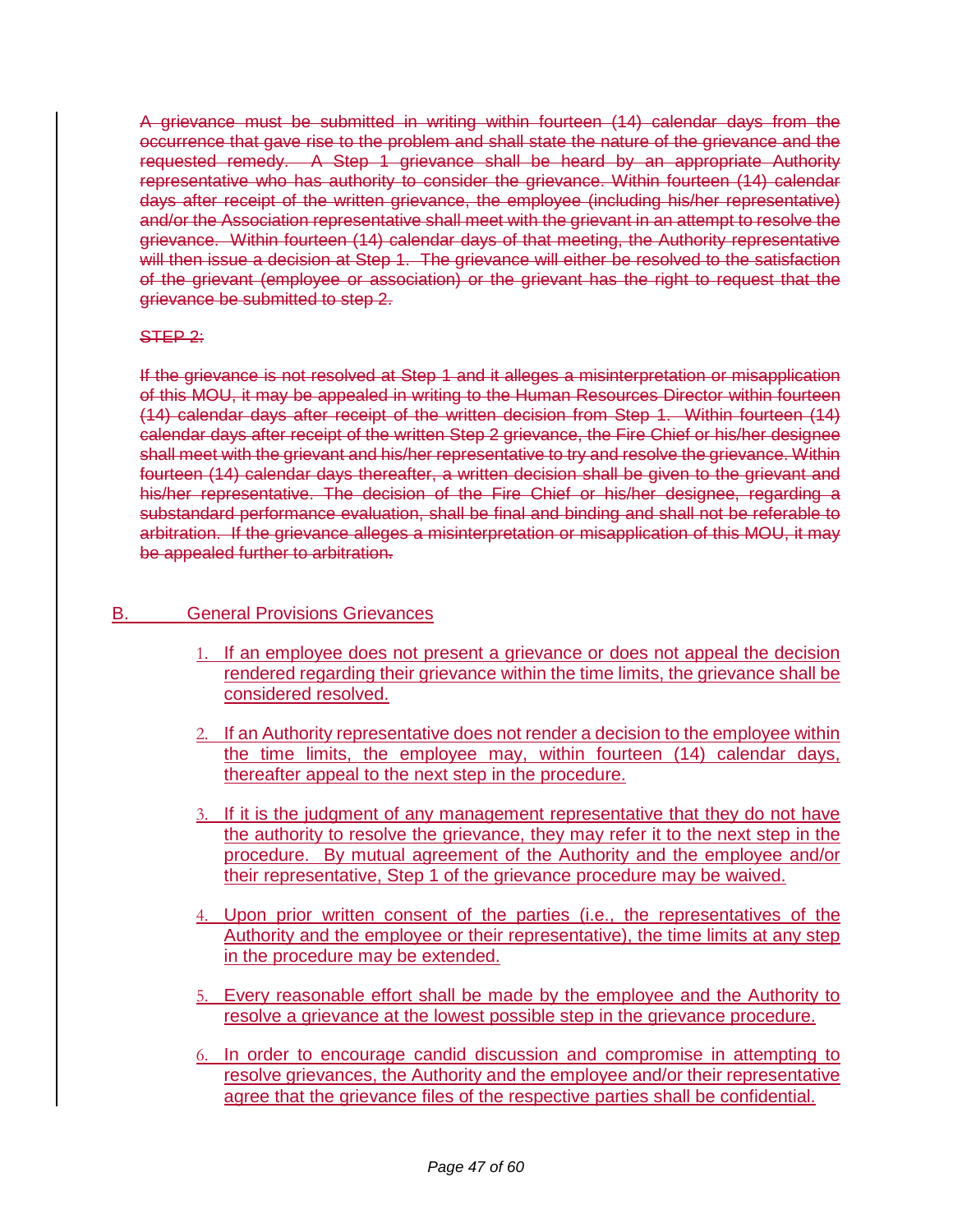- 7. If any two (2) or more employees have essentially the same grievance, they may, and if requested by the Authority must, collectively present and pursue their grievance if they report to the same immediate supervisor.
	- a. If the grievant is a group of more than three (3) employees, the group shall, at the request of the Authority, appoint one (1) or two (2) employees to speak for the collective group.
- 8. An employee may represent himself/herself or may be represented by their representative in the formal grievance procedure.
- 9. Reasonable time off without loss of pay shall be given to:
	- a. An employee who has a grievance, in order to attend a meeting with their supervisor or other person with authority to resolve the matter, as prescribed herein.
	- b. An authorized grievance representative, in order to attend a meeting with the represented grievant's supervisor or other person with authority to resolve the grievance, or to obtain facts concerning the action grieved through discussion with the grievant or other employees.
- 10. The following restrictions shall apply in all cases to activities related to processing a grievance:
	- a. Before performing any activities related to processing a grievance during work hours, the grievant or grievance representative shall obtain permission of their supervisor, if applicable, and shall report back to the supervisor when the activity is completed.
	- b. Neither the grievant nor the grievance representative shall interrupt or leave their job to perform such activities unless their supervisor determines that such interruption or absence shall not unduly interfere with the work of the unit in which the grievant or representative is employed. However, an effort shall be made to grant such time off as soon as it is feasible to do so.
- 11. When an authorized grievance representative must go into another Section or unit to investigate a grievance, if applicable, the representative shall be permitted to do so provided that:
	- a. The representative checks in and checks out with the supervisor of the unit; and
	- b. Such investigation will not unduly interfere with the work of the unit.

C. Processing a Grievance

The grievance procedure set forth below must be followed to process a grievance.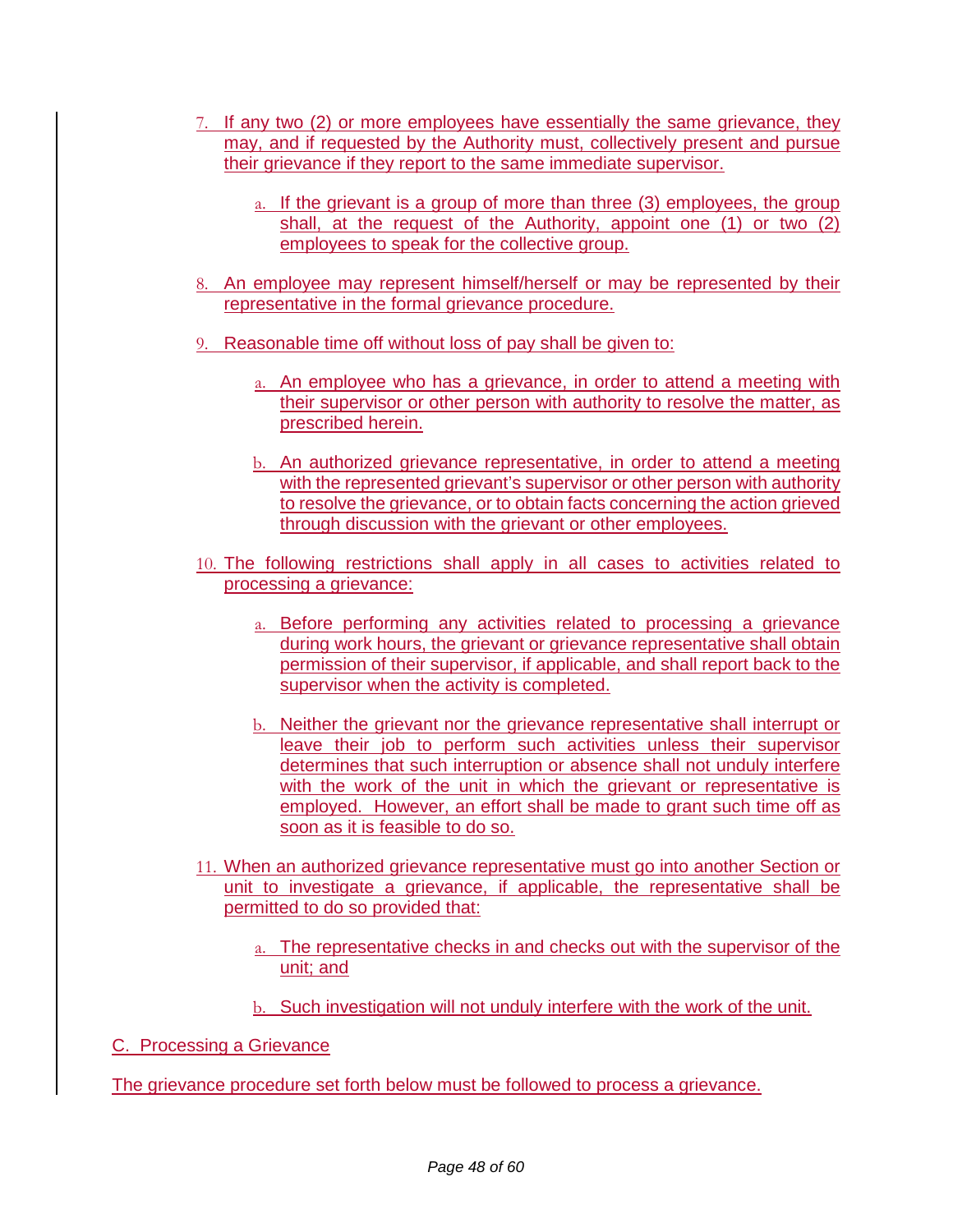Grievances must be submitted to the Assistant Chief/Human Resources Director within the time limits outlined in this Section. Submission may be via mail, hand delivery, or email, but must be delivered no later than 5:00 p.m. on the last day allowable under the provisions of this Section. A grievance may be filed by an employee or the employee's representative in the name of the employee, at the employee's request as well as by the Association.

1. STEP 1:

A grievance must be submitted in writing within fourteen (14) calendar days from the occurrence that gave rise to the problem and shall state the nature of the grievance and the requested remedy. A Step 1 grievance shall be heard by an appropriate Authority representative who has authority to consider the grievance. Within fourteen (14) calendar days after receipt of the written grievance, the employee (including their representative) and/or the Association representative shall meet in an attempt to resolve the grievance. Within fourteen (14) calendar days of that meeting, the Authority representative will then issue a decision at Step 1. Should the  $14<sup>th</sup>$  calendar day fall on a weekend or a holiday, receipt of and/or written determination will be accepted or made the first business day following the weekend or a holiday. The grievance will either be resolved to the satisfaction of the grievant (employee or association) or the grievant has the right to request that the grievance be submitted to step 2.

# 2. STEP 2:

If the grievance is not resolved at Step 1, it may be appealed in writing to the Assistant Chief/Human Resources Director within fourteen (14) calendar days after receipt of the written decision from Step 1. Within fourteen (14) calendar days after receipt of the written Step 2 grievance, the Fire Chief or their designee shall meet with the grievant and their representative to try and resolve the grievance. Within fourteen (14) calendar days thereafter, a written decision shall be given to the grievant and their representative. Should the  $14<sup>th</sup>$  calendar day fall on a weekend or a holiday, receipt and/or written determination will be accepted or made the first business day following the weekend or a holiday.

The decision of the Fire Chief or their designee, regarding a substandard performance evaluation, shall be final and binding and shall not be referable to mediation or arbitration.

The decision of the Fire Chief or their designee, regarding a grievance that alleges a misinterpretation or misapplication of this MOU may be appealed further to mediation or arbitration.

### **B.D.** Mediation

1. A grievant who is not satisfied with the decision at Step 2 has the right (but not the obligation) to request that the grievance be submitted to mediation to attempt to resolve.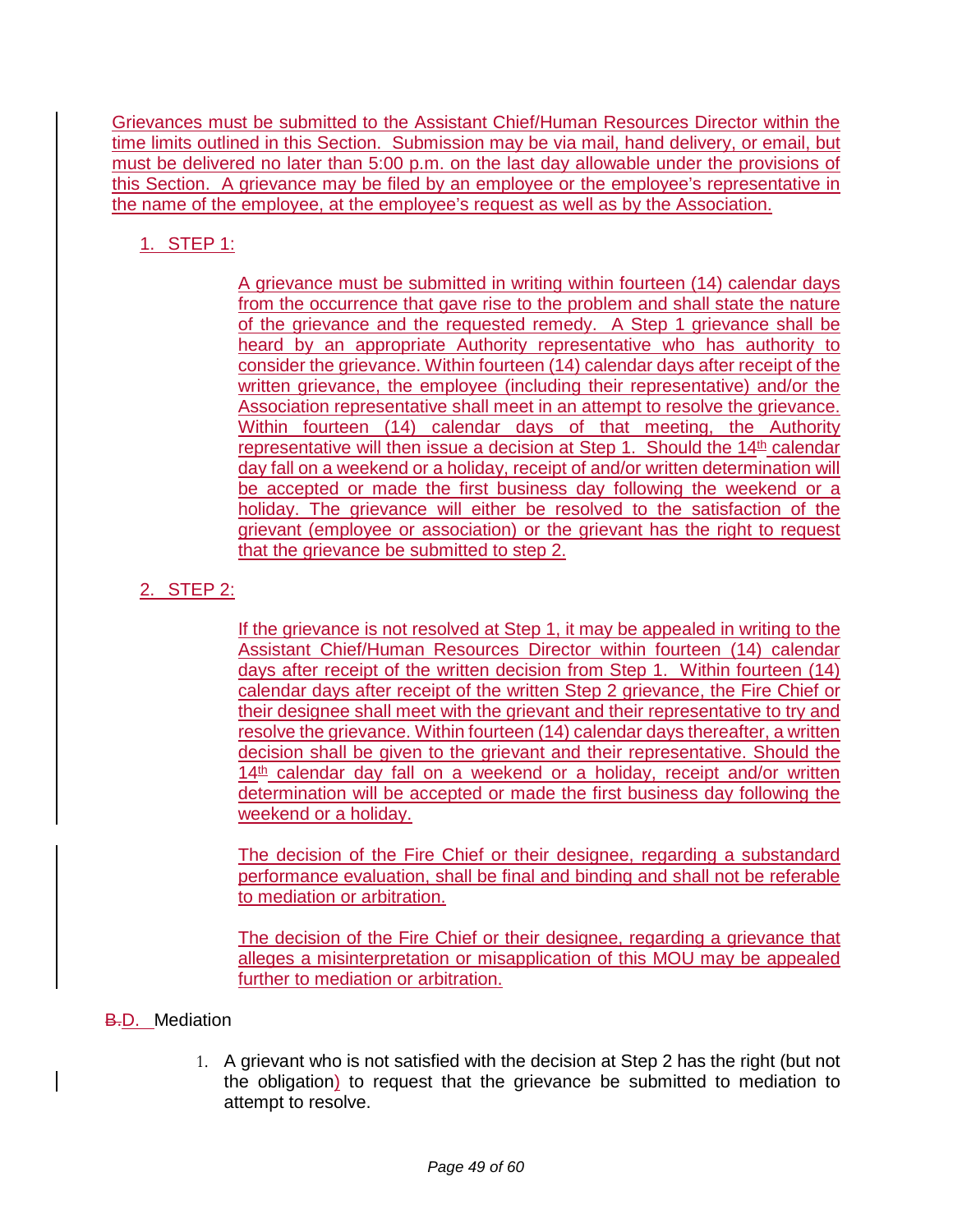- 2. Mediation is a non-binding process where the parties utilize the services of a mediator to try and reach an amicable resolution of the grievance. If mediation is chosen, the parties can either agree on a mediator they both wish to use or the Authority will contact the State Mediation and Conciliation Service to appoint a mediator.
- 3. If the grievance alleges a misinterpretation or misapplication of this MOU, it may be appealed further to arbitration The grievance will either be resolved to the satisfaction of the grievant (employee or association) or the grievant has the right to request that the grievance be submitted to arbitration.

#### G.E. Arbitration

- 1. If a grievance that alleges a misinterpretation or misapplication of this MOU is not resolved at Step 2 (or at mediation if that process is used) the grievant may request that it be submitted to arbitration. Such a request must be made within fourteen (14) calendar days from the date a decision was rendered at Step 2 or the completion of the mediation process. The arbitrator shall conduct a private hearing (i.e., not in public). The process for that hearing is set forth below.
- 2. If the grievance is decided by an arbitrator, the grievant and their his/her representative shall relinquish any current or future claim to seek or obtain remedy through any other Authority appeal procedures.
- 3. The cost of an arbitrator shall be shared equally in all cases by the Authority and the grievant.
- 4. The arbitrator shall be selected by the mutual agreement of the parties. If the parties cannot agree upon an arbitrator, a list of seven (7) arbitrators shall be obtained from the California State Mediation and Conciliation Service, and each party shall alternately strike one (1) name from the list until only one (1) name remains. The parties will flip a coin to determine who will strike the first name.
- 5. Upon written request by the opposing party in a pending hearing given at least twenty-eight (28) calendar days prior to the scheduled hearing date, the party requested shall supply to the party submitting the request copies of all documentary evidence to be used by that party at the hearing. Such evidence shall be provided no later than fourteen (14) calendar days prior to the scheduled hearing date. Any evidence not so provided may not be admitted or offered as evidence at the subsequent hearing, except that any such documentary evidence discovered by a party after such a request for copies, but not soon enough to comply with the above time limits, may be admitted, provided it could not have been discovered sooner by reasonable means and provided further that a copy or copies of such evidence be afforded the requesting party as soon as practicable after such discovery. Nothing contained herein shall operate to prevent either party from presenting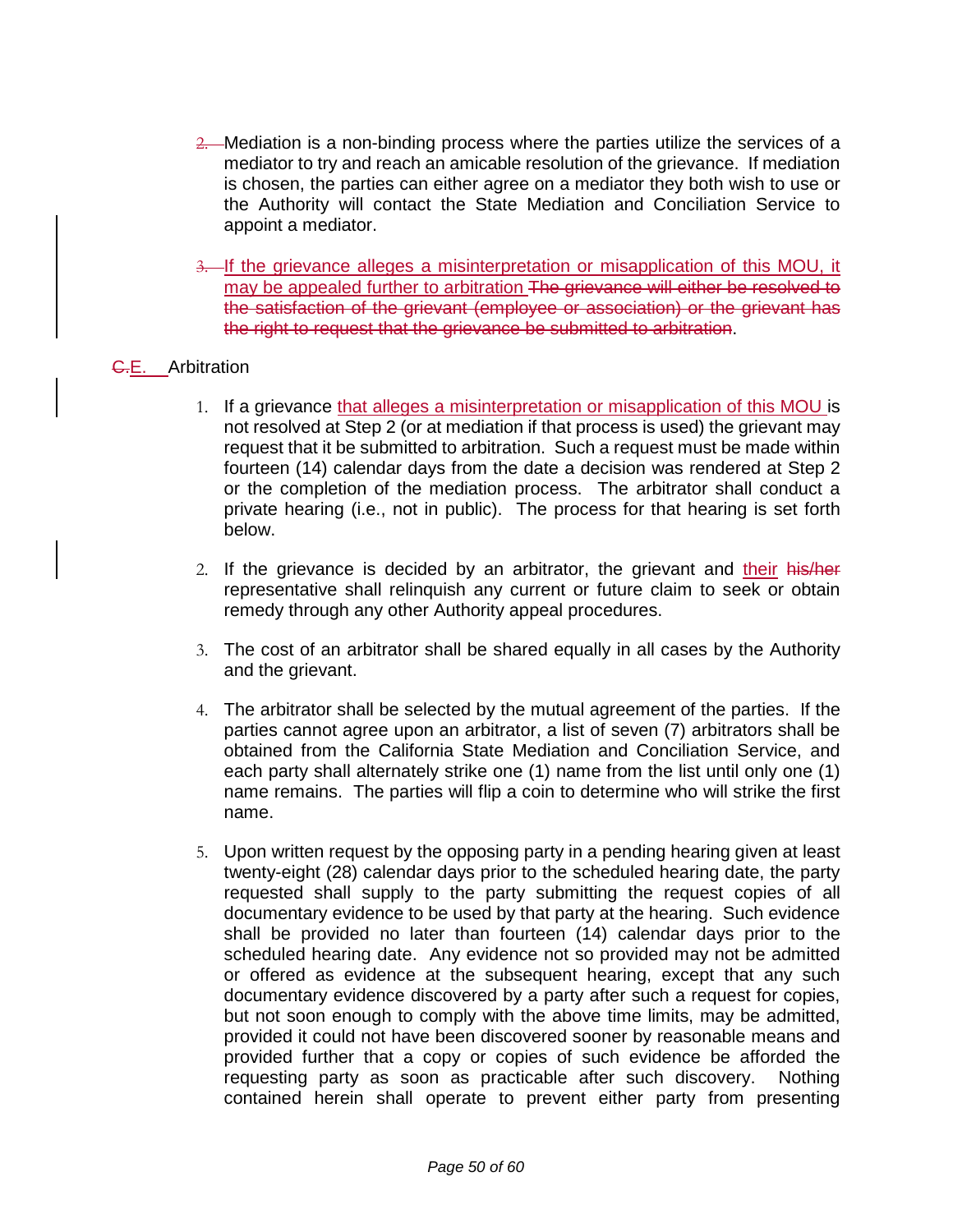additional documents by way of rebuttal.

- 6. An employee shall not suffer loss of pay for time spent as a witness at an arbitration hearing held pursuant to this procedure. The number of witnesses requested to attend and their scheduling shall be reasonable and scheduled in advance.
- 7. At the hearing, both the employee and/or the employee's representative and the Authority shall have the right to be heard and to present evidence. The following rules shall apply:
	- a. Oral evidence shall be taken only on oath or affirmation.
	- b. Each party shall have the rightse rights: to call and examine witnesses $\mathbf{x}_i$ to introduce exhibits; to cross-examine opposing witnesses on any matter relevant to the issues even though that matter was not covered in the direct examination;  $\frac{1}{2}$  impeach any witness regardless of which party first called the witness to testify; and to rebut the evidence against the witness. If the employee does not testify on their in his/her-own behalf, the employee may be called and examined as if under crossexamination.
	- c. The hearing need not be conducted according to technical rules relating to evidence and witnesses. Any relevant evidence shall be admitted if it is the sort of evidence on which responsible persons are accustomed to rely in the conduct of serious affairs, regardless of the existence of any common law or statutory rule that might have made improper the admission of such evidence over objection in civil actions. Hearsay evidence may be used for the purpose of supplementing or explaining any direct evidence, but shall not be sufficient in itself to support a finding, unless it would be admissible over objection in civil actions. The rules of privilege shall be effective to the same extent that they are now, or hereafter may be, recognized in civil actions, and irrelevant and unduly repetitious evidence shall be excluded.
	- d. The Authority shall be allowed to have at least one (1) employee who may be called upon to testify as a witness present at the arbitration hearing at all times.
	- e. The decision of the arbitrator shall be final and binding on all parties.

#### General Provisions Grievances

If an employee does not present a grievance or does not appeal the decision rendered regarding his/her grievance within the time limits, the grievance shall be considered resolved.

If an Authority representative does not render a decision to the employee within the time limits, the employee may, within fourteen (14) calendar days,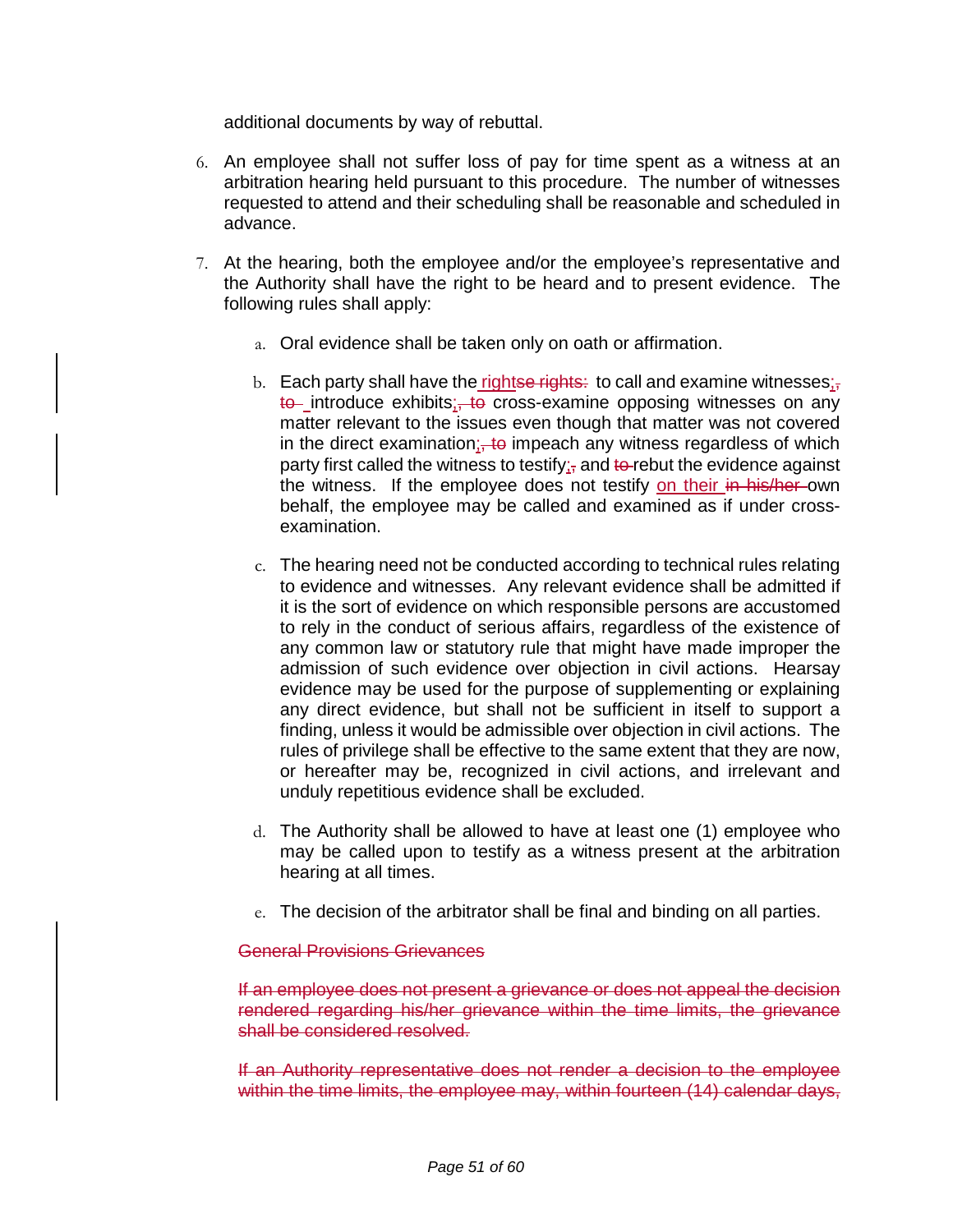thereafter appeal to the next step in the procedure.

If it is the judgment of any management representative that he/she does not have the authority to resolve the grievance, he/she may refer it to the next step in the procedure. By mutual agreement of the Authority and the employee and/or his/her representative, Step 1 of the grievance procedure may be waived.

Upon prior written consent of the parties (i.e., the representatives of the Authority and the employee or his/her representative), the time limits at any step in the procedure may be extended.

Every reasonable effort shall be made by the employee and the Authority to resolve a grievance at the lowest possible step in the grievance procedure.

In order to encourage candid discussion and compromise in attempting to resolve grievances, the Authority and the employee and/or his/her representative agree that the grievance files of the respective parties shall be confidential.

If any two (2) or more employees have essentially the same grievance, they may, and if requested by the Authority must, collectively present and pursue their grievance if they report to the same immediate supervisor.

If the grievant is a group of more than three (3) employees, the group shall, at the request of the Authority, appoint one (1) or two (2) employees to speak for the collective group.

An employee may represent himself/herself or may be represented by his/her representative in the formal grievance procedure.

Time Off for Processing Grievances

Reasonable time off without loss of pay shall be given to:

An employee who has a grievance, in order to attend a meeting with his/her supervisor or other person with authority to resolve the matter, as prescribed herein.

An authorized grievance representative, in order to attend a meeting with the represented grievant' s supervisor or other person with authority to resolve the grievance, or to obtain facts concerning the action grieved through discussion with the grievant or other employees.

The following restrictions shall apply in all cases to activities related to processing a grievance:

Before performing any activities related to processing a grievance during work hours, the grievant or grievance representative shall obtain permission of his/her supervisor, if applicable, and shall report back to the supervisor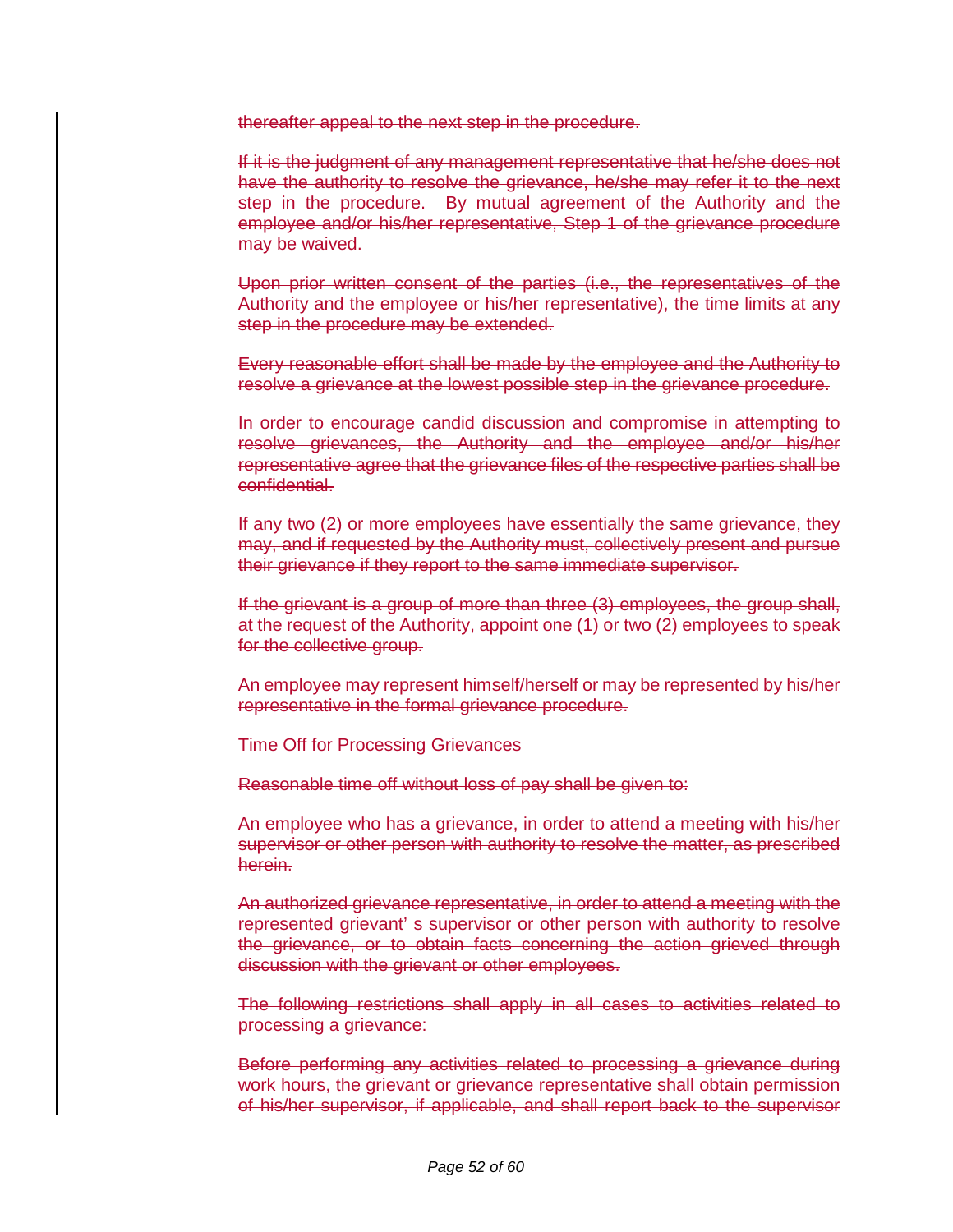when the activity is completed.

Neither the grievant nor the grievance representative shall interrupt or leave his/her job to perform such activities unless his/her supervisor determines that such interruption or absence shall not unduly interfere with the work of the unit in which the grievant or representative is employed. However, an effort shall be made to grant such time off as soon as it is feasible to do so.

When an authorized grievance representative must go into another Section or unit to investigate a grievance, if applicable, the representative shall be permitted to do so provided that:

The representative checks in and checks out with the supervisor of the unit; and

Such investigation will not unduly interfere with the work of the unit.

#### **Section 3. Layoffs**

The Authority shall follow the Layoff Procedure set forth in the Personnel and Salary Resolution.

#### **Section 4. Probationary Period**

- A. New Probation
	- 1. Full-Time Employee

A new or reemployed employee who has been out of Authority service for more than two (2) years shall be placed on new probationary period for fifty-two (52) weeks from the date of appointment ending with the first day of the pay period following completion of said period. For example, if an employee was hired on Friday, October 21, 2022, their probationary period ends at 11:59 p.m. on Thursday, October 19, 2023.

#### Part-Time Employee

A new or reemployed employee who has been out of Authority service for more than two (2) years, employed in a part-time position, shall be placed on new probation for two thousand eighty (2,080) paid hours ending with the first day of the pay period following completion of said period.

- B. Promotional Probation
	- 1. An employee who is promoted, except on a temporary promotion, shall be placed on promotional probation, except as provided in paragraph B.2 of this Section.
		- a. A full-time employee shall serve a probation period of fifty-two (52) weeks-ending with the first day of the pay period following completion of said period. For example, if an employee was promoted on Friday, October 21, 2022 their probationary period ends at 11:59 p.m. on Thursday, October 19, 2023.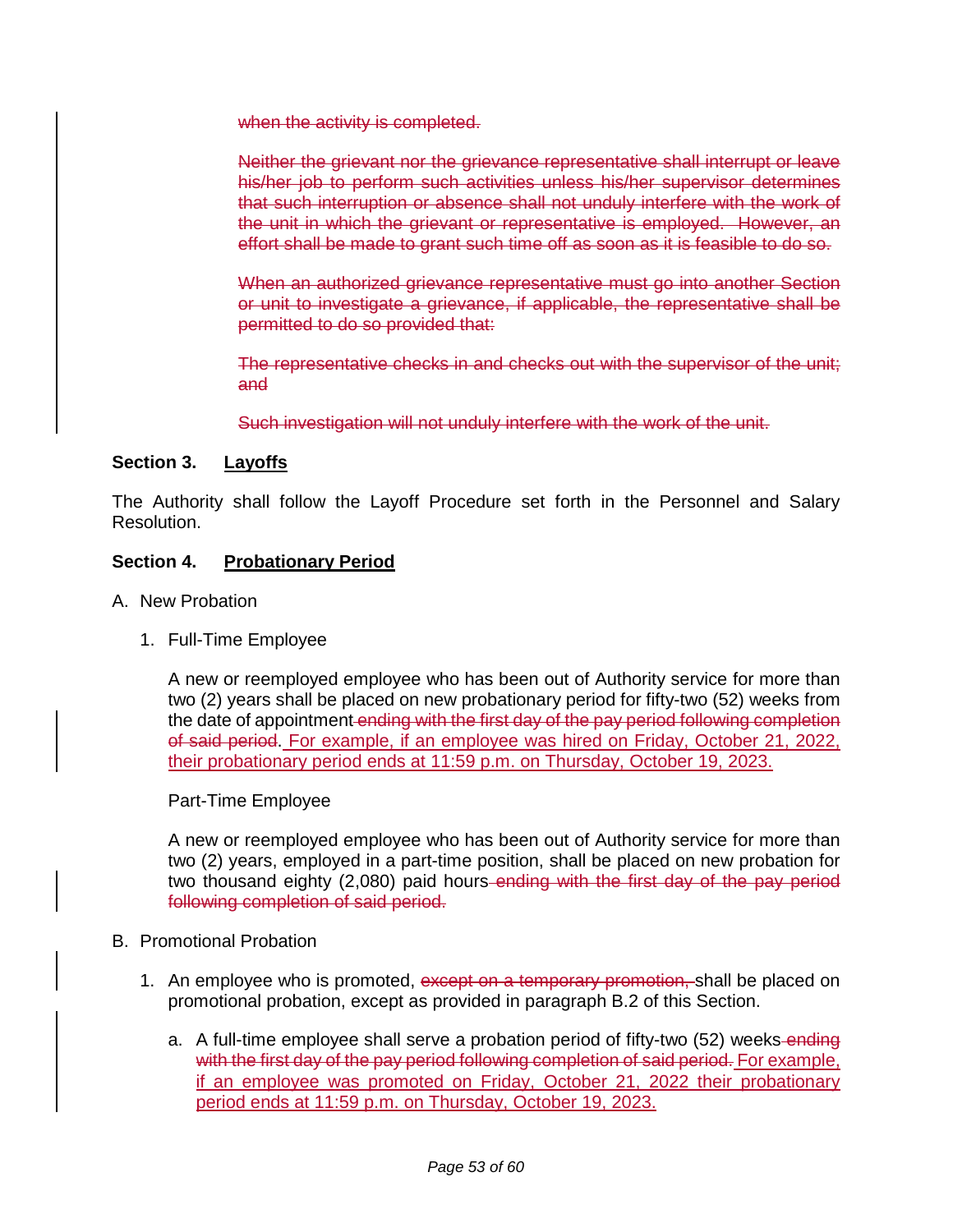- b. A part-time employee shall serve a promotional probation period of two thousand eighty (2,080) paid hours ending with the first day of the pay period following completion of said period.
- 2. When an employee is promoted, demoted or reassigned as a result of the employee's position being reclassified and the class from which the employee is promoted, demoted or reassigned is subsequently deleted or abolished, the incumbent employee shall not be required to serve a promotional probation period.
- C. Failure of Probation
	- 1. New Probation

An employee on new probation may be released from service at the sole discretion of the Authority at any time without right of appeal.

- 2. Promotional Probation
	- a. An employee on promotional probation may be rejected from probation at any time at the sole discretion of the Authority at any time without right of appeal
	- b. When an employee fails theirhis/her promotional probation, the employee shall have the right to return to their his/her-former class, provided the employee was not in the previous class for the purpose of training for a promotion to a higher class.
	- c. When an employee is returned to their his/her-former class under the provisions of this Section, the employee shall serve the remainder of any uncompleted probationary period in the former class.
	- d. If the employee's former class has been deleted or abolished, the employee shall have the right to return to a class (assuming the employee meets the minimum qualifications for the job) in their his/her former occupational series closest to, but no higher than, the salary range of the class that the employee occupied immediately prior to promotion and shall serve the remainder of any probationary period not completed in the former class.
	- e. An employee who fails promotional probation shall receive a performance evaluation stating the reason for failure of promotional probation.
- D. General Provisions Regarding Probationary Periods
	- 1. When an employee's record consists of a combination of full-time and part-time service, part-time service shall be applied proportionately by using total hours worked to appropriate full-time requirements. For purposes of this Section, two thousand eighty (2,080) hours shall equal fifty-two (52) weeks.
	- 2. When an employee successfully completes probation, it shall be based upon a written performance evaluation which shall be discussed with the employee. An employee who is permitted by the Authority to work beyond the end of a probation period shall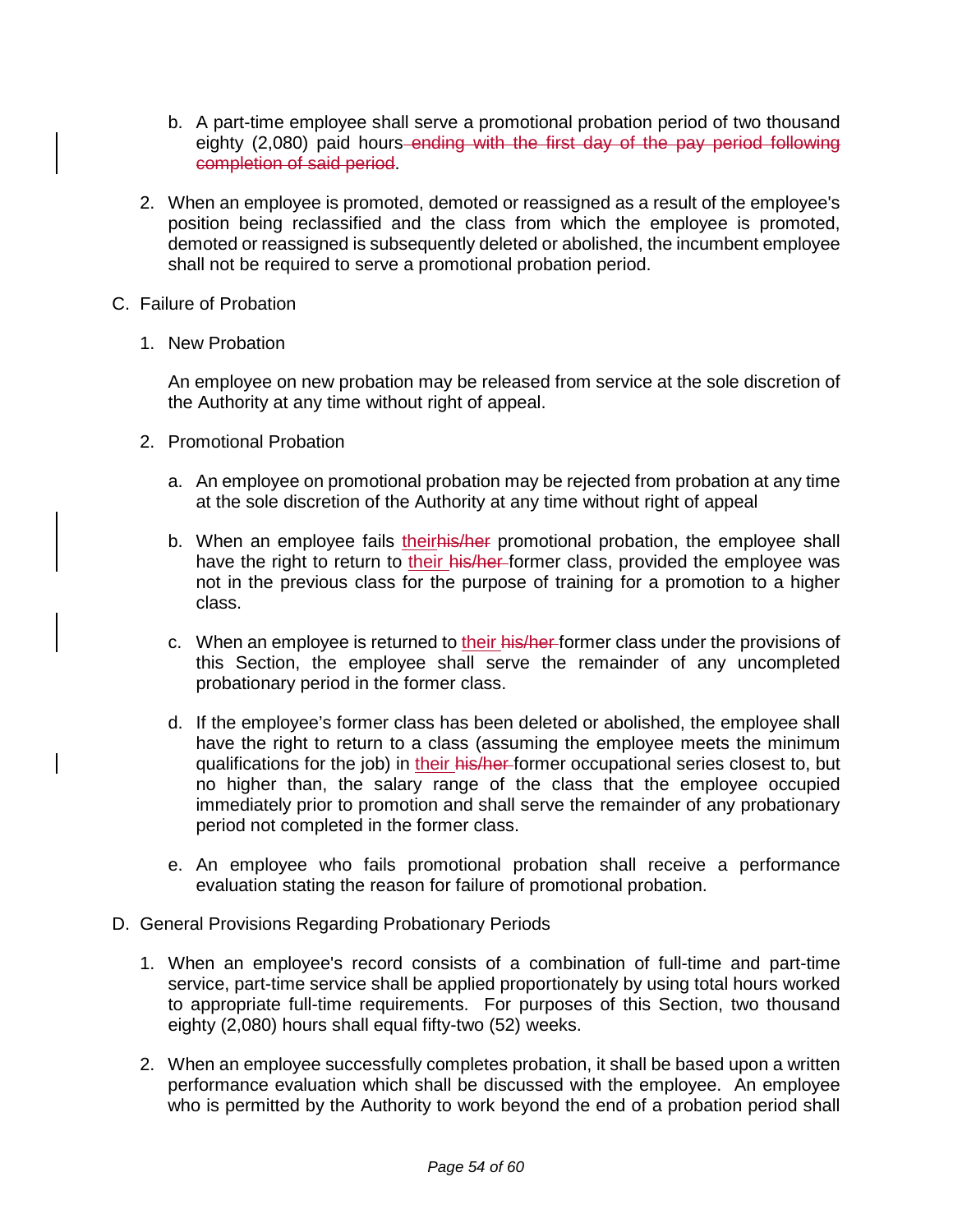be deemed to have passed such probation period.

- E. Extension of Probation Periods
	- 1. Time away from work (excluding any paid leave) in excess of fifteen (15) cumulative calendar days (including time on light duty,) during probation shall cause the employee's probationary period to be extended by the length of the time away from work.
	- 2. Upon recommendation of the Assistant Chief/Director or their-his/her designee or request of the employee with the concurrence of the Assistant Chief/Director or their his/her designee, the probationary period of an employee may be extended at the sole discretion of the Assistant Chief/Human Resources Director for a period not to exceed one hundred eighty (180) calendar days, Such action must approved by the Assistant Chief/Human Resources Director prior to the employee's probationary period has ended. Denial of a request to extend a probation period (by an employee) shall not be subject to appeal or grievance.

#### **Section 5. Performance Evaluations**

- A. The Authority shall maintain a system of employee performance ratings designed to give a fair evaluation of the quantity and quality of work performed by an employee. Such ratings shall be prepared and recorded in the employee's personnel file for all employees at least once each year, and, in addition, for employees on probationary status, at least once near the middle of the probation period and prior to the end of the probation period.
- B. The Authority shall discuss with the employee the specific ratings prior to such ratings being made part of the employee's personnel file.
- C. When a performance evaluation is recorded in the personnel file of an employee, a copy of such evaluation, together with any attachment relating thereto, shall be given to the employee. The employee shall have thirty (30) days to attach a response to the evaluation.

#### **Section 6. Personnel Files**

- A. The Authority shall maintain a personnel file for each employee.
- B. Adverse documents prepared by the Authority shall not be included in an employee's personnel file unless a copy is provided to the employee. The employee will have the right to place any comments (in response to the document) on adverse documents which are entered into the employee's personnel file.
- C. An employee shall have the right to inspect and review the contents of their his/her personnel file at reasonable intervals including when subject to discipline.
- D. Letters of reference and reports concerning criminal investigations concerning the employee shall be excluded from the provisions of paragraphs B and C above.
- E. Any contents of an employee's official personnel file may be destroyed pursuant to an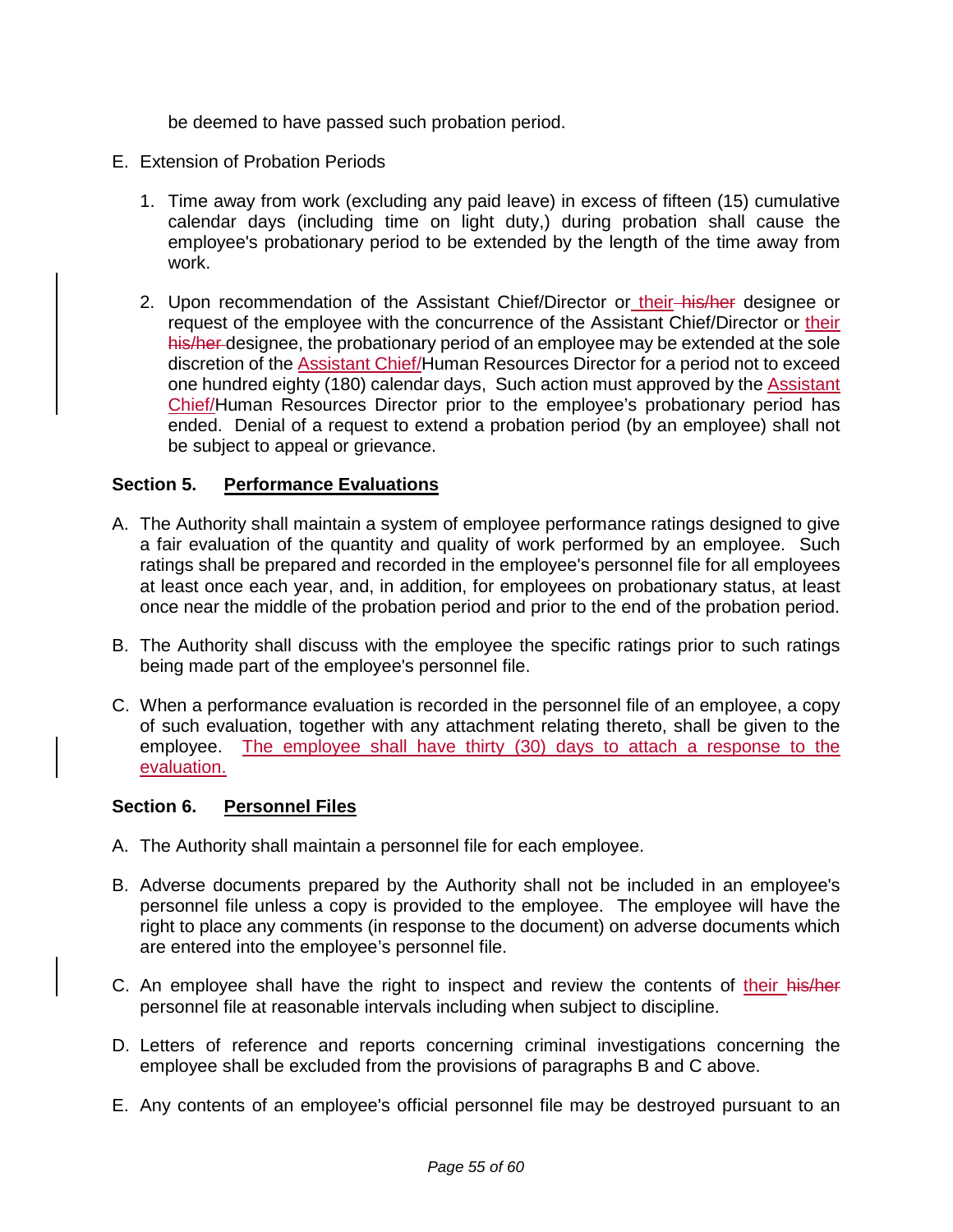agreement between the Assistant Chief/Human Resources Director and the employee concerned or by an order of an arbitrator or court, unless the particular item is otherwise required by law to be kept. Neither an employee nor the Association can grieve a decision by the Authority to not destroy a document contained in a personnel file.

## **Section 7. Association Rights**

A. Payroll Deductions

The Association shall notify the Authority, in writing, as to the amount of dues uniformly required of all employees who elect to be members of the Association. The Authority will deduct dues from members of the Association and will remit it to the Association. Association membership dues shall be deducted by the Authority from the pay checks/direct deposits of such members. The Authority shall transmit the dues so deducted to the Association on a monthly basis. The Authority will also transmit a quarterly report to the Association setting forth the employees who pay membership dues.

It is the Association's responsibility to inform the Human Resources Department as to which members of the bargaining unit are members of the Association. The Association shall inform the Human Resources Department in writing of any changes in the membership status of any Association members. Employee requests to cancel or change deductions shall be directed to the Association. The Association shall indemnify the Authority for any claims made by an employee for deductions made in reliance on that information.

The Association agrees to indemnify the Authority for any claim that dues were wrongfully collected as a result of the Association's failure to notify the Authority of membership changes.

The Authority shall provide the Association with the name, job title, department, work location, home and personal telephone numbers, personal email addresses on file with the Authority (unless the employee notifies the Authority that they do not want their personal phone or email address provided to the Association) and home address of any newly hired employee within 30 days of the date of hire or by the first pay period of the month following hire. Additionally, the Authority shall provide the Association with a list of that information for all employees in the bargaining unit at least every 120 days. The information identified in this section shall be provided to the Association regardless of whether the newly hired employee was previously employed by the Authority or whether or not the employee wishes to be a member of the Association, unless the employee has requested in writing that the information shall not be disclosed.

Every 30 days the Authority shall provide the Association with a list of those employees for whom dues are being withheld along with the transmittal of the dues being deducted.

### B. Use of Bulletin Board

Space shall be made available to the Association on Authority bulletin boards, provided such use does not interfere with the needs of the Authority, and material posted is not derogatory to the Authority, Authority employees, or other employee organizations. Material which is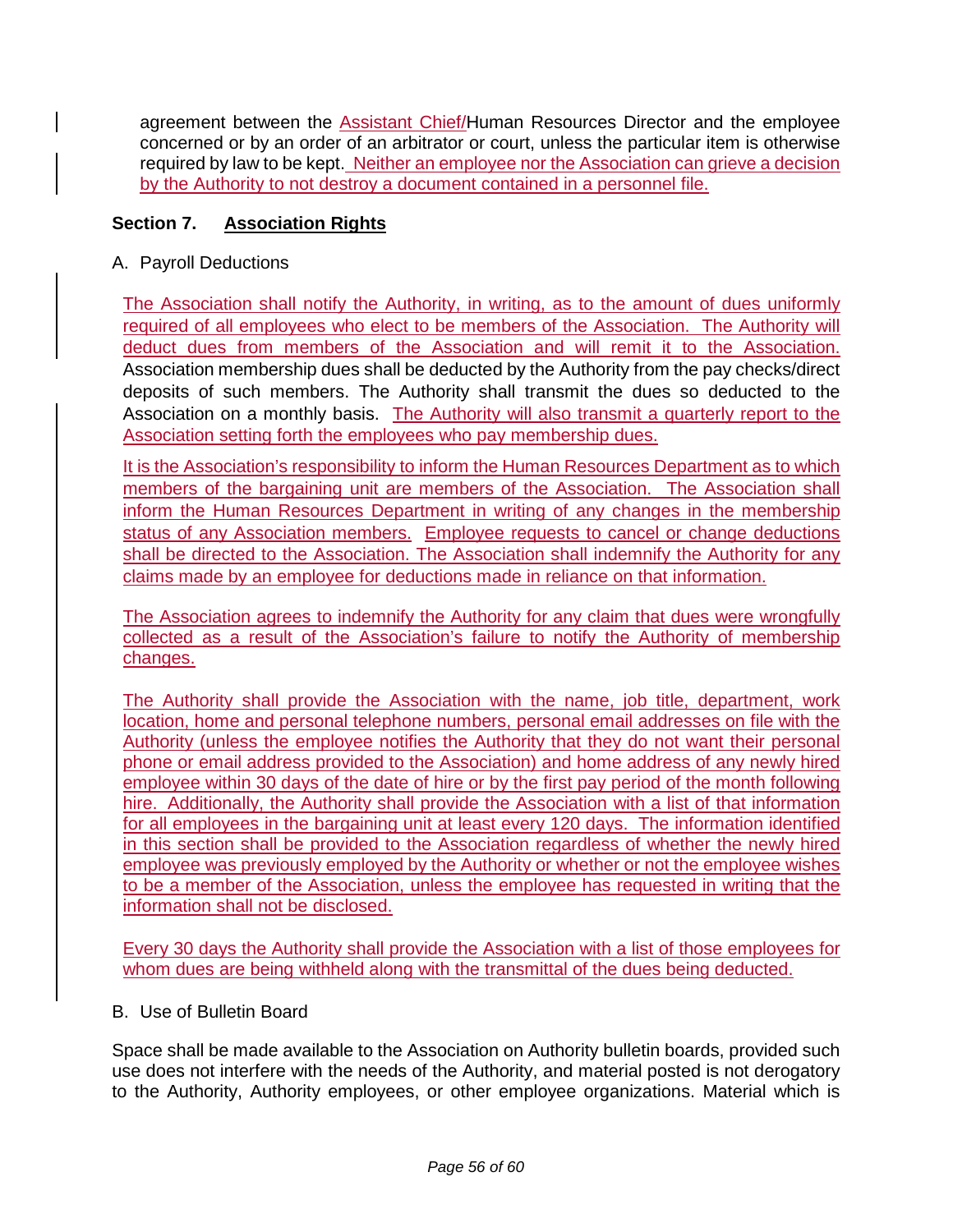derogatory towards any employee or the Authority may be removed by the Authority. Notices shall be dated and signed by the authorized representatives of the Association responsible for their issuance.

C. Use of Authority Facilities

With the approval of the Assistant Chief/Human Resources Director, the Association may hold meetings of their members on Authority property during non-working hours, provided the request is made to the Assistant Chief/Human Resources Director as to the specific location and dates of the meeting prior to such meeting. Requests will be granted if meeting space is available.

### **Section 8. Classification**

It is the responsibility of Department Heads and immediate supervisors to ensure that employees perform work duties and responsibilities within the framework of the employee's assigned classification as described in the established classification specifications. Requests for review of the classification of a position may be initiated by a department or an employee, and shall proceed through the departmental chain of command for approval.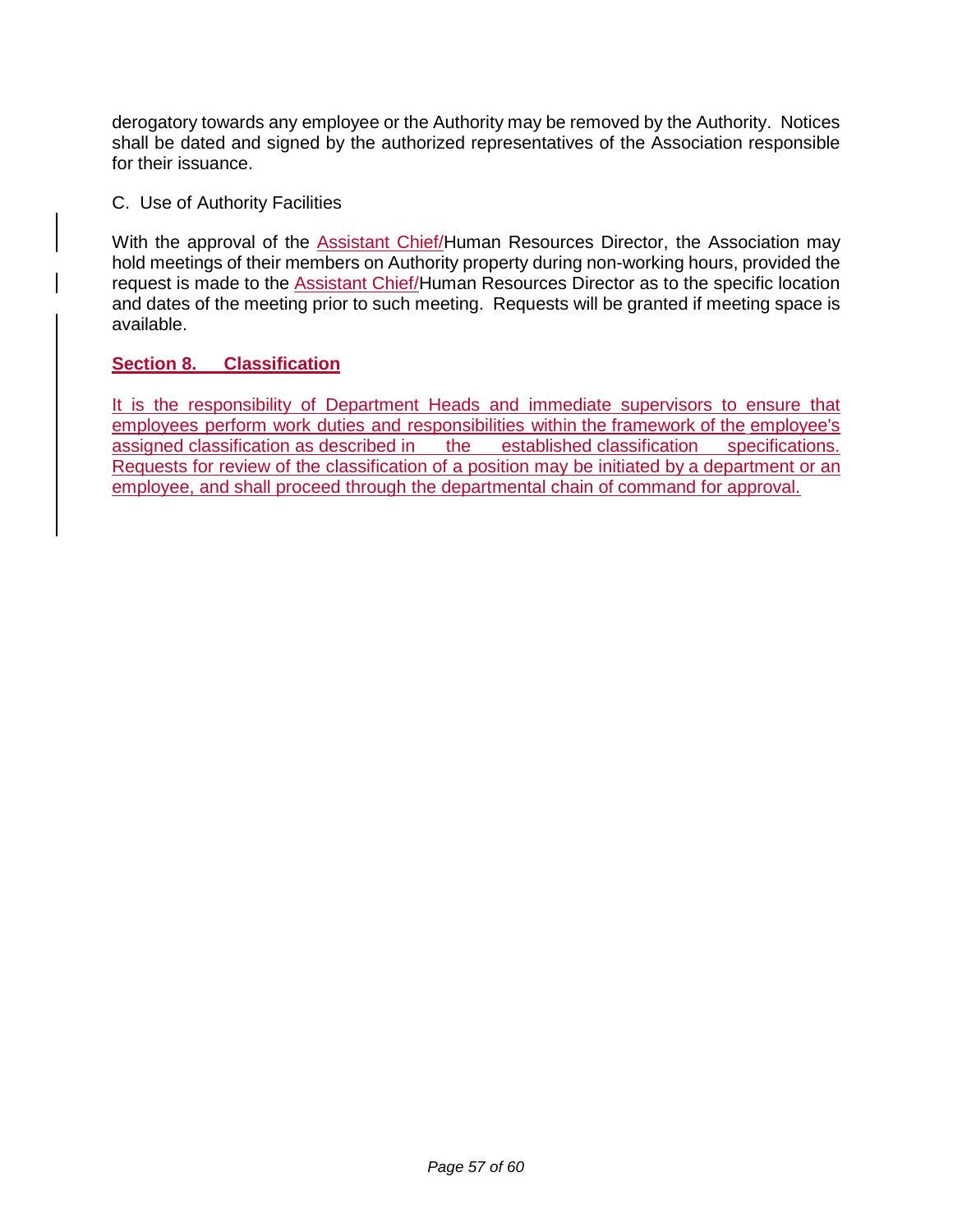### **CONTRACT SIGNATURES**

Managementrs Association

Jay Barkman Lori Zeller

Orange County Fire Authority Orange County Fire Authority

\_\_\_\_\_\_\_\_\_\_\_\_\_\_\_\_\_\_\_\_\_\_\_\_\_\_\_\_ \_\_\_\_\_\_\_\_\_\_\_\_\_\_\_\_\_\_\_\_\_\_\_\_\_\_ Assistant Chief, Business Services Deputy Chief, Administration and **Support** 

\_\_\_\_\_\_\_\_\_\_\_\_\_\_\_\_\_\_\_\_\_\_\_\_\_\_\_\_ \_\_\_\_\_\_\_\_\_\_\_\_\_\_\_\_\_\_\_\_\_\_\_\_\_ Martha Halvorson Tamy Rivers **Robert Cortez-Lori Smith** Director **Assistant Chief/Business** 

Jonathan Wilby **Dave Anderson** Negotiations Team Member

 $\overline{\phantom{a}}$  , and the contract of the contract of the contract of the contract of the contract of the contract of the contract of the contract of the contract of the contract of the contract of the contract of the contrac Marianne Reinhold **Peter J. Brown** Attorney for the OCFAMA Labor Negotiator

\_\_\_\_\_\_\_\_\_\_\_\_\_\_\_\_\_\_\_\_\_\_\_\_\_\_\_\_ \_\_\_\_\_\_\_\_\_\_\_\_\_\_\_\_\_\_\_\_\_\_\_\_\_\_ Tammie Pickens **Brigette Gibb**Stephanie Holloman Director **Assistant Chief/Human Resources Director** 

ServicesFire Marshal

\_\_\_\_\_\_\_\_\_\_\_\_\_\_\_\_\_\_\_\_\_\_\_\_\_\_\_\_ \_\_\_\_\_\_\_\_\_\_\_\_\_\_\_\_\_\_\_\_\_\_\_\_\_\_ OCFAMA Member and **Assistant Chief, Support Services**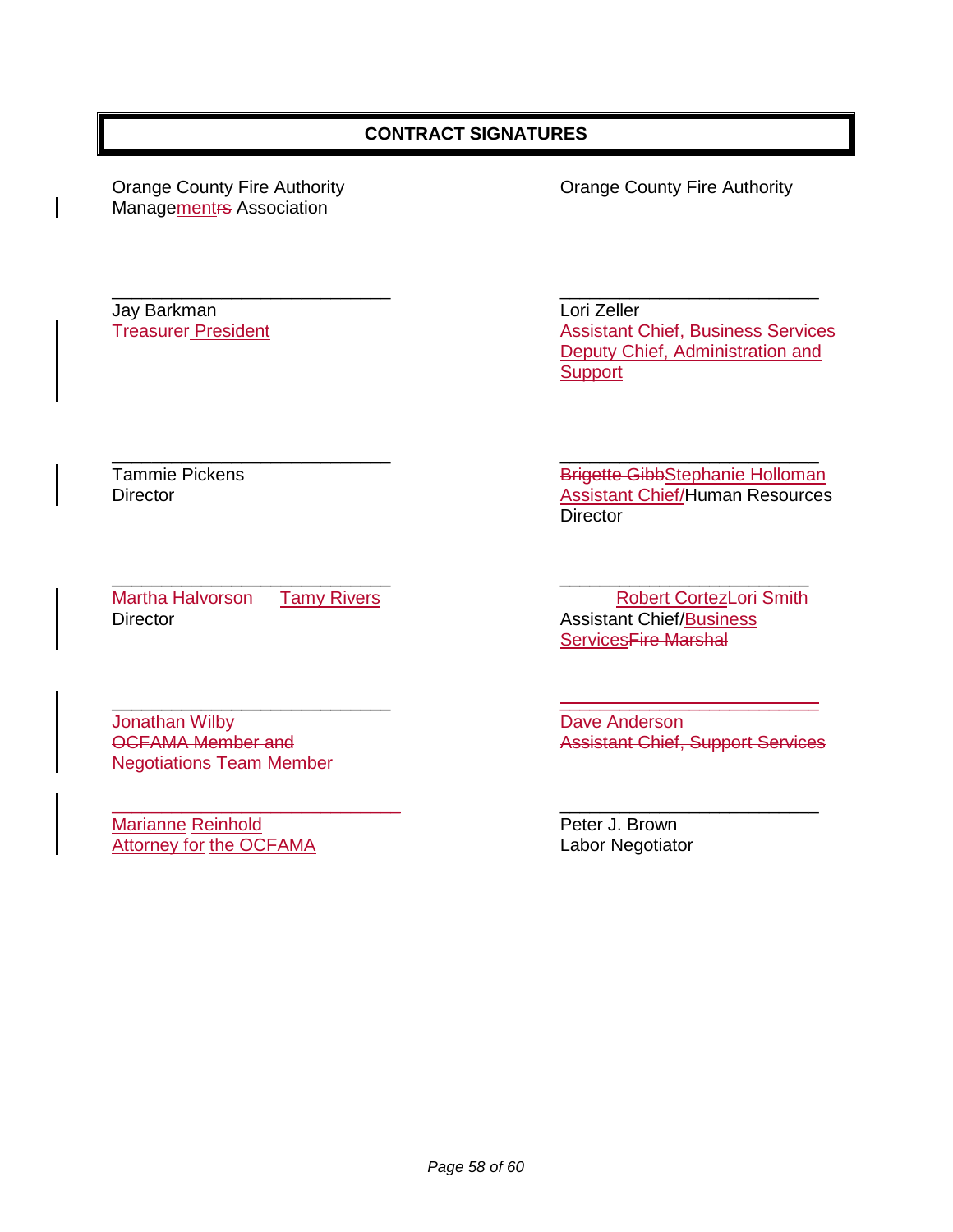# **APPENDIX A**

## **OCFAMA CLASSIFICATIONS**

Classes included in the OCFAMA as of the date the Board approves this MOU June 25, 2018:

- Accounting Manager
- Assistant Clerk of the Authority
- Assistant Information Technology Mgr Customer Relations & Consulting
- Assistant Information Technology Mgr GIS & Data Management
- Assistant Information Technology Mgr Infrastructure & Workplace Support
- Assistant Information Technology Mgr Portfolio & Procurement
- Assistant Treasurer
- Budget Analyst
- 0575 Budget Manager
- Benefit Services Manager
- Clerk of the Authority
- Construction and Facilities Division Manager
- 0440 Construction Project Manager
- Deputy Fire Marshal
- Diversity and Inclusion Coordinator
- EMS Coordinator
- Emergency Communications Center Manager
- Environmental Health and Safety Officer
- Facilities Maintenance Manager
- Finance Division Manager
- 0280 Fleet Services Division Manager
- Human Resources Manager
- Information Technology Division Manager
- Information Technology Manager
- 1630 Legislative Affairs Program ManagerAnalyst
- Management Analyst
- Medical Director
- Organizational and Development Training Program Manager
- Payroll/Accounts Payable Manager
- Property Manager
- 1080 Public Relations Manager
- 0330 Purchasing Division and Materials Manager
- Risk Management Analyst
- Risk Management Safety Officer
- Risk Manager
- Senior Accountant
- Senior Human Resources Analyst
- Senior Management Analyst
- Treasurer
- Workers' Compensation Program Manager